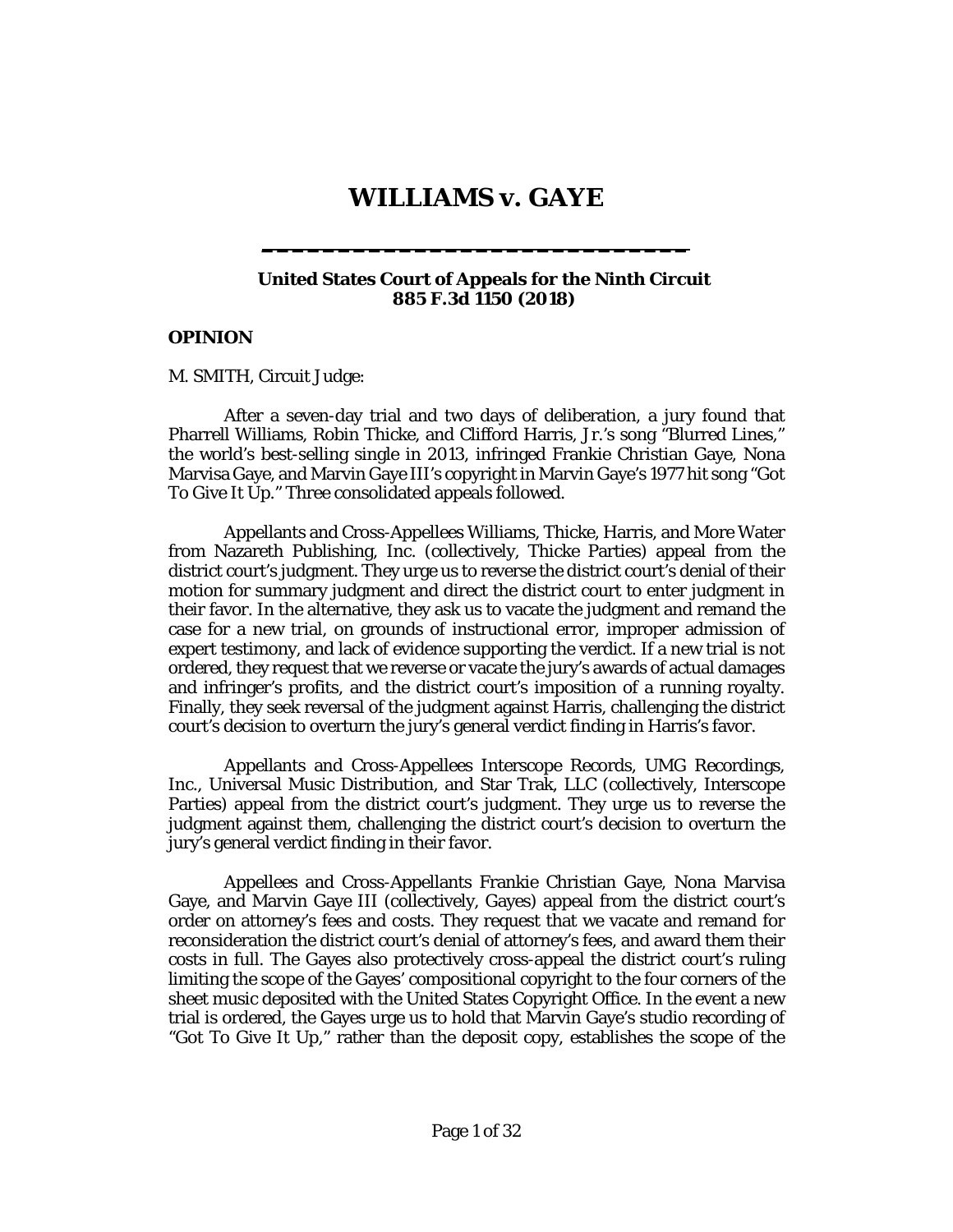Gayes' copyright under the Copyright Act of 1909.

We have jurisdiction over this appeal pursuant to [28 U.S.C. § 1291.](http://www.westlaw.com/Link/Document/FullText?findType=L&pubNum=1000546&cite=28USCAS1291&originatingDoc=Ib17569402d2211e8bf39ca8c49083d45&refType=LQ&originationContext=document&vr=3.0&rs=cblt1.0&transitionType=DocumentItem&contextData=(sc.Keycite)) Our law requires that we review this case, which proceeded to a full trial on the merits in the district court, under deferential standards of review. We accordingly decide this case on narrow grounds, and affirm in part and reverse in part.

# **FACTUAL AND PROCEDURAL BACKGROUND**

# **A. "Got To Give It Up"**

In 1976, Marvin Gaye recorded the song "Got To Give It Up" in his studio. "Got To Give It Up" reached number one on Billboard's Hot 100 chart in 1977, and remains popular today.

In 1977, Jobete Music Company, Inc. registered "Got To Give It Up" with the United States Copyright Office and deposited six pages of handwritten sheet music attributing the song's words and music to Marvin Gaye. Marvin Gaye did not write or fluently read sheet music, and did not prepare the deposit copy. Instead, an unidentified transcriber notated the sheet music after Marvin Gaye recorded "Got To Give It Up."

The Gayes inherited the copyrights in Marvin Gaye's musical compositions.

# **B. "Blurred Lines"**

In June 2012, Pharrell Williams and Robin Thicke wrote and recorded "Blurred Lines." Clifford Harris, Jr., known popularly as T.I., separately wrote and recorded a rap verse for "Blurred Lines" that was added to the track seven months later. "Blurred Lines" was the best-selling single in the world in 2013.

Thicke, Williams, and Harris co-own the musical composition copyright in "Blurred Lines." Star Trak and Interscope Records co-own the sound recording of "Blurred Lines." Universal Music Distribution manufactured and distributed "Blurred Lines."

# **C. The Action**

The Gayes made an infringement demand on Williams and Thicke after hearing "Blurred Lines." Negotiations failed, prompting Williams, Thicke, and Harris to file suit for a declaratory judgment of non-infringement on August 15, 2013.

The Gayes counterclaimed against the Thicke Parties, alleging that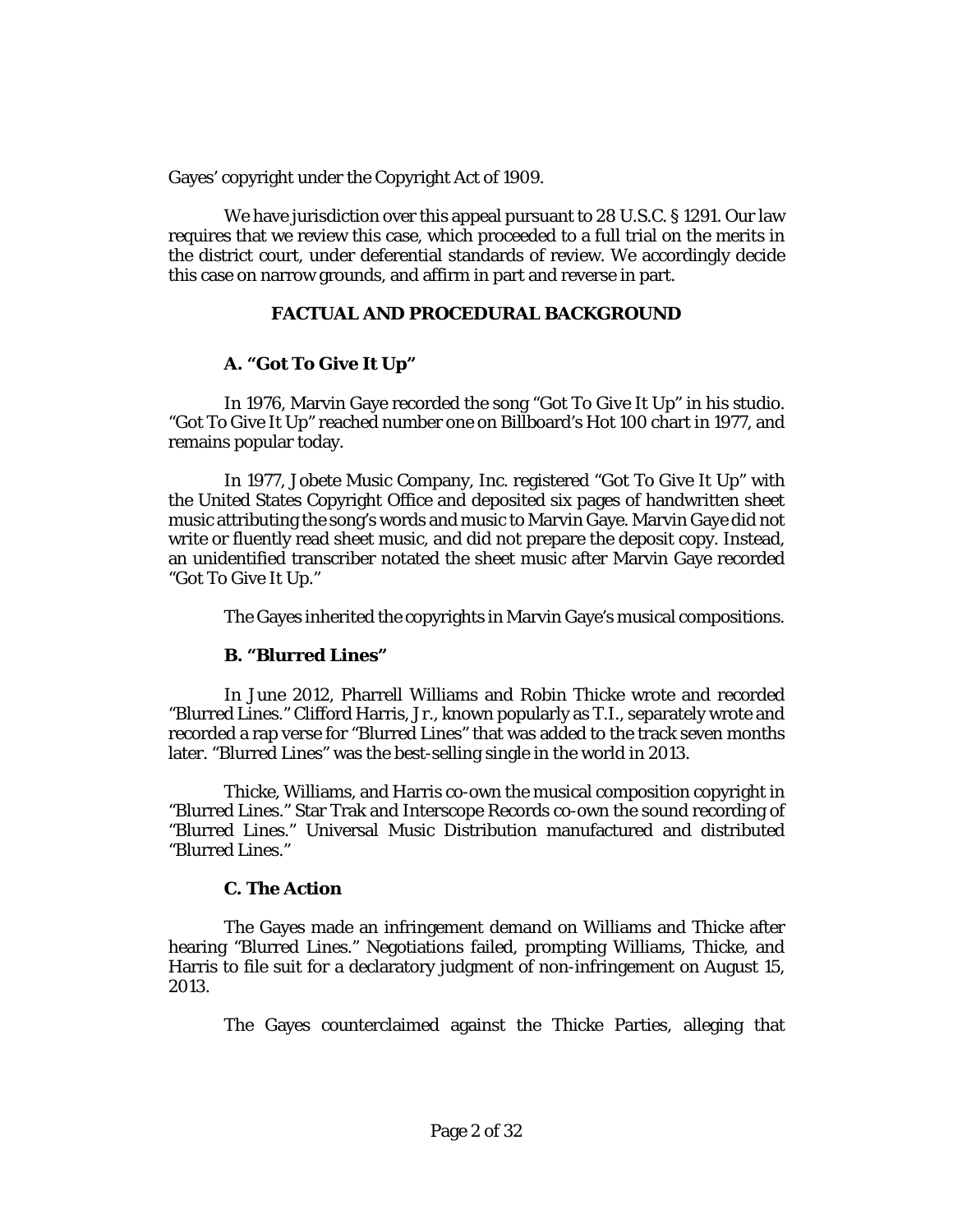<span id="page-2-0"></span>"Blurred Lines" infringed their copyright in "Got To Give It Up,"[11](#page-2-0) and added the Interscope Parties as third-party defendants.

# **D. The District Court's Denial of Summary Judgment**

The district court denied Williams and Thicke's motion for summary judgment on October 30, 2014.

## **1. The District Court's Interpretation of the Copyright Act of 1909**

The district court ruled that the Gayes' compositional copyright, which is governed by the Copyright Act of 1909, did not extend to the commercial sound recording of "Got To Give It Up," and protected only the sheet music deposited with the Copyright Office. The district court accordingly limited its review of the evidence to the deposit copy, and concluded there were genuine issues of material fact.

# **2. The Evidence**

 $\overline{\phantom{a}}$ 

The Thicke Parties relied upon the opinion of musicologist Sandy Wilbur. The Gayes relied upon the opinions of Dr. Ingrid Monson, the Quincy Jones Professor of African American Music at Harvard University, and musicologist Judith Finell. The experts disagreed sharply in their opinions, which they articulated in lengthy reports.

Finell opined that there is a "constellation" of eight similarities between "Got To Give It Up" and "Blurred Lines," consisting of the signature phrase, hooks,<sup>2</sup> hooks with backup vocals, "Theme X,"<sup>[3](#page-2-3)</sup> backup hooks, bass melodies, keyboard parts, and unusual percussion choices.

Wilbur opined that there are no substantial similarities between the melodies, rhythms, harmonies, structures, and lyrics of "Blurred Lines" and "Got To Give It Up," and disputed each area of similarity Finell identified. The district court compared Finell's testimony with Wilbur's and, pursuant to the extrinsic test under copyright law, meticulously filtered out elements Wilbur opined were not in the deposit copy, such as the backup vocals, "Theme X," descending bass line, keyboard rhythms, and percussion parts.

<span id="page-2-1"></span><sup>&</sup>lt;sup>1</sup> The Gayes asserted a second counterclaim alleging that Thicke's song "Love After War" infringed their copyright in Marvin Gaye's composition "After the Dance." The jury found against the Gayes on the second counterclaim, and judgment was entered against them. On appeal, the second counterclaim is relevant only to the issue of costs.

<span id="page-2-2"></span><sup>&</sup>lt;sup>2</sup> According to Finell, the term "hook" refers to the most important and memorable melodic material of a piece of popular music.

<span id="page-2-3"></span><sup>3</sup> Finell named a repeated four-note backup vocal in "Got To Give It Up" as "Theme X."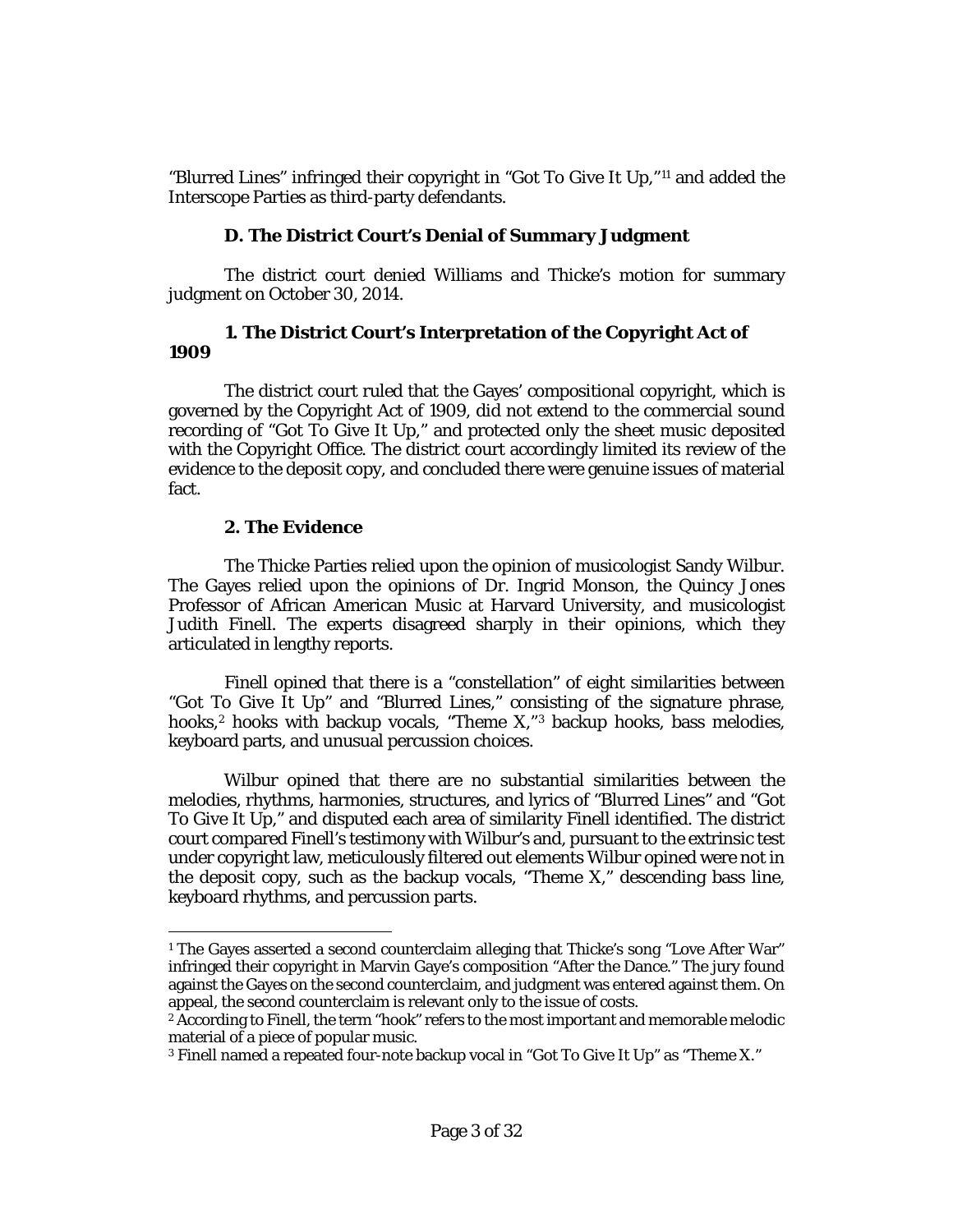The district court also filtered out several unprotectable similarities Dr. Monson identified, including the use of a cowbell, hand percussion, drum set parts, background vocals, and keyboard parts. After filtering out those elements, the district court considered Dr. Monson's analysis of harmonic and melodic similarities between the songs, and noted differences between Wilbur's and Dr. Monson's opinions.

After performing its analytical dissection, as part of the extrinsic test, the district court summarized the remaining areas of dispute in the case. The district court identified disputes regarding the similarity of the songs' signature phrases, hooks, bass lines, keyboard chords, harmonic structures, and vocal melodies. Concluding that genuine issues of material fact existed, the district court denied Williams and Thicke's motion for summary judgment.

#### **E. Trial**

The case proceeded to a seven-day trial. The district court ruled before trial that the Gayes could present sound recordings of "Got To Give It Up" edited to capture only elements reflected in the deposit copy. Consequently, the commercial sound recording of "Got To Give It Up" was not played at trial.

Williams and Thicke testified, each acknowledging inspiration from Marvin Gaye and access to "Got To Give It Up."

Finell testified that "Blurred Lines" and "Got To Give It Up" share many similarities, including the bass lines, keyboard parts, signature phrases, hooks, "Theme X," bass melodies, word painting, and the placement of the rap and "parlando" sections in the two songs. She opined that nearly every bar of "Blurred Lines" contains an element similar to "Got To Give It Up." Although the district court had filtered out "Theme X," the descending bass line, and the keyboard rhythms as unprotectable at summary judgment, Finell testified that those elements were in the deposit copy.

Dr. Monson played three audio-engineered "mash-ups" she created to show the melodic and harmonic compatibility between "Blurred Lines" and "Got To Give It Up." She testified that the two songs shared structural similarities on a sectional and phrasing level.

Wilbur opined that the two songs are not substantially similar and disputed Finell and Dr. Monson's opinions. Wilbur prepared and played a sound recording containing her rendition of the deposit copy of "Got To Give It Up."

Neither the Thicke Parties nor the Gayes made a motion for judgment as a matter of law pursuant t[o Federal Rule of Civil Procedure 50\(a\)](http://www.westlaw.com/Link/Document/FullText?findType=L&pubNum=1000600&cite=USFRCPR50&originatingDoc=Ib17569402d2211e8bf39ca8c49083d45&refType=LQ&originationContext=document&vr=3.0&rs=cblt1.0&transitionType=DocumentItem&contextData=(sc.Keycite)) before the case was submitted to the jury.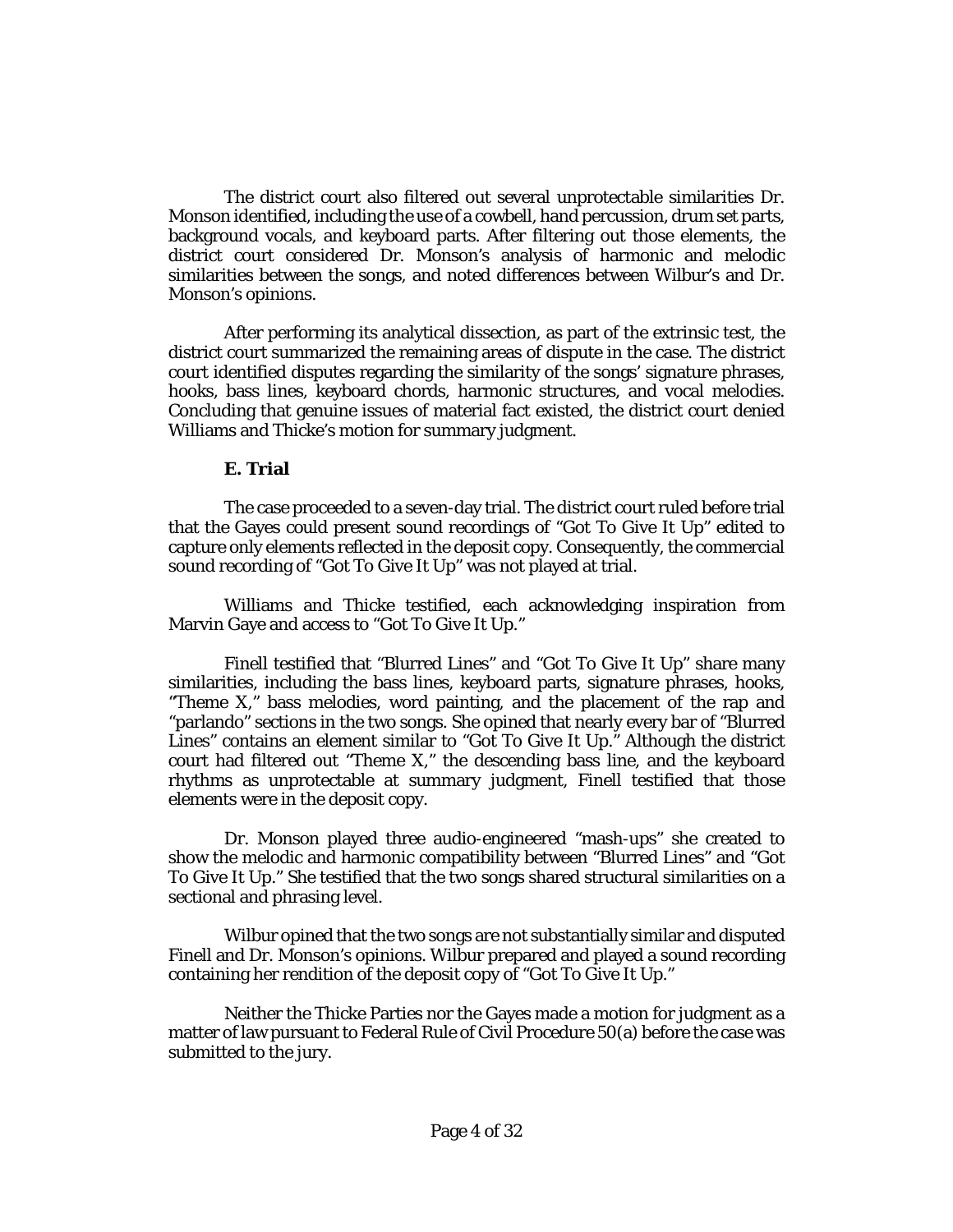On March 10, 2015, after two days of deliberation, the jury returned mixed general verdicts. The jury found that Williams, More Water from Nazareth Publishing, and Thicke infringed the Gayes' copyright in "Got To Give It Up." In contrast, the jury found that Harris and the Interscope Parties were not liable for infringement. The jury awarded the Gayes \$4 million in actual damages, \$1,610,455.31 in infringer's profits from Williams and More Water from Nazareth Publishing, and \$1,768,191.88 in infringer's profits from Thicke.

## **F. The District Court's Order on Post–Trial Motions**

The district court ruled on the parties' various post-trial motions in an omnibus order.

The Thicke Parties filed a motion for judgment as a matter of law, a new trial, or remittitur. The district court denied the Thicke Parties' motion for judgment as a matter of law and motion for a new trial, but remitted the award of actual damages and the award of Williams' profits.

The Gayes filed three motions, seeking (1) a declaration that Harris and the Interscope Parties were liable for infringement; (2) injunctive relief or, in the alternative, ongoing royalties; and (3) prejudgment interest. The district court construed the Gayes' motion for declaratory relief as a post-trial motion for judgment as a matter of law, and granted the motion, overturning the jury's general verdicts in favor of Harris and the Interscope Parties. The district court denied the Gayes' request for injunctive relief, but awarded them a running royalty of 50% of future songwriter and publishing revenues from "Blurred Lines." The district court granted in part the Gayes' motion for prejudgment interest.

# **G. The Judgment and Order on Attorney's Fees and Costs**

The district court entered judgment on December 2, 2015. The court awarded the Gayes \$3,188,527.50 in actual damages, profits of \$1,768,191.88 against Thicke and \$357,630.96 against Williams and More Water from Nazareth Publishing, and a running royalty of 50% of future songwriter and publishing revenues received by Williams, Thicke, and Harris.

On April 12, 2016, the district court denied the Gayes' motion for attorney's fees and apportioned costs between the parties. The parties timely appealed.

# **ANALYSIS**

**I. Governing Law** We begin by discussing the law applicable to this case.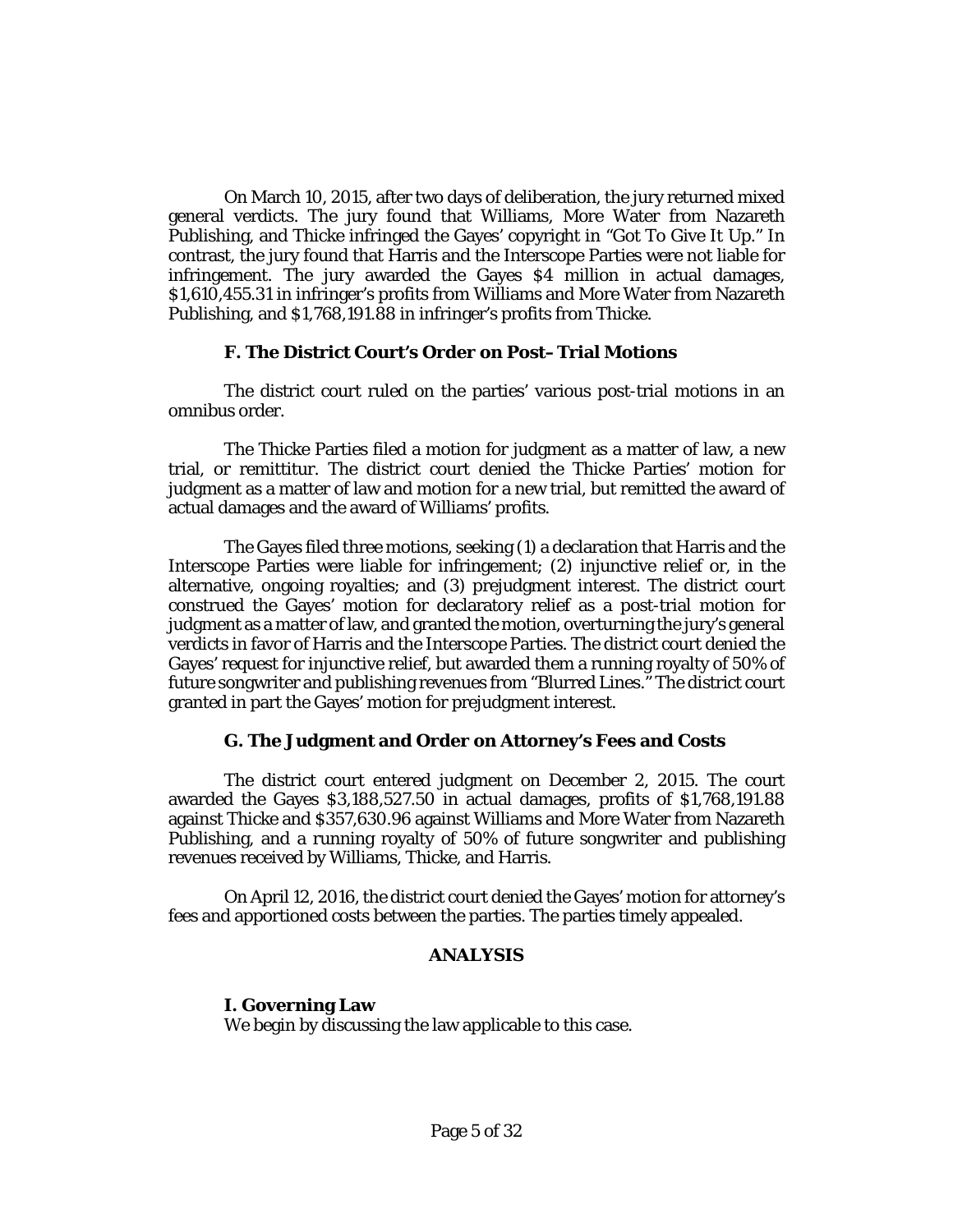## **A. Elements of a Copyright Infringement Claim**

To prevail on a copyright infringement claim, a plaintiff must show that (1) he or she owns the copyright in the infringed work, and (2) the defendant copied protected elements of the copyrighted work. *Swirsky v. Carey*[, 376 F.3d 841, 844](http://www.westlaw.com/Link/Document/FullText?findType=Y&serNum=2004692521&pubNum=0000506&originatingDoc=Ib17569402d2211e8bf39ca8c49083d45&refType=RP&fi=co_pp_sp_506_844&originationContext=document&vr=3.0&rs=cblt1.0&transitionType=DocumentItem&contextData=(sc.Keycite)#co_pp_sp_506_844)  [\(9th Cir. 2004\).](http://www.westlaw.com/Link/Document/FullText?findType=Y&serNum=2004692521&pubNum=0000506&originatingDoc=Ib17569402d2211e8bf39ca8c49083d45&refType=RP&fi=co_pp_sp_506_844&originationContext=document&vr=3.0&rs=cblt1.0&transitionType=DocumentItem&contextData=(sc.Keycite)#co_pp_sp_506_844) A copyright plaintiff may prove copying with circumstantial, rather than direct, evidence. *[Three Boys Music Corp. v. Bolton](http://www.westlaw.com/Link/Document/FullText?findType=Y&serNum=2000304625&pubNum=0000506&originatingDoc=Ib17569402d2211e8bf39ca8c49083d45&refType=RP&fi=co_pp_sp_506_481&originationContext=document&vr=3.0&rs=cblt1.0&transitionType=DocumentItem&contextData=(sc.Keycite)#co_pp_sp_506_481)*, 212 F.3d 477, 481 [\(9th Cir. 2000\).](http://www.westlaw.com/Link/Document/FullText?findType=Y&serNum=2000304625&pubNum=0000506&originatingDoc=Ib17569402d2211e8bf39ca8c49083d45&refType=RP&fi=co_pp_sp_506_481&originationContext=document&vr=3.0&rs=cblt1.0&transitionType=DocumentItem&contextData=(sc.Keycite)#co_pp_sp_506_481) "Absent direct evidence of copying, proof of infringement involves fact-based showings that the defendant had 'access' to the plaintiff's work and that the two works are 'substantially similar.' " *[Id.](http://www.westlaw.com/Link/Document/FullText?findType=Y&serNum=2000304625&pubNum=0000506&originatingDoc=Ib17569402d2211e8bf39ca8c49083d45&refType=RP&originationContext=document&vr=3.0&rs=cblt1.0&transitionType=DocumentItem&contextData=(sc.Keycite))* (quoting *[Smith v. Jackson](http://www.westlaw.com/Link/Document/FullText?findType=Y&serNum=1996128764&pubNum=0000506&originatingDoc=Ib17569402d2211e8bf39ca8c49083d45&refType=RP&fi=co_pp_sp_506_1218&originationContext=document&vr=3.0&rs=cblt1.0&transitionType=DocumentItem&contextData=(sc.Keycite)#co_pp_sp_506_1218)*, 84 F.3d [1213, 1218 \(9th Cir. 1996\)](http://www.westlaw.com/Link/Document/FullText?findType=Y&serNum=1996128764&pubNum=0000506&originatingDoc=Ib17569402d2211e8bf39ca8c49083d45&refType=RP&fi=co_pp_sp_506_1218&originationContext=document&vr=3.0&rs=cblt1.0&transitionType=DocumentItem&contextData=(sc.Keycite)#co_pp_sp_506_1218) ).

Access and substantial similarity are "inextricably linked." *Id.* [at 485.](http://www.westlaw.com/Link/Document/FullText?findType=Y&serNum=2000304625&pubNum=0000506&originatingDoc=Ib17569402d2211e8bf39ca8c49083d45&refType=RP&fi=co_pp_sp_506_485&originationContext=document&vr=3.0&rs=cblt1.0&transitionType=DocumentItem&contextData=(sc.Keycite)#co_pp_sp_506_485) We adhere to the "inverse ratio rule," which operates like a sliding scale: The greater the showing of access, the lesser the showing of substantial similarity is required.<sup>[6](#page-5-0)6</sup> *See Swirsky*[, 376 F.3d at 844;](http://www.westlaw.com/Link/Document/FullText?findType=Y&serNum=2004692521&pubNum=0000506&originatingDoc=Ib17569402d2211e8bf39ca8c49083d45&refType=RP&fi=co_pp_sp_506_844&originationContext=document&vr=3.0&rs=cblt1.0&transitionType=DocumentItem&contextData=(sc.Keycite)#co_pp_sp_506_844) *[Three Boys Music](http://www.westlaw.com/Link/Document/FullText?findType=Y&serNum=2000304625&pubNum=0000506&originatingDoc=Ib17569402d2211e8bf39ca8c49083d45&refType=RP&fi=co_pp_sp_506_485&originationContext=document&vr=3.0&rs=cblt1.0&transitionType=DocumentItem&contextData=(sc.Keycite)#co_pp_sp_506_485)*, 212 F.3d at 485. Williams and Thicke readily admitted at trial that they had a high degree of access to "Got To Give It Up." The Gayes' burden of proof of substantial similarity is lowered accordingly. *See Swirsky*[, 376 F.3d at 844–45;](http://www.westlaw.com/Link/Document/FullText?findType=Y&serNum=2004692521&pubNum=0000506&originatingDoc=Ib17569402d2211e8bf39ca8c49083d45&refType=RP&fi=co_pp_sp_506_844&originationContext=document&vr=3.0&rs=cblt1.0&transitionType=DocumentItem&contextData=(sc.Keycite)#co_pp_sp_506_844) *see als[o Metcalf v. Bochco](http://www.westlaw.com/Link/Document/FullText?findType=Y&serNum=2002365597&pubNum=0000506&originatingDoc=Ib17569402d2211e8bf39ca8c49083d45&refType=RP&fi=co_pp_sp_506_1075&originationContext=document&vr=3.0&rs=cblt1.0&transitionType=DocumentItem&contextData=(sc.Keycite)#co_pp_sp_506_1075)*, 294 F.3d [1069, 1075 \(9th Cir. 2002\)](http://www.westlaw.com/Link/Document/FullText?findType=Y&serNum=2002365597&pubNum=0000506&originatingDoc=Ib17569402d2211e8bf39ca8c49083d45&refType=RP&fi=co_pp_sp_506_1075&originationContext=document&vr=3.0&rs=cblt1.0&transitionType=DocumentItem&contextData=(sc.Keycite)#co_pp_sp_506_1075) ("The [plaintiffs'] case is strengthened considerably by [the defendant's] concession of access to their works.").

<span id="page-5-0"></span>We use a two-part test for substantial similarity: an extrinsic test and an intrinsic test. *Swirsky*[, 376 F.3d at 845.](http://www.westlaw.com/Link/Document/FullText?findType=Y&serNum=2004692521&pubNum=0000506&originatingDoc=Ib17569402d2211e8bf39ca8c49083d45&refType=RP&fi=co_pp_sp_506_845&originationContext=document&vr=3.0&rs=cblt1.0&transitionType=DocumentItem&contextData=(sc.Keycite)#co_pp_sp_506_845) For a jury to find substantial similarity, there must be evidence on both the extrinsic and intrinsic tests. *[Id.](http://www.westlaw.com/Link/Document/FullText?findType=Y&serNum=2004692521&pubNum=0000506&originatingDoc=Ib17569402d2211e8bf39ca8c49083d45&refType=RP&originationContext=document&vr=3.0&rs=cblt1.0&transitionType=DocumentItem&contextData=(sc.Keycite))* (citing *[Rice v.](http://www.westlaw.com/Link/Document/FullText?findType=Y&serNum=2003385009&pubNum=0000506&originatingDoc=Ib17569402d2211e8bf39ca8c49083d45&refType=RP&fi=co_pp_sp_506_1174&originationContext=document&vr=3.0&rs=cblt1.0&transitionType=DocumentItem&contextData=(sc.Keycite)#co_pp_sp_506_1174)  Fox Broad. Co.*[, 330 F.3d 1170, 1174 \(9th Cir. 2003\)](http://www.westlaw.com/Link/Document/FullText?findType=Y&serNum=2003385009&pubNum=0000506&originatingDoc=Ib17569402d2211e8bf39ca8c49083d45&refType=RP&fi=co_pp_sp_506_1174&originationContext=document&vr=3.0&rs=cblt1.0&transitionType=DocumentItem&contextData=(sc.Keycite)#co_pp_sp_506_1174) ). A district court applies only the extrinsic test on a motion for summary judgment, as the intrinsic test is reserved exclusively for the trier of fact. *[Benay v. Warner Bros. Entm't, Inc.](http://www.westlaw.com/Link/Document/FullText?findType=Y&serNum=2022264635&pubNum=0000506&originatingDoc=Ib17569402d2211e8bf39ca8c49083d45&refType=RP&fi=co_pp_sp_506_624&originationContext=document&vr=3.0&rs=cblt1.0&transitionType=DocumentItem&contextData=(sc.Keycite)#co_pp_sp_506_624)*, 607 [F.3d 620, 624 \(9th Cir. 2010\).](http://www.westlaw.com/Link/Document/FullText?findType=Y&serNum=2022264635&pubNum=0000506&originatingDoc=Ib17569402d2211e8bf39ca8c49083d45&refType=RP&fi=co_pp_sp_506_624&originationContext=document&vr=3.0&rs=cblt1.0&transitionType=DocumentItem&contextData=(sc.Keycite)#co_pp_sp_506_624)

The extrinsic test is objective. *Swirsky*[, 376 F.3d at 845.](http://www.westlaw.com/Link/Document/FullText?findType=Y&serNum=2004692521&pubNum=0000506&originatingDoc=Ib17569402d2211e8bf39ca8c49083d45&refType=RP&fi=co_pp_sp_506_845&originationContext=document&vr=3.0&rs=cblt1.0&transitionType=DocumentItem&contextData=(sc.Keycite)#co_pp_sp_506_845) It "considers whether two works share a similarity of ideas and expression as measured by external, objective criteria." *[Id.](http://www.westlaw.com/Link/Document/FullText?findType=Y&serNum=2004692521&pubNum=0000506&originatingDoc=Ib17569402d2211e8bf39ca8c49083d45&refType=RP&originationContext=document&vr=3.0&rs=cblt1.0&transitionType=DocumentItem&contextData=(sc.Keycite))* Application of "[t]he extrinsic test requires 'analytical dissection of a work and expert testimony.' " *[Id.](http://www.westlaw.com/Link/Document/FullText?findType=Y&serNum=2004692521&pubNum=0000506&originatingDoc=Ib17569402d2211e8bf39ca8c49083d45&refType=RP&originationContext=document&vr=3.0&rs=cblt1.0&transitionType=DocumentItem&contextData=(sc.Keycite))* (quoting *[Three Boys](http://www.westlaw.com/Link/Document/FullText?findType=Y&serNum=2000304625&pubNum=0000506&originatingDoc=Ib17569402d2211e8bf39ca8c49083d45&refType=RP&fi=co_pp_sp_506_485&originationContext=document&vr=3.0&rs=cblt1.0&transitionType=DocumentItem&contextData=(sc.Keycite)#co_pp_sp_506_485)  Music*[, 212 F.3d at 485\)](http://www.westlaw.com/Link/Document/FullText?findType=Y&serNum=2000304625&pubNum=0000506&originatingDoc=Ib17569402d2211e8bf39ca8c49083d45&refType=RP&fi=co_pp_sp_506_485&originationContext=document&vr=3.0&rs=cblt1.0&transitionType=DocumentItem&contextData=(sc.Keycite)#co_pp_sp_506_485). An analytical dissection, in turn, "requires breaking the works 'down into their constituent elements, and comparing those elements for proof of copying as measured by "substantial similarity." ' " *[Id.](http://www.westlaw.com/Link/Document/FullText?findType=Y&serNum=2004692521&pubNum=0000506&originatingDoc=Ib17569402d2211e8bf39ca8c49083d45&refType=RP&originationContext=document&vr=3.0&rs=cblt1.0&transitionType=DocumentItem&contextData=(sc.Keycite))* (quoting *[Rice v. Fox](http://www.westlaw.com/Link/Document/FullText?findType=Y&serNum=2001582622&pubNum=0004637&originatingDoc=Ib17569402d2211e8bf39ca8c49083d45&refType=RP&fi=co_pp_sp_4637_1051&originationContext=document&vr=3.0&rs=cblt1.0&transitionType=DocumentItem&contextData=(sc.Keycite)#co_pp_sp_4637_1051)  Broad. Co.*[, 148 F.Supp.2d 1029, 1051 \(C.D. Cal. 2001\)](http://www.westlaw.com/Link/Document/FullText?findType=Y&serNum=2001582622&pubNum=0004637&originatingDoc=Ib17569402d2211e8bf39ca8c49083d45&refType=RP&fi=co_pp_sp_4637_1051&originationContext=document&vr=3.0&rs=cblt1.0&transitionType=DocumentItem&contextData=(sc.Keycite)#co_pp_sp_4637_1051) ).

The intrinsic test, on the other hand, is subjective. *[Three Boys Music](http://www.westlaw.com/Link/Document/FullText?findType=Y&serNum=2000304625&pubNum=0000506&originatingDoc=Ib17569402d2211e8bf39ca8c49083d45&refType=RP&fi=co_pp_sp_506_485&originationContext=document&vr=3.0&rs=cblt1.0&transitionType=DocumentItem&contextData=(sc.Keycite)#co_pp_sp_506_485)*, 212 [F.3d at 485.](http://www.westlaw.com/Link/Document/FullText?findType=Y&serNum=2000304625&pubNum=0000506&originatingDoc=Ib17569402d2211e8bf39ca8c49083d45&refType=RP&fi=co_pp_sp_506_485&originationContext=document&vr=3.0&rs=cblt1.0&transitionType=DocumentItem&contextData=(sc.Keycite)#co_pp_sp_506_485) It "asks 'whether the ordinary, reasonable person would find the total

 $\overline{\phantom{a}}$ 

<span id="page-5-1"></span> $6$  To be clear, we do not "redefin[e] the test of substantial similarity here," or negate the requirement that there be substantial similarity. *See [Three Boys Music](http://www.westlaw.com/Link/Document/FullText?findType=Y&serNum=2000304625&pubNum=0000506&originatingDoc=Ib17569402d2211e8bf39ca8c49083d45&refType=RP&fi=co_pp_sp_506_486&originationContext=document&vr=3.0&rs=cblt1.0&transitionType=DocumentItem&contextData=(sc.Keycite)#co_pp_sp_506_486)*, 212 F.3d at 486. Although the dissent criticizes the inverse ratio rule, the rule is binding precedent under our circuit law, and we are bound to apply it.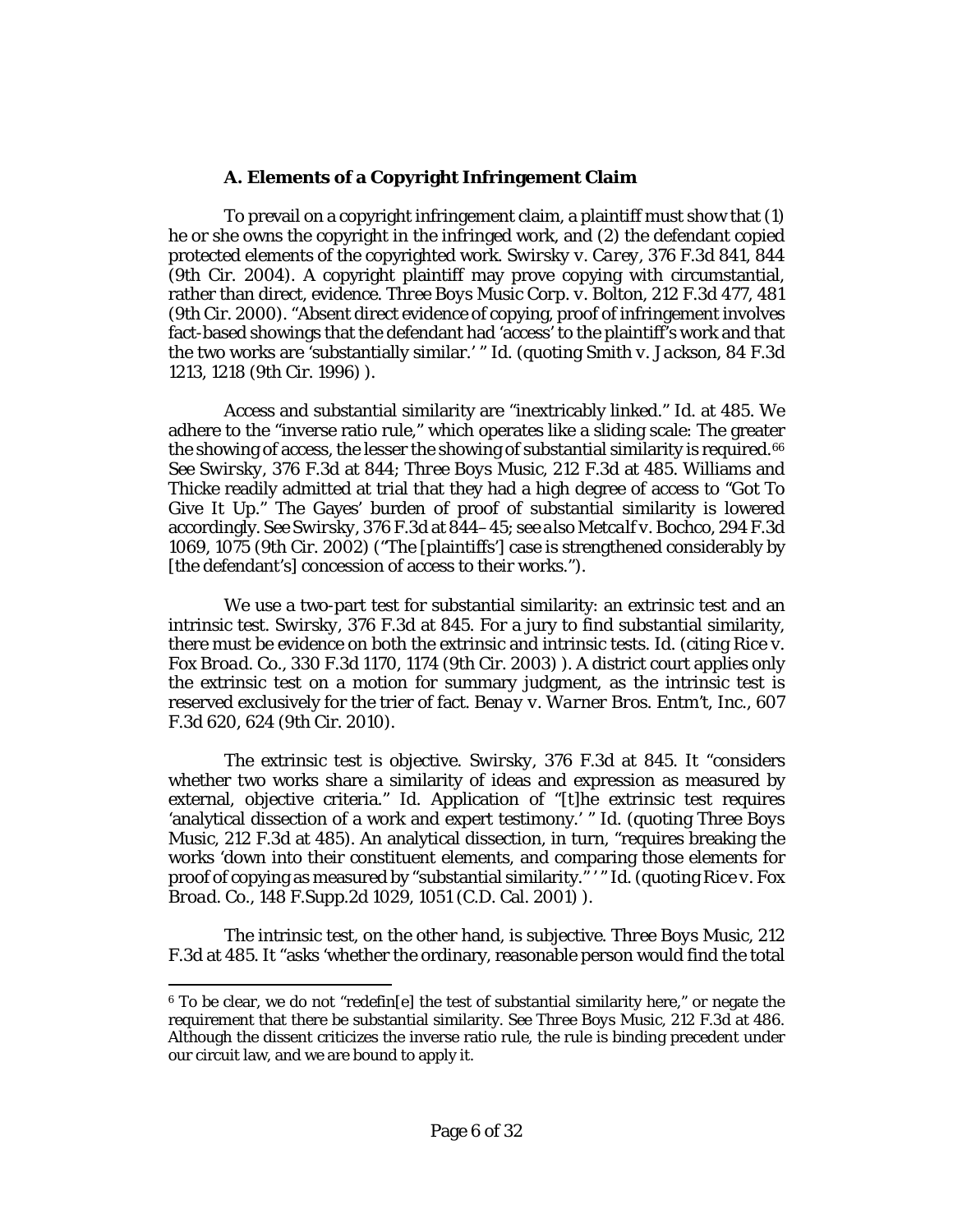concept and feel of the works to be substantially similar.' " *[Id.](http://www.westlaw.com/Link/Document/FullText?findType=Y&serNum=2000304625&pubNum=0000506&originatingDoc=Ib17569402d2211e8bf39ca8c49083d45&refType=RP&originationContext=document&vr=3.0&rs=cblt1.0&transitionType=DocumentItem&contextData=(sc.Keycite))* (quoting *[Pasillas v.](http://www.westlaw.com/Link/Document/FullText?findType=Y&serNum=1991039425&pubNum=0000350&originatingDoc=Ib17569402d2211e8bf39ca8c49083d45&refType=RP&fi=co_pp_sp_350_442&originationContext=document&vr=3.0&rs=cblt1.0&transitionType=DocumentItem&contextData=(sc.Keycite)#co_pp_sp_350_442)  McDonald's Corp.*[, 927 F.2d 440, 442 \(9th Cir. 1991\)](http://www.westlaw.com/Link/Document/FullText?findType=Y&serNum=1991039425&pubNum=0000350&originatingDoc=Ib17569402d2211e8bf39ca8c49083d45&refType=RP&fi=co_pp_sp_350_442&originationContext=document&vr=3.0&rs=cblt1.0&transitionType=DocumentItem&contextData=(sc.Keycite)#co_pp_sp_350_442) ).

"Because the requirement is one of substantial similarity to *protected* elements of the copyrighted work, it is essential to distinguish between the protected and unprotected material in a plaintiff's work."[7](#page-6-1)[7](#page-6-0) *Swirsky*[, 376 F.3d at](http://www.westlaw.com/Link/Document/FullText?findType=Y&serNum=2004692521&pubNum=0000506&originatingDoc=Ib17569402d2211e8bf39ca8c49083d45&refType=RP&fi=co_pp_sp_506_845&originationContext=document&vr=3.0&rs=cblt1.0&transitionType=DocumentItem&contextData=(sc.Keycite)#co_pp_sp_506_845)  [845.](http://www.westlaw.com/Link/Document/FullText?findType=Y&serNum=2004692521&pubNum=0000506&originatingDoc=Ib17569402d2211e8bf39ca8c49083d45&refType=RP&fi=co_pp_sp_506_845&originationContext=document&vr=3.0&rs=cblt1.0&transitionType=DocumentItem&contextData=(sc.Keycite)#co_pp_sp_506_845) Still, "substantial similarity can be found in a combination of elements, even if those elements are individually unprotected." *Id.* [at 848;](http://www.westlaw.com/Link/Document/FullText?findType=Y&serNum=2004692521&pubNum=0000506&originatingDoc=Ib17569402d2211e8bf39ca8c49083d45&refType=RP&fi=co_pp_sp_506_848&originationContext=document&vr=3.0&rs=cblt1.0&transitionType=DocumentItem&contextData=(sc.Keycite)#co_pp_sp_506_848) *see also [Metcalf](http://www.westlaw.com/Link/Document/FullText?findType=Y&serNum=2002365597&pubNum=0000506&originatingDoc=Ib17569402d2211e8bf39ca8c49083d45&refType=RP&fi=co_pp_sp_506_1074&originationContext=document&vr=3.0&rs=cblt1.0&transitionType=DocumentItem&contextData=(sc.Keycite)#co_pp_sp_506_1074)*, 294 [F.3d at 1074](http://www.westlaw.com/Link/Document/FullText?findType=Y&serNum=2002365597&pubNum=0000506&originatingDoc=Ib17569402d2211e8bf39ca8c49083d45&refType=RP&fi=co_pp_sp_506_1074&originationContext=document&vr=3.0&rs=cblt1.0&transitionType=DocumentItem&contextData=(sc.Keycite)#co_pp_sp_506_1074) ("Each note in a scale, for example, is not protectable, but a pattern of notes in a tune may earn copyright protection."); *[Three Boys Music](http://www.westlaw.com/Link/Document/FullText?findType=Y&serNum=2000304625&pubNum=0000506&originatingDoc=Ib17569402d2211e8bf39ca8c49083d45&refType=RP&fi=co_pp_sp_506_485&originationContext=document&vr=3.0&rs=cblt1.0&transitionType=DocumentItem&contextData=(sc.Keycite)#co_pp_sp_506_485)*, 212 F.3d at [485–86](http://www.westlaw.com/Link/Document/FullText?findType=Y&serNum=2000304625&pubNum=0000506&originatingDoc=Ib17569402d2211e8bf39ca8c49083d45&refType=RP&fi=co_pp_sp_506_485&originationContext=document&vr=3.0&rs=cblt1.0&transitionType=DocumentItem&contextData=(sc.Keycite)#co_pp_sp_506_485) (upholding jury's finding of substantial similarity based on "a combination of unprotectible elements"). This principle finds particular relevance in application of the intrinsic test, as a trier of fact may "find that the over-all impact and effect indicate substantial appropriation," even if "any one similarity taken by itself seems trivial." *[Sid & Marty Krofft Television Prods., Inc. v. McDonald's Corp.](http://www.westlaw.com/Link/Document/FullText?findType=Y&serNum=1977123881&pubNum=0000350&originatingDoc=Ib17569402d2211e8bf39ca8c49083d45&refType=RP&fi=co_pp_sp_350_1169&originationContext=document&vr=3.0&rs=cblt1.0&transitionType=DocumentItem&contextData=(sc.Keycite)#co_pp_sp_350_1169)*, 562 [F.2d 1157, 1169 \(9th Cir. 1977\)](http://www.westlaw.com/Link/Document/FullText?findType=Y&serNum=1977123881&pubNum=0000350&originatingDoc=Ib17569402d2211e8bf39ca8c49083d45&refType=RP&fi=co_pp_sp_350_1169&originationContext=document&vr=3.0&rs=cblt1.0&transitionType=DocumentItem&contextData=(sc.Keycite)#co_pp_sp_350_1169) (quoting *Malkin v. Dubinsky*[, 146 F.Supp. 111, 114](http://www.westlaw.com/Link/Document/FullText?findType=Y&serNum=1957102660&pubNum=0000345&originatingDoc=Ib17569402d2211e8bf39ca8c49083d45&refType=RP&fi=co_pp_sp_345_114&originationContext=document&vr=3.0&rs=cblt1.0&transitionType=DocumentItem&contextData=(sc.Keycite)#co_pp_sp_345_114)  [\(S.D.N.Y. 1956\)](http://www.westlaw.com/Link/Document/FullText?findType=Y&serNum=1957102660&pubNum=0000345&originatingDoc=Ib17569402d2211e8bf39ca8c49083d45&refType=RP&fi=co_pp_sp_345_114&originationContext=document&vr=3.0&rs=cblt1.0&transitionType=DocumentItem&contextData=(sc.Keycite)#co_pp_sp_345_114) ), *superseded in part on other grounds*, [17 U.S.C. § 504\(b\);](http://www.westlaw.com/Link/Document/FullText?findType=L&pubNum=1000546&cite=17USCAS504&originatingDoc=Ib17569402d2211e8bf39ca8c49083d45&refType=RB&originationContext=document&vr=3.0&rs=cblt1.0&transitionType=DocumentItem&contextData=(sc.Keycite)#co_pp_a83b000018c76) *see als[o Three Boys Music](http://www.westlaw.com/Link/Document/FullText?findType=Y&serNum=2000304625&pubNum=0000506&originatingDoc=Ib17569402d2211e8bf39ca8c49083d45&refType=RP&fi=co_pp_sp_506_485&originationContext=document&vr=3.0&rs=cblt1.0&transitionType=DocumentItem&contextData=(sc.Keycite)#co_pp_sp_506_485)*, 212 F.3d at 485.

# **B. The Standard of Similarity for Musical Compositions**

<span id="page-6-0"></span>We have distinguished between "broad" and "thin" copyright protection based on the "range of expression" involved. *[Mattel, Inc. v. MGA Entm't, Inc.](http://www.westlaw.com/Link/Document/FullText?findType=Y&serNum=2022583077&pubNum=0000506&originatingDoc=Ib17569402d2211e8bf39ca8c49083d45&refType=RP&fi=co_pp_sp_506_913&originationContext=document&vr=3.0&rs=cblt1.0&transitionType=DocumentItem&contextData=(sc.Keycite)#co_pp_sp_506_913)*, 616 [F.3d 904, 913–14 \(9th Cir. 2010\).](http://www.westlaw.com/Link/Document/FullText?findType=Y&serNum=2022583077&pubNum=0000506&originatingDoc=Ib17569402d2211e8bf39ca8c49083d45&refType=RP&fi=co_pp_sp_506_913&originationContext=document&vr=3.0&rs=cblt1.0&transitionType=DocumentItem&contextData=(sc.Keycite)#co_pp_sp_506_913) "If there's a wide range of expression ..., then copyright protection is 'broad' and a work will infringe if it's 'substantially similar' to the copyrighted work." *[Id.](http://www.westlaw.com/Link/Document/FullText?findType=Y&serNum=2022583077&pubNum=0000506&originatingDoc=Ib17569402d2211e8bf39ca8c49083d45&refType=RP&originationContext=document&vr=3.0&rs=cblt1.0&transitionType=DocumentItem&contextData=(sc.Keycite))* (citation omitted). On the other hand, "[i]f there's only a narrow range of expression ..., then copyright protection is 'thin' and a work must be 'virtually identical' to infringe." *Id.* [at 914](http://www.westlaw.com/Link/Document/FullText?findType=Y&serNum=2022583077&pubNum=0000506&originatingDoc=Ib17569402d2211e8bf39ca8c49083d45&refType=RP&fi=co_pp_sp_506_914&originationContext=document&vr=3.0&rs=cblt1.0&transitionType=DocumentItem&contextData=(sc.Keycite)#co_pp_sp_506_914) (citation omitted). To illustrate, there are a myriad of ways to make an "aliens-attack movie," but "there are only so many ways to paint a red bouncy ball on blank canvas." *Id.* [at 913–14.](http://www.westlaw.com/Link/Document/FullText?findType=Y&serNum=2022583077&pubNum=0000506&originatingDoc=Ib17569402d2211e8bf39ca8c49083d45&refType=RP&fi=co_pp_sp_506_913&originationContext=document&vr=3.0&rs=cblt1.0&transitionType=DocumentItem&contextData=(sc.Keycite)#co_pp_sp_506_913) Whereas the former deserves broad copyright protection, the latter merits only thin copyright protection. *See [id.](http://www.westlaw.com/Link/Document/FullText?findType=Y&serNum=2022583077&pubNum=0000506&originatingDoc=Ib17569402d2211e8bf39ca8c49083d45&refType=RP&originationContext=document&vr=3.0&rs=cblt1.0&transitionType=DocumentItem&contextData=(sc.Keycite))*

We reject the Thicke Parties' argument that the Gayes' copyright enjoys only thin protection. Musical compositions are not confined to a narrow range of

l

<span id="page-6-1"></span><sup>7</sup> "Copyright protection subsists ... in original works of authorship," including "musical works" and "any accompanying words," that are "fixed in any tangible medium of expression." [17 U.S.C. § 102\(a\).](http://www.westlaw.com/Link/Document/FullText?findType=L&pubNum=1000546&cite=17USCAS102&originatingDoc=Ib17569402d2211e8bf39ca8c49083d45&refType=RB&originationContext=document&vr=3.0&rs=cblt1.0&transitionType=DocumentItem&contextData=(sc.Keycite)#co_pp_8b3b0000958a4) Generally speaking, copyright law does not protect ideas, but rather, protects the expression of ideas. *See id.* [§ 102\(b\);](http://www.westlaw.com/Link/Document/FullText?findType=L&pubNum=1000546&cite=17USCAS102&originatingDoc=Ib17569402d2211e8bf39ca8c49083d45&refType=RB&originationContext=document&vr=3.0&rs=cblt1.0&transitionType=DocumentItem&contextData=(sc.Keycite)#co_pp_a83b000018c76) *Rice*[, 330 F.3d at 1174.](http://www.westlaw.com/Link/Document/FullText?findType=Y&serNum=2003385009&pubNum=0000506&originatingDoc=Ib17569402d2211e8bf39ca8c49083d45&refType=RP&fi=co_pp_sp_506_1174&originationContext=document&vr=3.0&rs=cblt1.0&transitionType=DocumentItem&contextData=(sc.Keycite)#co_pp_sp_506_1174) For example, elements of an original work of authorship may be unprotectable by reason of the *scenes a faire* doctrine. *See Swirsky*[, 376 F.3d at 849–50.](http://www.westlaw.com/Link/Document/FullText?findType=Y&serNum=2004692521&pubNum=0000506&originatingDoc=Ib17569402d2211e8bf39ca8c49083d45&refType=RP&fi=co_pp_sp_506_849&originationContext=document&vr=3.0&rs=cblt1.0&transitionType=DocumentItem&contextData=(sc.Keycite)#co_pp_sp_506_849) According to that doctrine, "when certain commonplace expressions are indispensable and naturally associated with the treatment of a given idea, those expressions are treated like ideas and therefore not protected by copyright." *Id.* [at 850.](http://www.westlaw.com/Link/Document/FullText?findType=Y&serNum=2004692521&pubNum=0000506&originatingDoc=Ib17569402d2211e8bf39ca8c49083d45&refType=RP&fi=co_pp_sp_506_850&originationContext=document&vr=3.0&rs=cblt1.0&transitionType=DocumentItem&contextData=(sc.Keycite)#co_pp_sp_506_850)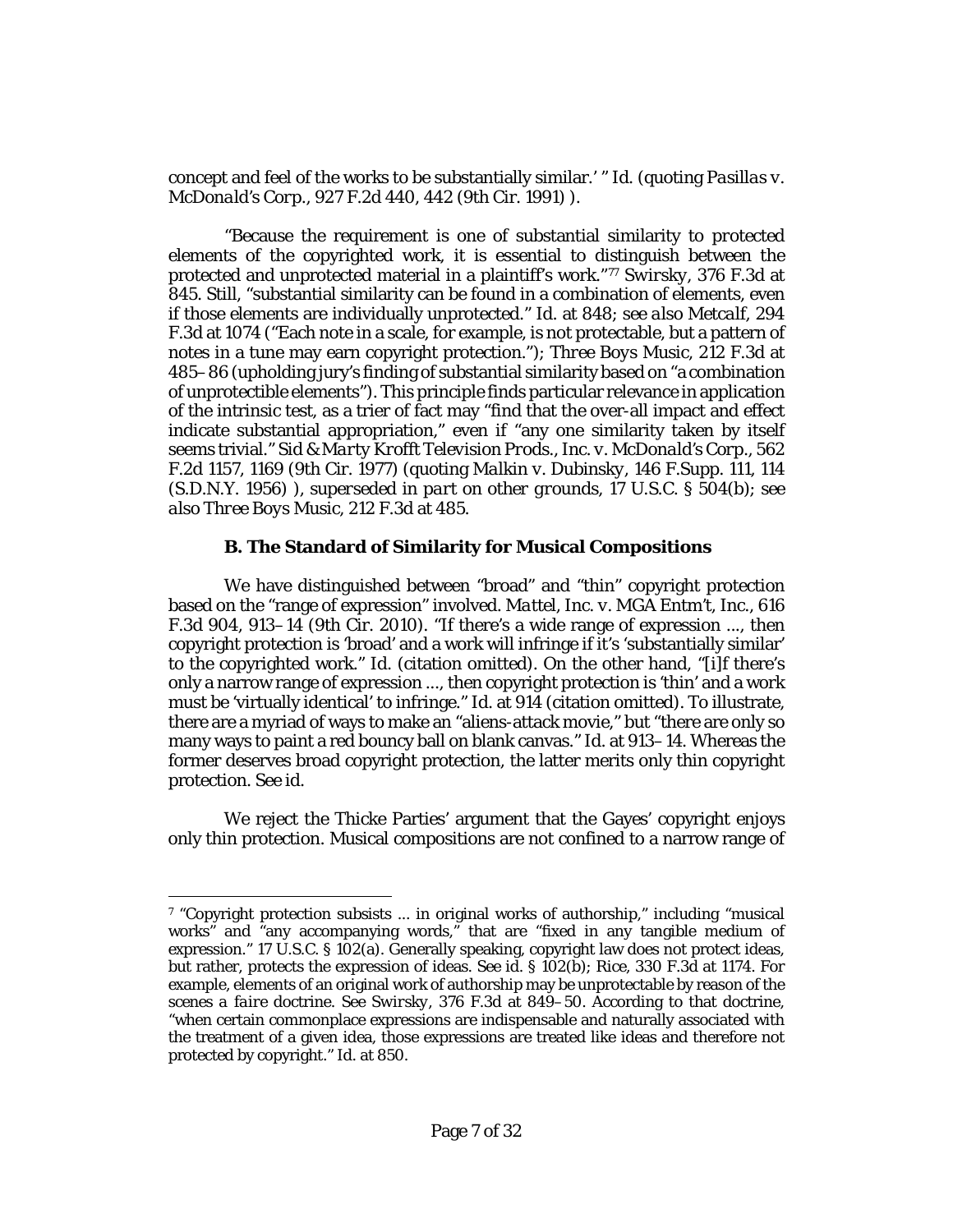expression.[8](#page-7-0) *See Swirsky*[, 376 F.3d at 849](http://www.westlaw.com/Link/Document/FullText?findType=Y&serNum=2004692521&pubNum=0000506&originatingDoc=Ib17569402d2211e8bf39ca8c49083d45&refType=RP&fi=co_pp_sp_506_849&originationContext=document&vr=3.0&rs=cblt1.0&transitionType=DocumentItem&contextData=(sc.Keycite)#co_pp_sp_506_849) (noting that "[m]usic ... is not capable of ready classification into only five or six constituent elements," but "is comprised of a large array of elements"). They are unlike a page-shaped computer desktop icon, *see [Apple Computer, Inc. v. Microsoft Corp.](http://www.westlaw.com/Link/Document/FullText?findType=Y&serNum=1994188702&pubNum=0000506&originatingDoc=Ib17569402d2211e8bf39ca8c49083d45&refType=RP&fi=co_pp_sp_506_1444&originationContext=document&vr=3.0&rs=cblt1.0&transitionType=DocumentItem&contextData=(sc.Keycite)#co_pp_sp_506_1444)*, 35 F.3d 1435, 1444 (9th Cir. [1994\),](http://www.westlaw.com/Link/Document/FullText?findType=Y&serNum=1994188702&pubNum=0000506&originatingDoc=Ib17569402d2211e8bf39ca8c49083d45&refType=RP&fi=co_pp_sp_506_1444&originationContext=document&vr=3.0&rs=cblt1.0&transitionType=DocumentItem&contextData=(sc.Keycite)#co_pp_sp_506_1444) or a "glass-in-glass jellyfish sculpture," *Satava v. Lowry*[, 323 F.3d 805, 810](http://www.westlaw.com/Link/Document/FullText?findType=Y&serNum=2003233155&pubNum=0000506&originatingDoc=Ib17569402d2211e8bf39ca8c49083d45&refType=RP&fi=co_pp_sp_506_810&originationContext=document&vr=3.0&rs=cblt1.0&transitionType=DocumentItem&contextData=(sc.Keycite)#co_pp_sp_506_810)  [\(9th Cir. 2003\).](http://www.westlaw.com/Link/Document/FullText?findType=Y&serNum=2003233155&pubNum=0000506&originatingDoc=Ib17569402d2211e8bf39ca8c49083d45&refType=RP&fi=co_pp_sp_506_810&originationContext=document&vr=3.0&rs=cblt1.0&transitionType=DocumentItem&contextData=(sc.Keycite)#co_pp_sp_506_810) Rather, as we have observed previously, "[m]usic ... is not capable of ready classification into only five or six constituent elements," but is instead "comprised of a large array of elements, some combination of which is protectable by copyright." *Swirsky*[, 376 F.3d at 849.](http://www.westlaw.com/Link/Document/FullText?findType=Y&serNum=2004692521&pubNum=0000506&originatingDoc=Ib17569402d2211e8bf39ca8c49083d45&refType=RP&fi=co_pp_sp_506_849&originationContext=document&vr=3.0&rs=cblt1.0&transitionType=DocumentItem&contextData=(sc.Keycite)#co_pp_sp_506_849) As "[t]here is no one magical combination of ... factors that will automatically substantiate a musical infringement suit," and as "each allegation of infringement will be unique," the extrinsic test is met, "[s]o long as the plaintiff can demonstrate, through expert testimony ..., that the similarity was 'substantial' and to 'protected elements' of the copyrighted work." *[Id.](http://www.westlaw.com/Link/Document/FullText?findType=Y&serNum=2004692521&pubNum=0000506&originatingDoc=Ib17569402d2211e8bf39ca8c49083d45&refType=RP&originationContext=document&vr=3.0&rs=cblt1.0&transitionType=DocumentItem&contextData=(sc.Keycite))* We have applied the substantial similarity standard to musical infringement suits before, *see [id.](http://www.westlaw.com/Link/Document/FullText?findType=Y&serNum=2004692521&pubNum=0000506&originatingDoc=Ib17569402d2211e8bf39ca8c49083d45&refType=RP&originationContext=document&vr=3.0&rs=cblt1.0&transitionType=DocumentItem&contextData=(sc.Keycite))*; *[Three Boys Music](http://www.westlaw.com/Link/Document/FullText?findType=Y&serNum=2000304625&pubNum=0000506&originatingDoc=Ib17569402d2211e8bf39ca8c49083d45&refType=RP&fi=co_pp_sp_506_485&originationContext=document&vr=3.0&rs=cblt1.0&transitionType=DocumentItem&contextData=(sc.Keycite)#co_pp_sp_506_485)*, 212 F.3d at 485, and see no reason to deviate from that standard now. Therefore, the Gayes' copyright is not limited to only thin copyright protection, and the Gayes need not prove virtual identity to substantiate their infringement action.

# **C. The Copyright Act of 1909**

l

Marvin Gaye composed "Got To Give It Up" before January 1, 1978, the effective date of the Copyright Act of 1976. Accordingly, the Copyright Act of 1909 governs the Gayes' compositional copyright. *See [Twentieth Century Fox Film](http://www.westlaw.com/Link/Document/FullText?findType=Y&serNum=2007707162&pubNum=0000506&originatingDoc=Ib17569402d2211e8bf39ca8c49083d45&refType=RP&fi=co_pp_sp_506_876&originationContext=document&vr=3.0&rs=cblt1.0&transitionType=DocumentItem&contextData=(sc.Keycite)#co_pp_sp_506_876)  Corp. v. Entm't Distrib.*[, 429 F.3d 869, 876 \(9th Cir. 2005\);](http://www.westlaw.com/Link/Document/FullText?findType=Y&serNum=2007707162&pubNum=0000506&originatingDoc=Ib17569402d2211e8bf39ca8c49083d45&refType=RP&fi=co_pp_sp_506_876&originationContext=document&vr=3.0&rs=cblt1.0&transitionType=DocumentItem&contextData=(sc.Keycite)#co_pp_sp_506_876) *[Dolman v. Agee](http://www.westlaw.com/Link/Document/FullText?findType=Y&serNum=1998203681&pubNum=0000506&originatingDoc=Ib17569402d2211e8bf39ca8c49083d45&refType=RP&fi=co_pp_sp_506_712&originationContext=document&vr=3.0&rs=cblt1.0&transitionType=DocumentItem&contextData=(sc.Keycite)#co_pp_sp_506_712)*, 157 [F.3d 708, 712 n.1 \(9th Cir. 1998\).](http://www.westlaw.com/Link/Document/FullText?findType=Y&serNum=1998203681&pubNum=0000506&originatingDoc=Ib17569402d2211e8bf39ca8c49083d45&refType=RP&fi=co_pp_sp_506_712&originationContext=document&vr=3.0&rs=cblt1.0&transitionType=DocumentItem&contextData=(sc.Keycite)#co_pp_sp_506_712)

While the Copyright Act of 1976 protects "works of authorship" fixed in "sound recordings," [17 U.S.C. § 102,](http://www.westlaw.com/Link/Document/FullText?findType=L&pubNum=1000546&cite=17USCAS102&originatingDoc=Ib17569402d2211e8bf39ca8c49083d45&refType=LQ&originationContext=document&vr=3.0&rs=cblt1.0&transitionType=DocumentItem&contextData=(sc.Keycite)) the 1909 Act did not protect sound recordings. It is well settled that "[s]ound recordings and musical compositions are separate works with their own distinct copyrights.["9](#page-7-1) *See [VMG Salsoul, LLC v. Ciccone](http://www.westlaw.com/Link/Document/FullText?findType=Y&serNum=2038981103&pubNum=0000506&originatingDoc=Ib17569402d2211e8bf39ca8c49083d45&refType=RP&fi=co_pp_sp_506_877&originationContext=document&vr=3.0&rs=cblt1.0&transitionType=DocumentItem&contextData=(sc.Keycite)#co_pp_sp_506_877)*, 824 [F.3d 871, 877 \(9th Cir. 2016\)](http://www.westlaw.com/Link/Document/FullText?findType=Y&serNum=2038981103&pubNum=0000506&originatingDoc=Ib17569402d2211e8bf39ca8c49083d45&refType=RP&fi=co_pp_sp_506_877&originationContext=document&vr=3.0&rs=cblt1.0&transitionType=DocumentItem&contextData=(sc.Keycite)#co_pp_sp_506_877) (quoting *Erickson v. Blake*[, 839 F.Supp.2d 1132, 1135](http://www.westlaw.com/Link/Document/FullText?findType=Y&serNum=2027313284&pubNum=0004637&originatingDoc=Ib17569402d2211e8bf39ca8c49083d45&refType=RP&fi=co_pp_sp_4637_1135&originationContext=document&vr=3.0&rs=cblt1.0&transitionType=DocumentItem&contextData=(sc.Keycite)#co_pp_sp_4637_1135)  [n.3 \(D. Or. 2012\)](http://www.westlaw.com/Link/Document/FullText?findType=Y&serNum=2027313284&pubNum=0004637&originatingDoc=Ib17569402d2211e8bf39ca8c49083d45&refType=RP&fi=co_pp_sp_4637_1135&originationContext=document&vr=3.0&rs=cblt1.0&transitionType=DocumentItem&contextData=(sc.Keycite)#co_pp_sp_4637_1135) ). It remains unsettled, however, whether copyright protection for musical compositions under the 1909 Act extends only to the four corners of the sheet music deposited with the United States Copyright Office, or whether the commercial sound recordings of the compositions are admissible to shed light on

<span id="page-7-0"></span><sup>8</sup> Even the de minimis exception, which renders insignificant copying inactionable, does not require a standard of similarity as exacting as virtual identity. *See [VMG Salsoul, LLC](http://www.westlaw.com/Link/Document/FullText?findType=Y&serNum=2038981103&pubNum=0000506&originatingDoc=Ib17569402d2211e8bf39ca8c49083d45&refType=RP&fi=co_pp_sp_506_878&originationContext=document&vr=3.0&rs=cblt1.0&transitionType=DocumentItem&contextData=(sc.Keycite)#co_pp_sp_506_878)  v. Ciccone*[, 824 F.3d 871, 878 \(9th Cir. 2016\)](http://www.westlaw.com/Link/Document/FullText?findType=Y&serNum=2038981103&pubNum=0000506&originatingDoc=Ib17569402d2211e8bf39ca8c49083d45&refType=RP&fi=co_pp_sp_506_878&originationContext=document&vr=3.0&rs=cblt1.0&transitionType=DocumentItem&contextData=(sc.Keycite)#co_pp_sp_506_878) ("A 'use is de minimis only if the average audience would not recognize the appropriation.' " (quoting *[Newton v. Diamond](http://www.westlaw.com/Link/Document/FullText?findType=Y&serNum=2005466062&pubNum=0000506&originatingDoc=Ib17569402d2211e8bf39ca8c49083d45&refType=RP&fi=co_pp_sp_506_1193&originationContext=document&vr=3.0&rs=cblt1.0&transitionType=DocumentItem&contextData=(sc.Keycite)#co_pp_sp_506_1193)*, 388 F.3d [1189, 1193 \(9th Cir. 2004\)](http://www.westlaw.com/Link/Document/FullText?findType=Y&serNum=2005466062&pubNum=0000506&originatingDoc=Ib17569402d2211e8bf39ca8c49083d45&refType=RP&fi=co_pp_sp_506_1193&originationContext=document&vr=3.0&rs=cblt1.0&transitionType=DocumentItem&contextData=(sc.Keycite)#co_pp_sp_506_1193) )).

<span id="page-7-1"></span><sup>9</sup> [17 U.S.C. § 102\(a\)\(2\)](http://www.westlaw.com/Link/Document/FullText?findType=L&pubNum=1000546&cite=17USCAS102&originatingDoc=Ib17569402d2211e8bf39ca8c49083d45&refType=RB&originationContext=document&vr=3.0&rs=cblt1.0&transitionType=DocumentItem&contextData=(sc.Keycite)#co_pp_d86d0000be040) protects "musical works," while [§ 102\(a\)\(7\)](http://www.westlaw.com/Link/Document/FullText?findType=L&pubNum=1000546&cite=17USCAS102&originatingDoc=Ib17569402d2211e8bf39ca8c49083d45&refType=RB&originationContext=document&vr=3.0&rs=cblt1.0&transitionType=DocumentItem&contextData=(sc.Keycite)#co_pp_36f10000408d4) protects "sound recordings." " 'Sound recordings' are works that result from the fixation of a series of musical, spoken, or other sounds ..., regardless of the nature of the material objects, such as disks, tapes, or other phonorecords, in which they are embodied." [17 U.S.C. § 101.](http://www.westlaw.com/Link/Document/FullText?findType=L&pubNum=1000546&cite=17USCAS101&originatingDoc=Ib17569402d2211e8bf39ca8c49083d45&refType=LQ&originationContext=document&vr=3.0&rs=cblt1.0&transitionType=DocumentItem&contextData=(sc.Keycite))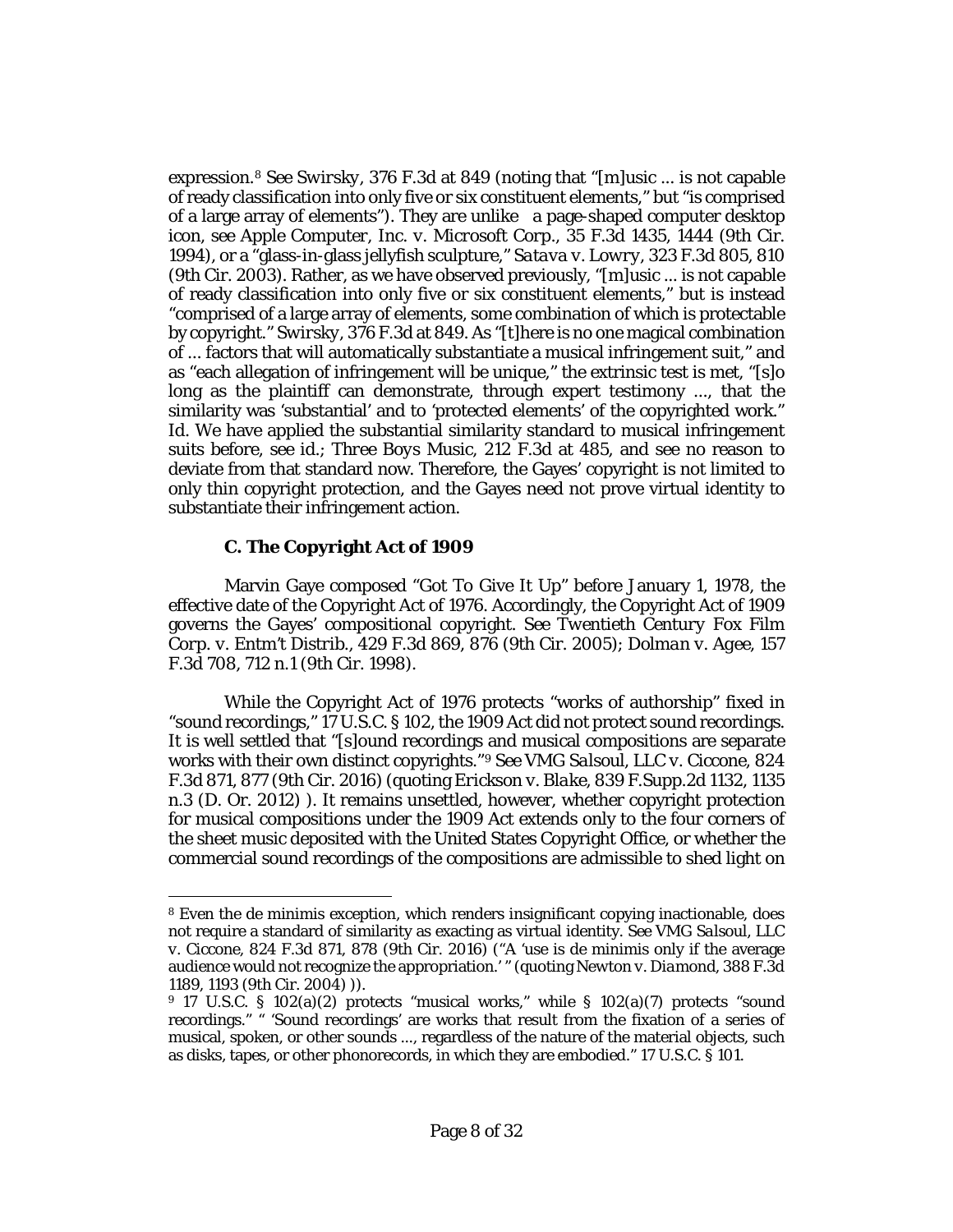the scope of the underlying copyright. Here, the district court ruled that the 1909 Act protected only the deposit copy of "Got To Give It Up," and excluded the sound recording from consideration.

The Gayes cross-appeal the district court's interpretation of the 1909 Act only in the event the case is remanded for a new trial. The parties have staked out mutually exclusive positions. The Gayes assert that Marvin Gaye's studio recording may establish the scope of a compositional copyright, despite the 1909 Act's lack of protection for sound recordings. The Thicke Parties, on the other hand, elevate the deposit copy as the quintessential measure of the scope of copyright protection.[10](#page-8-1)[10](#page-8-0) Nevertheless, because we do not remand the case for a new trial, we need not, and decline to, resolve this issue in this opinion. For purposes of this appeal, we accept, without deciding, the merits of the district court's ruling that the scope of the Gayes' copyright in "Got To Give It Up" is limited to the deposit copy.

#### <span id="page-8-0"></span>**II. The District Court's Order Denying Summary Judgment is Not Reviewable After a Full Trial on the Merits.**

The Thicke Parties seek review of the district court's order denying their motion for summary judgment, contending that the district court erred in its application of the extrinsic test for substantial similarity.

The order is not reviewable. The Supreme Court has squarely answered the question: "May a party ... appeal an order denying summary judgment after a full trial on the merits? Our answer is no." *Ortiz v. Jordan*[, 562 U.S. 180, 183–84](http://www.westlaw.com/Link/Document/FullText?findType=Y&serNum=2024443643&pubNum=0000708&originatingDoc=Ib17569402d2211e8bf39ca8c49083d45&refType=RP&originationContext=document&vr=3.0&rs=cblt1.0&transitionType=DocumentItem&contextData=(sc.Keycite))   $(2011)$ . ....

## **III. The District Court Did Not Abuse its Discretion in Denying a New Trial.**

 $\overline{\phantom{a}}$ 

<span id="page-8-1"></span><sup>10</sup> To our knowledge, the Thicke Parties' position had not found support in case law until the district court's ruling. *See Three Boys Music*[, 212 F.3d at 486](http://www.westlaw.com/Link/Document/FullText?findType=Y&serNum=2000304625&pubNum=0000506&originatingDoc=Ib17569402d2211e8bf39ca8c49083d45&refType=RP&fi=co_pp_sp_506_486&originationContext=document&vr=3.0&rs=cblt1.0&transitionType=DocumentItem&contextData=(sc.Keycite)#co_pp_sp_506_486) (observing, in the context of subject matter jurisdiction, that "[a]lthough the 1909 Copyright Act requires the owner to deposit a 'complete copy' of the work with the copyright office, our definition of a 'complete copy' is broad and deferential"); *see also* [17 U.S.C. § 704](http://www.westlaw.com/Link/Document/FullText?findType=L&pubNum=1000546&cite=17USCAS704&originatingDoc=Ib17569402d2211e8bf39ca8c49083d45&refType=LQ&originationContext=document&vr=3.0&rs=cblt1.0&transitionType=DocumentItem&contextData=(sc.Keycite)) (providing that the Register of Copyrights and the Librarian of Congress may destroy or otherwise dispose of original deposit copies if certain facsimile requirements are met); *[Marya v.](http://www.westlaw.com/Link/Document/FullText?findType=Y&serNum=2037224373&pubNum=0007903&originatingDoc=Ib17569402d2211e8bf39ca8c49083d45&refType=RP&fi=co_pp_sp_7903_982&originationContext=document&vr=3.0&rs=cblt1.0&transitionType=DocumentItem&contextData=(sc.Keycite)#co_pp_sp_7903_982)  Warner/Chappell Music, Inc.*[, 131 F.Supp.3d 975, 982 \(C.D. Cal. 2015\)](http://www.westlaw.com/Link/Document/FullText?findType=Y&serNum=2037224373&pubNum=0007903&originatingDoc=Ib17569402d2211e8bf39ca8c49083d45&refType=RP&fi=co_pp_sp_7903_982&originationContext=document&vr=3.0&rs=cblt1.0&transitionType=DocumentItem&contextData=(sc.Keycite)#co_pp_sp_7903_982) (observing that "[t]he Copyright Office no longer has the deposit copy" of the work at issue, which was registered in 1935); 2 Nimmer on Copyright § 7.17[A] (2017) (noting that "[t]he function of deposit is to provide the Library of Congress *via* the Copyright Office with copies and phonorecords of all works published within the United States," and that the argument "that deposit has a copyright as well as an archival function" is "attenuated by the fact that the Library of Congress need not add all deposited works to its collection" or "preserve those works which it does add to its collection").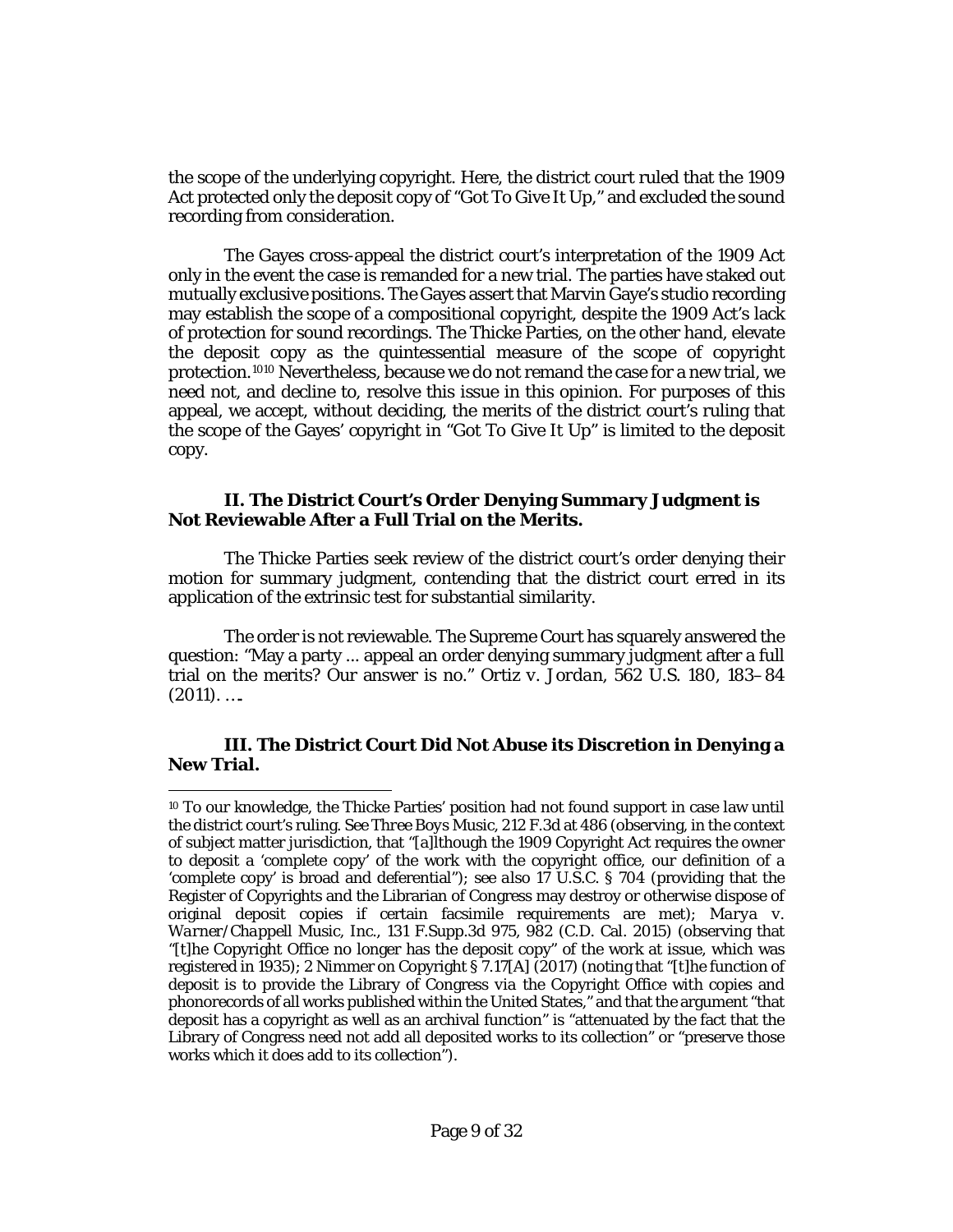We review the district court's denial of a motion for a new trial for abuse of discretion. *Lam v. City of San Jose*[, 869 F.3d 1077, 1084 \(9th Cir. 2017\)](http://www.westlaw.com/Link/Document/FullText?findType=Y&serNum=2042530645&pubNum=0000506&originatingDoc=Ib17569402d2211e8bf39ca8c49083d45&refType=RP&fi=co_pp_sp_506_1084&originationContext=document&vr=3.0&rs=cblt1.0&transitionType=DocumentItem&contextData=(sc.Keycite)#co_pp_sp_506_1084) (citing *Molski v. M.J. Cable, Inc.*[, 481 F.3d 724, 728 \(9th Cir. 2007\)](http://www.westlaw.com/Link/Document/FullText?findType=Y&serNum=2011761761&pubNum=0000506&originatingDoc=Ib17569402d2211e8bf39ca8c49083d45&refType=RP&fi=co_pp_sp_506_728&originationContext=document&vr=3.0&rs=cblt1.0&transitionType=DocumentItem&contextData=(sc.Keycite)#co_pp_sp_506_728) ). We may reverse the denial of a new trial only if the district court "reaches a result that is illogical, implausible, or without support in the inferences that may be drawn from the record." *[Id.](http://www.westlaw.com/Link/Document/FullText?findType=Y&serNum=2042530645&pubNum=0000506&originatingDoc=Ib17569402d2211e8bf39ca8c49083d45&refType=RP&originationContext=document&vr=3.0&rs=cblt1.0&transitionType=DocumentItem&contextData=(sc.Keycite))* (quoting *Kode v. Carlson*[, 596 F.3d 608, 612 \(9th Cir. 2010\)](http://www.westlaw.com/Link/Document/FullText?findType=Y&serNum=2021420709&pubNum=0000506&originatingDoc=Ib17569402d2211e8bf39ca8c49083d45&refType=RP&fi=co_pp_sp_506_612&originationContext=document&vr=3.0&rs=cblt1.0&transitionType=DocumentItem&contextData=(sc.Keycite)#co_pp_sp_506_612) ). "The abuse of discretion standard requires us to uphold a district court's determination that falls within a broad range of permissible conclusions, provided the district court did not apply the law erroneously." *[Id.](http://www.westlaw.com/Link/Document/FullText?findType=Y&serNum=2042530645&pubNum=0000506&originatingDoc=Ib17569402d2211e8bf39ca8c49083d45&refType=RP&originationContext=document&vr=3.0&rs=cblt1.0&transitionType=DocumentItem&contextData=(sc.Keycite))* (quoting *Kode*[, 596 F.3d at 612\)](http://www.westlaw.com/Link/Document/FullText?findType=Y&serNum=2021420709&pubNum=0000506&originatingDoc=Ib17569402d2211e8bf39ca8c49083d45&refType=RP&fi=co_pp_sp_506_612&originationContext=document&vr=3.0&rs=cblt1.0&transitionType=DocumentItem&contextData=(sc.Keycite)#co_pp_sp_506_612).

The Thicke Parties argue that a new trial is warranted on three grounds: (1) Jury Instructions 42 and 43 were erroneous; (2) the district court abused its discretion in admitting portions of Finell and Dr. Monson's testimony; and (3) the verdict is against the clear weight of the evidence. We disagree, and discuss each ground in turn.

## **A. Instructions 42 and 43 Were Not Erroneous.**

We review de novo whether jury instructions state the law accurately, but review a district court's formulation of jury instructions for abuse of discretion. *[Id.](http://www.westlaw.com/Link/Document/FullText?findType=Y&serNum=2042530645&pubNum=0000506&originatingDoc=Ib17569402d2211e8bf39ca8c49083d45&refType=RP&fi=co_pp_sp_506_1085&originationContext=document&vr=3.0&rs=cblt1.0&transitionType=DocumentItem&contextData=(sc.Keycite)#co_pp_sp_506_1085)* [at 1085](http://www.westlaw.com/Link/Document/FullText?findType=Y&serNum=2042530645&pubNum=0000506&originatingDoc=Ib17569402d2211e8bf39ca8c49083d45&refType=RP&fi=co_pp_sp_506_1085&originationContext=document&vr=3.0&rs=cblt1.0&transitionType=DocumentItem&contextData=(sc.Keycite)#co_pp_sp_506_1085) (citing *[Hunter v. County of Sacramento](http://www.westlaw.com/Link/Document/FullText?findType=Y&serNum=2025772272&pubNum=0000506&originatingDoc=Ib17569402d2211e8bf39ca8c49083d45&refType=RP&fi=co_pp_sp_506_1232&originationContext=document&vr=3.0&rs=cblt1.0&transitionType=DocumentItem&contextData=(sc.Keycite)#co_pp_sp_506_1232)*, 652 F.3d 1225, 1232 (9th Cir. [2011\)](http://www.westlaw.com/Link/Document/FullText?findType=Y&serNum=2025772272&pubNum=0000506&originatingDoc=Ib17569402d2211e8bf39ca8c49083d45&refType=RP&fi=co_pp_sp_506_1232&originationContext=document&vr=3.0&rs=cblt1.0&transitionType=DocumentItem&contextData=(sc.Keycite)#co_pp_sp_506_1232) ). "In evaluating jury instructions, prejudicial error results when, looking to the instructions as a whole, the substance of the applicable law was [not] fairly and correctly covered." *Dang v. Cross*[, 422 F.3d 800, 805 \(9th Cir. 2005\)](http://www.westlaw.com/Link/Document/FullText?findType=Y&serNum=2007169674&pubNum=0000506&originatingDoc=Ib17569402d2211e8bf39ca8c49083d45&refType=RP&fi=co_pp_sp_506_805&originationContext=document&vr=3.0&rs=cblt1.0&transitionType=DocumentItem&contextData=(sc.Keycite)#co_pp_sp_506_805) (alteration in original) (quoting *Swinton v. Potomac Corp.*, 270 F.3d 794, 802 (9th Cir. 2001)).

#### **1. Jury Instruction 42**

The Thicke Parties argue that Instruction 42 allowed the jury to place undue weight on Williams and Thicke's statements claiming inspiration from "Got To Give It Up" and Marvin Gaye. The district court instructed the jurors:

In order to find that the Thicke Parties copied either or both of the Gaye Parties' songs, it is not necessary that you find that the Thicke Parties consciously or deliberately copied either or both of these songs. It is sufficient if you find that the Thicke Parties subconsciously copied either or both of the Gaye Parties' songs.

Because direct evidence is rare, copying is usually circumstantially proved by a combination of access and substantial similarity. *See Swirsky*[, 376 F.3d at](http://www.westlaw.com/Link/Document/FullText?findType=Y&serNum=2004692521&pubNum=0000506&originatingDoc=Ib17569402d2211e8bf39ca8c49083d45&refType=RP&fi=co_pp_sp_506_844&originationContext=document&vr=3.0&rs=cblt1.0&transitionType=DocumentItem&contextData=(sc.Keycite)#co_pp_sp_506_844)  [844.](http://www.westlaw.com/Link/Document/FullText?findType=Y&serNum=2004692521&pubNum=0000506&originatingDoc=Ib17569402d2211e8bf39ca8c49083d45&refType=RP&fi=co_pp_sp_506_844&originationContext=document&vr=3.0&rs=cblt1.0&transitionType=DocumentItem&contextData=(sc.Keycite)#co_pp_sp_506_844) As the Thicke Parties acknowledge, access may be "based on a theory of widespread dissemination and subconscious copying." *[Three Boys Music](http://www.westlaw.com/Link/Document/FullText?findType=Y&serNum=2000304625&pubNum=0000506&originatingDoc=Ib17569402d2211e8bf39ca8c49083d45&refType=RP&fi=co_pp_sp_506_483&originationContext=document&vr=3.0&rs=cblt1.0&transitionType=DocumentItem&contextData=(sc.Keycite)#co_pp_sp_506_483)*, 212 F.3d [at 483.](http://www.westlaw.com/Link/Document/FullText?findType=Y&serNum=2000304625&pubNum=0000506&originatingDoc=Ib17569402d2211e8bf39ca8c49083d45&refType=RP&fi=co_pp_sp_506_483&originationContext=document&vr=3.0&rs=cblt1.0&transitionType=DocumentItem&contextData=(sc.Keycite)#co_pp_sp_506_483) In short, there is no scienter requirement. *See id.* [at 482–85.](http://www.westlaw.com/Link/Document/FullText?findType=Y&serNum=2000304625&pubNum=0000506&originatingDoc=Ib17569402d2211e8bf39ca8c49083d45&refType=RP&fi=co_pp_sp_506_482&originationContext=document&vr=3.0&rs=cblt1.0&transitionType=DocumentItem&contextData=(sc.Keycite)#co_pp_sp_506_482) Instruction 42 stated as much.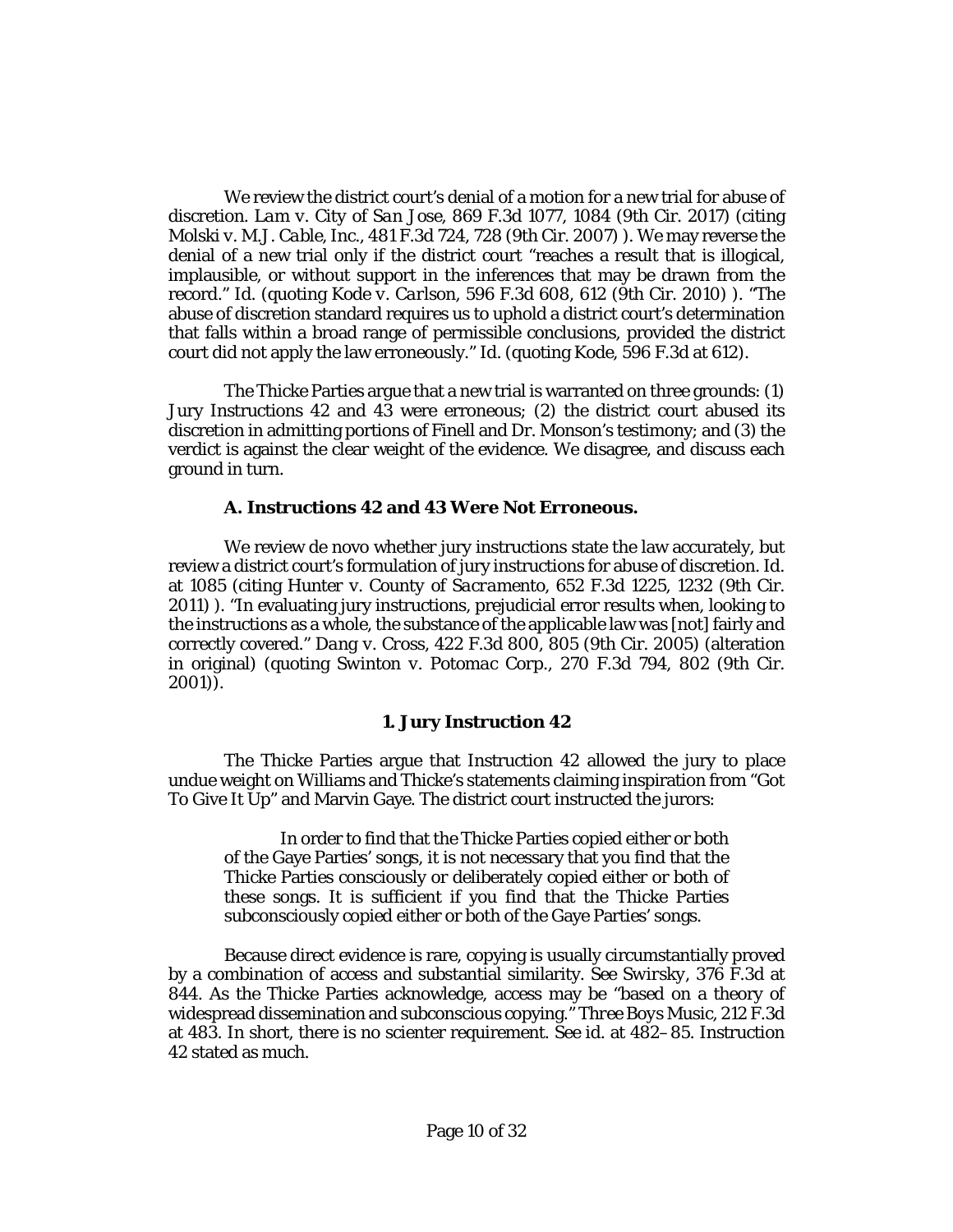The Thicke Parties argue that Instruction 42 was nonetheless inappropriate, because the issue of access was not at issue. Not so. First, the fact that the Thicke Parties conceded access to "Got To Give It Up" does not diminish the importance of access to the case. To the contrary, access remains relevant. Our inverse ratio rule provides that the stronger the showing of access, the lesser the showing of substantial similarity is required. *See id.* [at 485.](http://www.westlaw.com/Link/Document/FullText?findType=Y&serNum=2000304625&pubNum=0000506&originatingDoc=Ib17569402d2211e8bf39ca8c49083d45&refType=RP&fi=co_pp_sp_506_485&originationContext=document&vr=3.0&rs=cblt1.0&transitionType=DocumentItem&contextData=(sc.Keycite)#co_pp_sp_506_485)

Second, and dispositive here, the instructions as a whole make plain that a circumstantial case of copying requires not just access, but also substantial similarity. Instructions 28 and 41 provide that copying may be proven by demonstrating access plus substantial similarity.[12](#page-10-0) Instruction 43 further underscores that the Gayes "must show that there is both substantial 'extrinsic similarity' and substantial 'intrinsic similarity' as to that pair of works." Looking to the jury instructions as a whole, *see Dang*[, 422 F.3d at 805,](http://www.westlaw.com/Link/Document/FullText?findType=Y&serNum=2007169674&pubNum=0000506&originatingDoc=Ib17569402d2211e8bf39ca8c49083d45&refType=RP&fi=co_pp_sp_506_805&originationContext=document&vr=3.0&rs=cblt1.0&transitionType=DocumentItem&contextData=(sc.Keycite)#co_pp_sp_506_805) it is clear that the district court properly instructed the jury to find both access and substantial similarity.

In light of the foregoing, we conclude that the district court did not err in giving Jury Instruction 42.

#### **2. Jury Instruction 43**

The Thicke Parties argue that Instruction 43 erroneously instructed the jury to consider unprotectable elements. Specifically, they contend that the district court instructed the jury that it "must consider" elements that they contend are not present in the deposit copy: "Theme X," the descending bass line, and keyboard parts. Instruction 43 states, in pertinent part:

Extrinsic similarity is shown when two works have a similarity of ideas and expression as measured by external, objective criteria. To make this determination, you must consider the elements of each of the works and decide if they are

 $\overline{a}$ 

<span id="page-10-0"></span><sup>12</sup> Instruction 28 provides: "The Gaye Parties may show the Thicke Parties copied from the work by showing by a preponderance of the evidence that the Thicke Parties had access to the Gaye Parties' copyrighted work and that there are substantial similarities between the Thicke Parties' work and original elements of the Gaye Parties' work." That the instruction uses the permissive "may" presents no problem. It simply reflects the fact that the Gayes may, but are not required to, prove copying by way of a circumstantial theory, rather than a direct one.

Instruction 41 provides: "If you conclude that the Thicke Parties had access to either or both of the Gaye Parties' works before creating either or both of their works, you may consider that access in connection with determining whether there is substantial similarity between either or both pairs of works." Instruction 41's use of "may" is not problematic either. In line with our inverse ratio rule, the instruction permits the jury to consider access "in connection with" substantial similarity.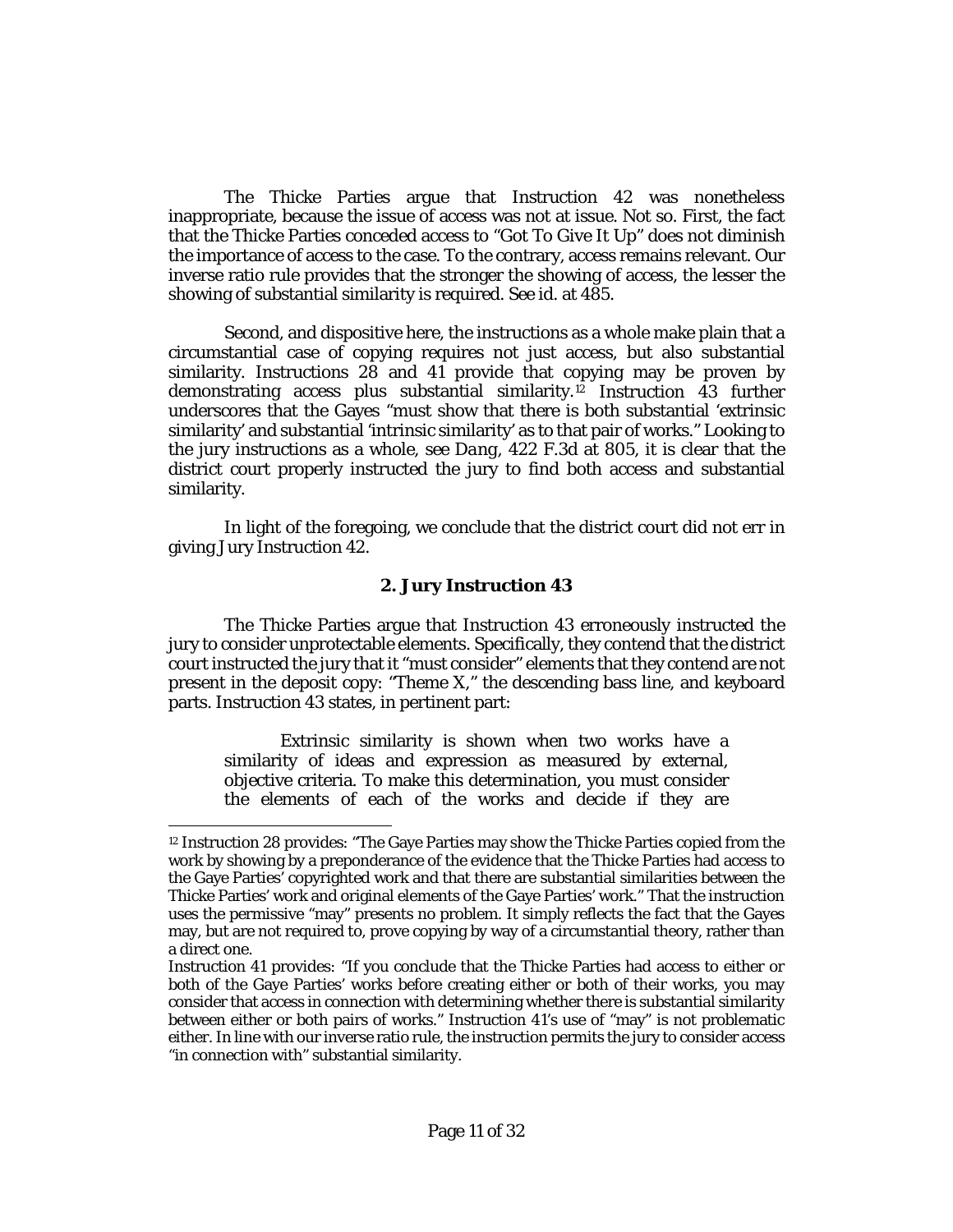substantially similar. This is not the same as "identical." There has been testimony and evidence presented by both sides on this issue, including by expert witnesses, as to such matters as: (a) for "Got to Give It Up" and "Blurred Lines," the so-called "Signature Phrase," hook, "Theme X," bass melodies, keyboard parts, word painting, lyrics, [and] rap v. parlando .... The Gaye Parties do not have to show that each of these individual elements is substantially similar, but rather that there is enough similarity between a work of the Gaye Parties and an allegedly infringing work of the Thicke Parties to comprise a substantial amount.

First, the Thicke Parties take the word "must" out of context. Instruction 43's use of the word "must" serves to underline the extrinsic test's requirement that the jury compare the objective elements of the works for substantial similarity.

Second, Finell testified that "Theme X," the descending bass line, and the keyboard parts are reflected in the deposit copy, while Wilbur testified to the contrary. The experts' quarrel over what was in the deposit copy was a factual dispute for the jury to decide. Even if Instruction 43's inclusion of contested elements could have led the jury to believe that the elements were in the deposit copy, and to consider them as protectable elements for purposes of the substantial similarity analysis, we cannot view Instruction 43 in isolation. In light of the jury instructions as a whole, we do not conclude that the district court's listing of elements in Instruction 43 prevented the jury from making a factual determination of what was in the deposit copy.

The instructions on whole make clear that the jury could consider only elements in the deposit copy. Instruction 28 states that the Gayes bear "the burden of proving that the Thicke Parties copied original elements from the Gaye[s'] copyrighted work." Instruction 35, in turn, defines the Gayes' copyrighted work. Instruction 35 informed jurors that at the time the copyright in "Got To Give It Up" was registered, "only written music could be filed by a copyright owner with the Copyright Office as the deposit copy of the copyrighted work." In contrast, "[r]ecordings of musical compositions could not be filed with the Copyright Office at that time." The district court cautioned the jurors to distinguish between the commercial sound recording of "Got To Give It Up" and the deposit copy, noting that "although [a] sound recording[ ] of 'Got to Give It Up' ... w[as] made and released commercially, th[e] particular recording[ ] [is] not at issue in this case, w[as] not produced into evidence, and w[as] not played for you during the trial." What was at issue was "testimony from one or more witnesses from each side about what each thinks is shown on the deposit copy for each composition," as well as "recorded versions of each work that each side has prepared based on what each side contends is shown in the deposit copy that was filed with the Copyright Office." In short, the district court instructed the jurors that the deposit copy, not the commercial sound recording, was the copyrighted work in the case.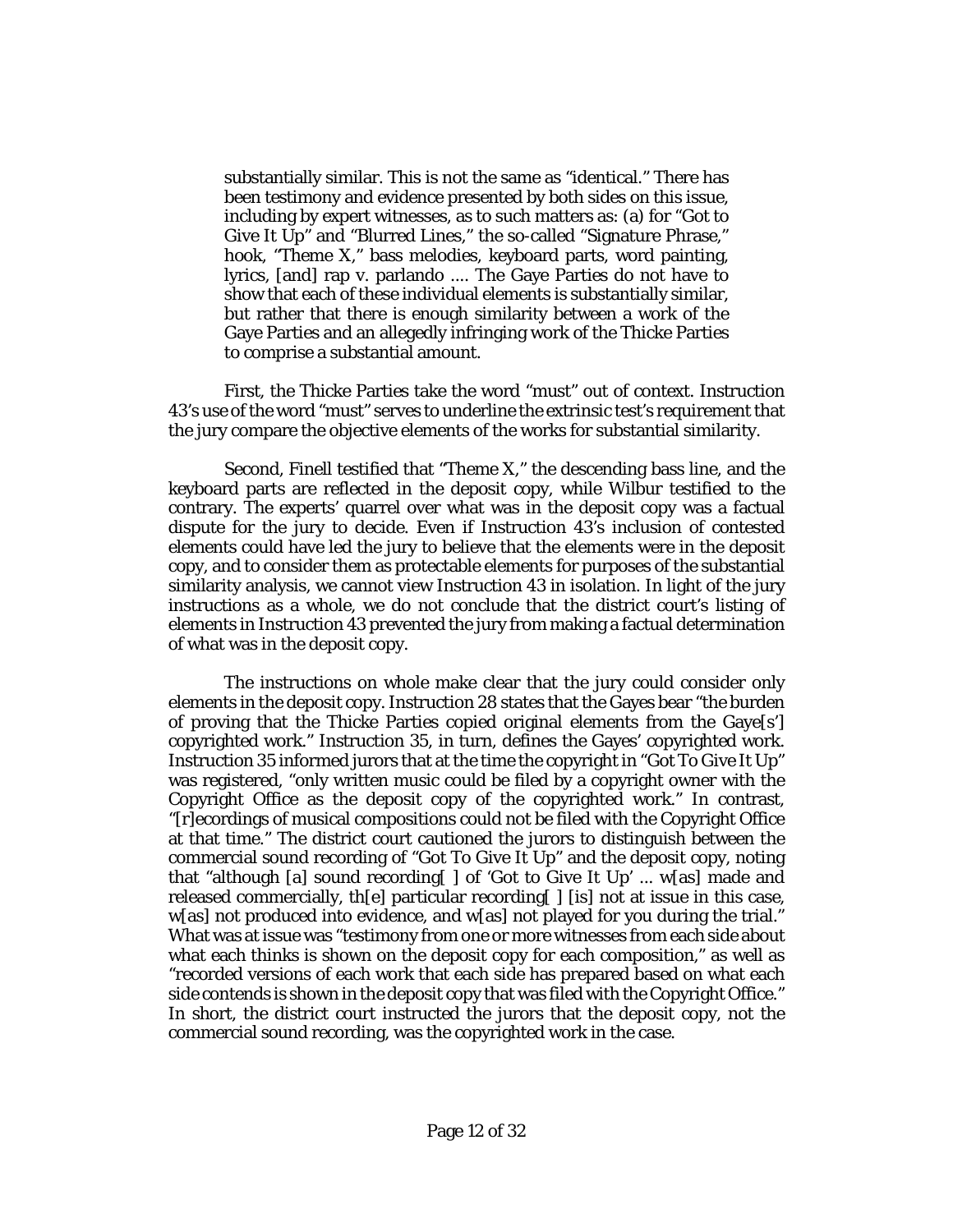*[Harper House, Inc. v. Thomas Nelson, Inc.](http://www.westlaw.com/Link/Document/FullText?findType=Y&serNum=1989155351&pubNum=0000350&originatingDoc=Ib17569402d2211e8bf39ca8c49083d45&refType=RP&originationContext=document&vr=3.0&rs=cblt1.0&transitionType=DocumentItem&contextData=(sc.Keycite))*, 889 F.2d 197 (9th Cir. 1989), is not helpful to the Thicke Parties. In *[Harper House](http://www.westlaw.com/Link/Document/FullText?findType=Y&serNum=1989155351&pubNum=0000350&originatingDoc=Ib17569402d2211e8bf39ca8c49083d45&refType=RP&originationContext=document&vr=3.0&rs=cblt1.0&transitionType=DocumentItem&contextData=(sc.Keycite))*, we held that the district court erred in failing to give jury instructions that "adequately distinguish[ed] between protectable and unprotectable material." [889 F.2d at 207–08.](http://www.westlaw.com/Link/Document/FullText?findType=Y&serNum=1989155351&pubNum=0000350&originatingDoc=Ib17569402d2211e8bf39ca8c49083d45&refType=RP&fi=co_pp_sp_350_207&originationContext=document&vr=3.0&rs=cblt1.0&transitionType=DocumentItem&contextData=(sc.Keycite)#co_pp_sp_350_207) The copyrighted works at issue in *[Harper House](http://www.westlaw.com/Link/Document/FullText?findType=Y&serNum=1989155351&pubNum=0000350&originatingDoc=Ib17569402d2211e8bf39ca8c49083d45&refType=RP&originationContext=document&vr=3.0&rs=cblt1.0&transitionType=DocumentItem&contextData=(sc.Keycite))* were organizers, which receive "extremely limited protection" and are "compilations consisting largely of uncopyrightable elements," such as "blank forms, common property, or utilitarian aspects." *Id.* at 205, 207– 08.

Suffice to say, musical compositions are not like organizers, and this case is easily distinguishable. The jury never heard the commercial sound recording. Elements indisputably present only in the sound recording, such as the use of cowbell and party noises, were never played at trial. Had that been the case, the district court would have had to instruct the jury to distinguish between elements in the commercial recording and elements in the deposit copy. Instead, the jury heard sound clips edited to capture elements that the experts testified were in the deposit copy. The question of which expert to believe was properly confided to the jury.

The district court did not err in giving Instruction 43.

### **B. The District Court Did Not Abuse its Discretion in Admitting Portions of Finell and Dr. Monson's Testimony.**

We review the district court's evidentiary rulings for abuse of discretion. *Wagner v. County of Maricopa*[, 747 F.3d 1048, 1052 \(9th Cir. 2013\).](http://www.westlaw.com/Link/Document/FullText?findType=Y&serNum=2032751272&pubNum=0000506&originatingDoc=Ib17569402d2211e8bf39ca8c49083d45&refType=RP&fi=co_pp_sp_506_1052&originationContext=document&vr=3.0&rs=cblt1.0&transitionType=DocumentItem&contextData=(sc.Keycite)#co_pp_sp_506_1052) The Thicke Parties contend that the district court abused its discretion in admitting portions of Finell and Dr. Monson's expert testimony, arguing that they based their testimony on unprotectable elements. We disagree.

#### **1. Finell's Testimony**

The Thicke Parties object only to three portions of Finell's testimony: her testimony regarding "Theme X," the descending bass line, and the keyboard parts. Finell testified that "Theme X," the descending bass line, and the keyboard rhythms were in the deposit copy.

Finell was cross-examined for four hours. During cross-examination, Finell conceded that the notes of "Theme X" were not written on the sheet music, and she was questioned about her testimony that the notes of "Theme X" were implied in the deposit copy. She also acknowledged that the bass melody she presented at trial differed from that notated in the deposit copy. She was impeached with her deposition testimony, in which she admitted that the rhythm of the keyboard parts in the sound recording of "Got To Give It Up" is not notated in the deposit copy.

Wilbur disputed her testimony, opining that "Theme X," the descending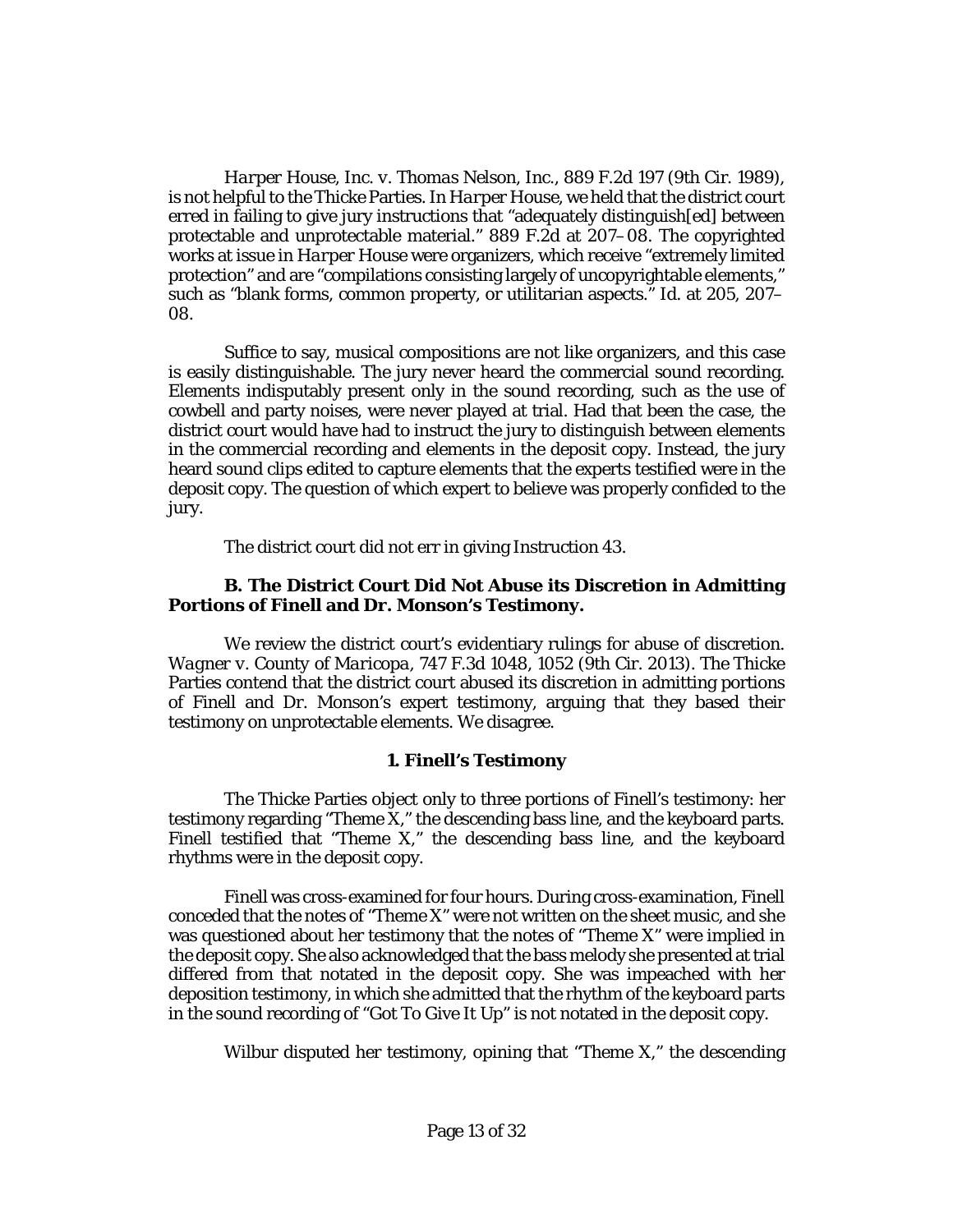bass line, and the keyboard rhythms are not contained in the deposit copy. The dispute boiled down to a question of whose testimony to believe. Both experts referenced the sound recording. Both experts agreed that sheet music requires interpretation.[14](#page-13-0) The question of whose interpretation of the deposit copy to credit was a question properly left for the jury to resolve. *Se[e Three Boys Music](http://www.westlaw.com/Link/Document/FullText?findType=Y&serNum=2000304625&pubNum=0000506&originatingDoc=Ib17569402d2211e8bf39ca8c49083d45&refType=RP&fi=co_pp_sp_506_485&originationContext=document&vr=3.0&rs=cblt1.0&transitionType=DocumentItem&contextData=(sc.Keycite)#co_pp_sp_506_485)*, 212 F.3d [at 485–86](http://www.westlaw.com/Link/Document/FullText?findType=Y&serNum=2000304625&pubNum=0000506&originatingDoc=Ib17569402d2211e8bf39ca8c49083d45&refType=RP&fi=co_pp_sp_506_485&originationContext=document&vr=3.0&rs=cblt1.0&transitionType=DocumentItem&contextData=(sc.Keycite)#co_pp_sp_506_485) ("We refuse to interfere with the jury's credibility determination[.]"). Therefore, the district court did not abuse its discretion by permitting Finell's testimony.

#### **2. Dr. Monson's Testimony**

The Thicke Parties argue that the district court abused its discretion in allowing Dr. Monson to play audio "mash-ups" superimposing Marvin Gaye's vocals from "Got To Give It Up" onto the accompaniment in "Blurred Lines," and vice versa. They argue that the "mash-ups" contained unprotectable elements, such as the keyboard parts, bass melodies, and Marvin Gaye's vocals.[15](#page-13-1)

This argument faces the same hurdle as the Thicke Parties' objection to Finell's testimony. Dr. Monson testified that there were structural similarities between the two songs at a sectional level and at a phrasing level, and used the "mash-ups" to demonstrate the songs' shared harmonic and melodic compatibility. We have permitted similar expert testimony in the past. *Cf. Swirsky*[, 376 F.3d at](http://www.westlaw.com/Link/Document/FullText?findType=Y&serNum=2004692521&pubNum=0000506&originatingDoc=Ib17569402d2211e8bf39ca8c49083d45&refType=RP&fi=co_pp_sp_506_845&originationContext=document&vr=3.0&rs=cblt1.0&transitionType=DocumentItem&contextData=(sc.Keycite)#co_pp_sp_506_845)  [845–47](http://www.westlaw.com/Link/Document/FullText?findType=Y&serNum=2004692521&pubNum=0000506&originatingDoc=Ib17569402d2211e8bf39ca8c49083d45&refType=RP&fi=co_pp_sp_506_845&originationContext=document&vr=3.0&rs=cblt1.0&transitionType=DocumentItem&contextData=(sc.Keycite)#co_pp_sp_506_845) (holding that district court erred in discounting expert's testimony regarding structural similarities between two choruses). Dr. Monson was crossexamined on her opinion, and the jury was free to weigh her testimony as it saw fit.

Our decision in *[Three Boys Music](http://www.westlaw.com/Link/Document/FullText?findType=Y&serNum=2000304625&pubNum=0000506&originatingDoc=Ib17569402d2211e8bf39ca8c49083d45&refType=RP&originationContext=document&vr=3.0&rs=cblt1.0&transitionType=DocumentItem&contextData=(sc.Keycite))* confirms that the district court acted within its discretion. *[Three Boys Music](http://www.westlaw.com/Link/Document/FullText?findType=Y&serNum=2000304625&pubNum=0000506&originatingDoc=Ib17569402d2211e8bf39ca8c49083d45&refType=RP&originationContext=document&vr=3.0&rs=cblt1.0&transitionType=DocumentItem&contextData=(sc.Keycite))* was a 1909 Act copyright infringement case in which the jury heard not only a rendition of the deposit copy, *see* [212 F.3d at](http://www.westlaw.com/Link/Document/FullText?findType=Y&serNum=2000304625&pubNum=0000506&originatingDoc=Ib17569402d2211e8bf39ca8c49083d45&refType=RP&fi=co_pp_sp_506_486&originationContext=document&vr=3.0&rs=cblt1.0&transitionType=DocumentItem&contextData=(sc.Keycite)#co_pp_sp_506_486)  [486,](http://www.westlaw.com/Link/Document/FullText?findType=Y&serNum=2000304625&pubNum=0000506&originatingDoc=Ib17569402d2211e8bf39ca8c49083d45&refType=RP&fi=co_pp_sp_506_486&originationContext=document&vr=3.0&rs=cblt1.0&transitionType=DocumentItem&contextData=(sc.Keycite)#co_pp_sp_506_486) but the complete commercial sound recording of the copyrighted song. Although the sufficiency of the deposit copy arose in the context of subject matter jurisdiction in *[Three Boys Music](http://www.westlaw.com/Link/Document/FullText?findType=Y&serNum=2000304625&pubNum=0000506&originatingDoc=Ib17569402d2211e8bf39ca8c49083d45&refType=RP&originationContext=document&vr=3.0&rs=cblt1.0&transitionType=DocumentItem&contextData=(sc.Keycite))*, our treatment of the issue lends support for our present conclusion. In *[Three Boys Music](http://www.westlaw.com/Link/Document/FullText?findType=Y&serNum=2000304625&pubNum=0000506&originatingDoc=Ib17569402d2211e8bf39ca8c49083d45&refType=RP&originationContext=document&vr=3.0&rs=cblt1.0&transitionType=DocumentItem&contextData=(sc.Keycite))*, the defendants argued that there were "inaccuracies in the deposit copy." [212 F.3d at 486–87.](http://www.westlaw.com/Link/Document/FullText?findType=Y&serNum=2000304625&pubNum=0000506&originatingDoc=Ib17569402d2211e8bf39ca8c49083d45&refType=RP&fi=co_pp_sp_506_486&originationContext=document&vr=3.0&rs=cblt1.0&transitionType=DocumentItem&contextData=(sc.Keycite)#co_pp_sp_506_486) While the plaintiffs' expert

l

<span id="page-13-0"></span><sup>14</sup> On cross-examination, Wilbur acknowledged that a lead sheet reflects a simplified version of a chord pattern in a composition, and that chord notation is merely representational.

Wilbur also acknowledged that she relied on her interpretation of what was contained within the lead sheet to create her recording of "Got To Give It Up." She admitted that she made choices to deviate from the sheet music, and that her choices were informed by her musical training and knowledge. For example, despite the sheet music's instruction to continue playing a bass line throughout the song, she chose not to do so in certain parts of the song, knowing that playing the bass line would clash with certain chords.

<span id="page-13-1"></span><sup>15</sup> Although the "mash-ups" used Marvin Gaye's vocals, the parties have not disputed whether Marvin Gaye's vocals were notated in the deposit copy.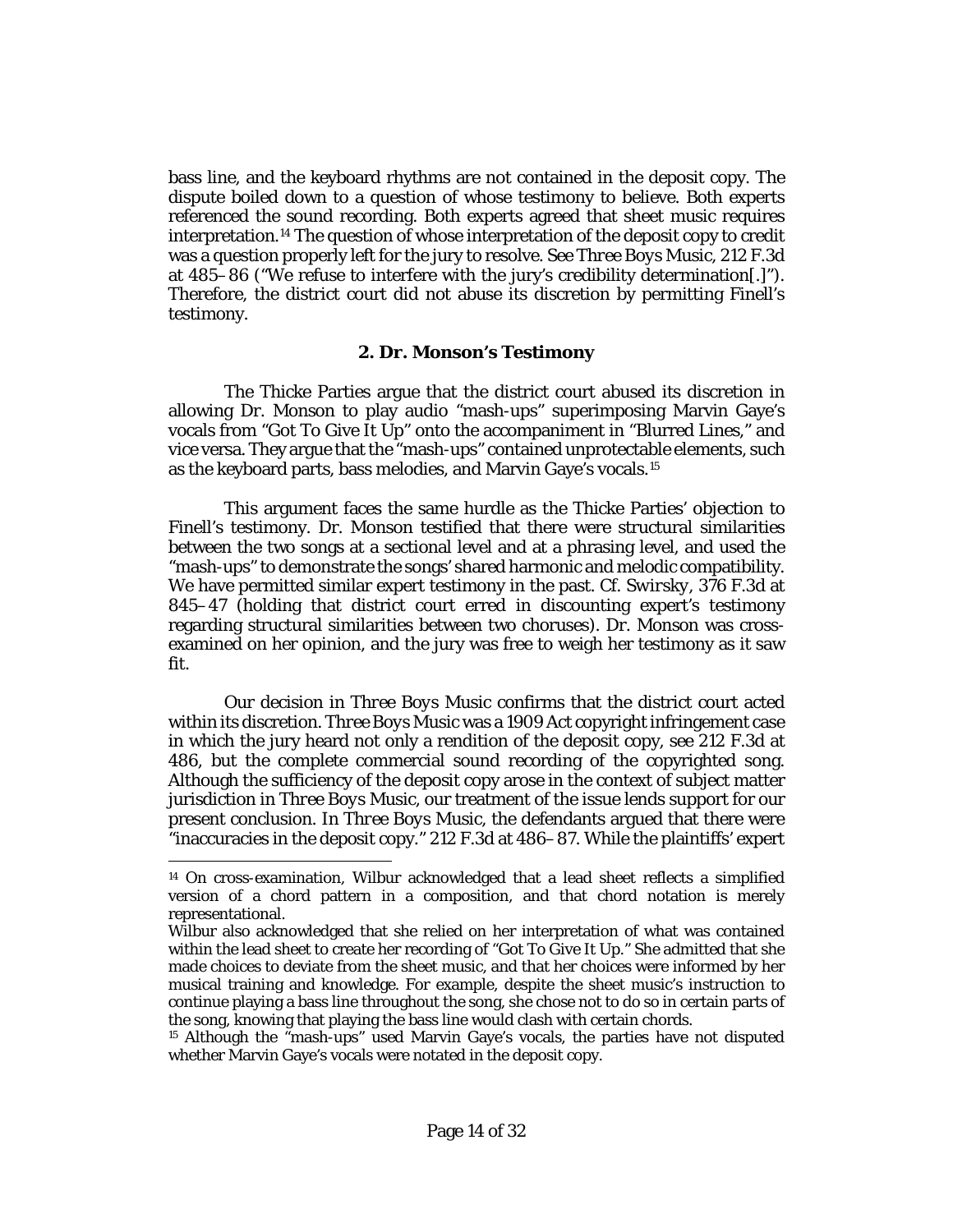testified that "the song's essential elements" were in the deposit copy, the defendants argued that "the majority of the musical elements that were part of the infringement claim" were not in the deposit copy. *Id.* [at 486.](http://www.westlaw.com/Link/Document/FullText?findType=Y&serNum=2000304625&pubNum=0000506&originatingDoc=Ib17569402d2211e8bf39ca8c49083d45&refType=RP&fi=co_pp_sp_506_486&originationContext=document&vr=3.0&rs=cblt1.0&transitionType=DocumentItem&contextData=(sc.Keycite)#co_pp_sp_506_486) Despite the fact that the jury heard the complete sound recording, which differed from the deposit copy, we still upheld the jury's verdict finding for the plaintiffs.[16](#page-14-0) *Id.* [at 486–87.](http://www.westlaw.com/Link/Document/FullText?findType=Y&serNum=2000304625&pubNum=0000506&originatingDoc=Ib17569402d2211e8bf39ca8c49083d45&refType=RP&fi=co_pp_sp_506_486&originationContext=document&vr=3.0&rs=cblt1.0&transitionType=DocumentItem&contextData=(sc.Keycite)#co_pp_sp_506_486)

Here, the district court excluded the commercial sound recording of "Got To Give It Up" from trial, and vigilantly policed the admission of testimony throughout trial, repeatedly instructing counsel to ensure that the experts tethered their testimony to the sheet music. The district court did not abuse its discretion in admitting portions of the Gayes' experts' testimony.

## **C. The Verdict Was Not Against the Clear Weight of the Evidence.**

The Thicke Parties argue that the verdict is against the clear weight of the evidence, maintaining that there is no extrinsic or intrinsic similarity between the two songs.

We are bound by the " 'limited nature of our appellate function' in reviewing the district court's denial of a motion for a new trial." *Lam*[, 869 F.3d at](http://www.westlaw.com/Link/Document/FullText?findType=Y&serNum=2042530645&pubNum=0000506&originatingDoc=Ib17569402d2211e8bf39ca8c49083d45&refType=RP&fi=co_pp_sp_506_1084&originationContext=document&vr=3.0&rs=cblt1.0&transitionType=DocumentItem&contextData=(sc.Keycite)#co_pp_sp_506_1084)  [1084](http://www.westlaw.com/Link/Document/FullText?findType=Y&serNum=2042530645&pubNum=0000506&originatingDoc=Ib17569402d2211e8bf39ca8c49083d45&refType=RP&fi=co_pp_sp_506_1084&originationContext=document&vr=3.0&rs=cblt1.0&transitionType=DocumentItem&contextData=(sc.Keycite)#co_pp_sp_506_1084) (quoting *Kode*[, 596 F.3d at 612\)](http://www.westlaw.com/Link/Document/FullText?findType=Y&serNum=2021420709&pubNum=0000506&originatingDoc=Ib17569402d2211e8bf39ca8c49083d45&refType=RP&fi=co_pp_sp_506_612&originationContext=document&vr=3.0&rs=cblt1.0&transitionType=DocumentItem&contextData=(sc.Keycite)#co_pp_sp_506_612). So long as "there was some 'reasonable basis' for the jury's verdict," we will not reverse the district court's denial of a motion for a new trial. *[Id.](http://www.westlaw.com/Link/Document/FullText?findType=Y&serNum=2042530645&pubNum=0000506&originatingDoc=Ib17569402d2211e8bf39ca8c49083d45&refType=RP&originationContext=document&vr=3.0&rs=cblt1.0&transitionType=DocumentItem&contextData=(sc.Keycite))* (quoting *Molski*[, 481 F.3d at 729\)](http://www.westlaw.com/Link/Document/FullText?findType=Y&serNum=2011761761&pubNum=0000506&originatingDoc=Ib17569402d2211e8bf39ca8c49083d45&refType=RP&fi=co_pp_sp_506_729&originationContext=document&vr=3.0&rs=cblt1.0&transitionType=DocumentItem&contextData=(sc.Keycite)#co_pp_sp_506_729). "[W]here the basis of a Rule 59 ruling is that the verdict is not against the weight of the evidence, the district court's denial of a Rule 59 motion is virtually unassailable." *[Id.](http://www.westlaw.com/Link/Document/FullText?findType=Y&serNum=2042530645&pubNum=0000506&originatingDoc=Ib17569402d2211e8bf39ca8c49083d45&refType=RP&originationContext=document&vr=3.0&rs=cblt1.0&transitionType=DocumentItem&contextData=(sc.Keycite))* (quoting *Kode*[, 596](http://www.westlaw.com/Link/Document/FullText?findType=Y&serNum=2021420709&pubNum=0000506&originatingDoc=Ib17569402d2211e8bf39ca8c49083d45&refType=RP&fi=co_pp_sp_506_612&originationContext=document&vr=3.0&rs=cblt1.0&transitionType=DocumentItem&contextData=(sc.Keycite)#co_pp_sp_506_612)  [F.3d at 612\)](http://www.westlaw.com/Link/Document/FullText?findType=Y&serNum=2021420709&pubNum=0000506&originatingDoc=Ib17569402d2211e8bf39ca8c49083d45&refType=RP&fi=co_pp_sp_506_612&originationContext=document&vr=3.0&rs=cblt1.0&transitionType=DocumentItem&contextData=(sc.Keycite)#co_pp_sp_506_612). When that is the case, we reverse "only when there is an *absolute absence of evidence* to support the jury's verdict." *[Id.](http://www.westlaw.com/Link/Document/FullText?findType=Y&serNum=2042530645&pubNum=0000506&originatingDoc=Ib17569402d2211e8bf39ca8c49083d45&refType=RP&originationContext=document&vr=3.0&rs=cblt1.0&transitionType=DocumentItem&contextData=(sc.Keycite))* (quoting *Kode*[, 596 F.3d at](http://www.westlaw.com/Link/Document/FullText?findType=Y&serNum=2021420709&pubNum=0000506&originatingDoc=Ib17569402d2211e8bf39ca8c49083d45&refType=RP&fi=co_pp_sp_506_612&originationContext=document&vr=3.0&rs=cblt1.0&transitionType=DocumentItem&contextData=(sc.Keycite)#co_pp_sp_506_612)  [612\)](http://www.westlaw.com/Link/Document/FullText?findType=Y&serNum=2021420709&pubNum=0000506&originatingDoc=Ib17569402d2211e8bf39ca8c49083d45&refType=RP&fi=co_pp_sp_506_612&originationContext=document&vr=3.0&rs=cblt1.0&transitionType=DocumentItem&contextData=(sc.Keycite)#co_pp_sp_506_612). "It is not the courts' place to substitute our evaluations for those of the jurors." *[Union Oil Co. of Cal. v. Terrible Herbst, Inc.](http://www.westlaw.com/Link/Document/FullText?findType=Y&serNum=2003402976&pubNum=0000506&originatingDoc=Ib17569402d2211e8bf39ca8c49083d45&refType=RP&fi=co_pp_sp_506_743&originationContext=document&vr=3.0&rs=cblt1.0&transitionType=DocumentItem&contextData=(sc.Keycite)#co_pp_sp_506_743)*, 331 F.3d 735, 743 (9th Cir. [2003\).](http://www.westlaw.com/Link/Document/FullText?findType=Y&serNum=2003402976&pubNum=0000506&originatingDoc=Ib17569402d2211e8bf39ca8c49083d45&refType=RP&fi=co_pp_sp_506_743&originationContext=document&vr=3.0&rs=cblt1.0&transitionType=DocumentItem&contextData=(sc.Keycite)#co_pp_sp_506_743) Of note, we are "reluctant to reverse jury verdicts in music cases" on appeal, "[g]iven the difficulty of proving access and substantial similarity."[17](#page-14-1)[17](#page-15-0) *[Three Boys](http://www.westlaw.com/Link/Document/FullText?findType=Y&serNum=2000304625&pubNum=0000506&originatingDoc=Ib17569402d2211e8bf39ca8c49083d45&refType=RP&fi=co_pp_sp_506_481&originationContext=document&vr=3.0&rs=cblt1.0&transitionType=DocumentItem&contextData=(sc.Keycite)#co_pp_sp_506_481)  Music*[, 212 F.3d at 481.](http://www.westlaw.com/Link/Document/FullText?findType=Y&serNum=2000304625&pubNum=0000506&originatingDoc=Ib17569402d2211e8bf39ca8c49083d45&refType=RP&fi=co_pp_sp_506_481&originationContext=document&vr=3.0&rs=cblt1.0&transitionType=DocumentItem&contextData=(sc.Keycite)#co_pp_sp_506_481)

<span id="page-14-0"></span> $\overline{a}$ <sup>16</sup> It appears that factfinders have listened to commercial sound recordings in other music copyright infringement cases governed by the 1909 Act. *See, e.g.*, *[Repp v. Webber](http://www.westlaw.com/Link/Document/FullText?findType=Y&serNum=1995153670&pubNum=0000345&originatingDoc=Ib17569402d2211e8bf39ca8c49083d45&refType=RP&fi=co_pp_sp_345_558&originationContext=document&vr=3.0&rs=cblt1.0&transitionType=DocumentItem&contextData=(sc.Keycite)#co_pp_sp_345_558)*, 892 [F.Supp. 552, 558 \(S.D.N.Y. 1995\)](http://www.westlaw.com/Link/Document/FullText?findType=Y&serNum=1995153670&pubNum=0000345&originatingDoc=Ib17569402d2211e8bf39ca8c49083d45&refType=RP&fi=co_pp_sp_345_558&originationContext=document&vr=3.0&rs=cblt1.0&transitionType=DocumentItem&contextData=(sc.Keycite)#co_pp_sp_345_558) ("Having listened to the two songs at issue, however, the Court cannot say as a matter of law that they do not share any substantial similarities."); *[Bright Tunes Music Corp. v. Harrisongs Music, Ltd.](http://www.westlaw.com/Link/Document/FullText?findType=Y&serNum=1976127327&pubNum=0000345&originatingDoc=Ib17569402d2211e8bf39ca8c49083d45&refType=RP&fi=co_pp_sp_345_180&originationContext=document&vr=3.0&rs=cblt1.0&transitionType=DocumentItem&contextData=(sc.Keycite)#co_pp_sp_345_180)*, 420 F.Supp. 177, 180 (S.D.N.Y. 1976) (noting that the similarity between the songs "is perfectly obvious to the listener"), *aff'd sub nom. [ABKCO Music, Inc. v. Harrisongs Music, Ltd.](http://www.westlaw.com/Link/Document/FullText?findType=Y&serNum=1983154506&pubNum=0000350&originatingDoc=Ib17569402d2211e8bf39ca8c49083d45&refType=RP&originationContext=document&vr=3.0&rs=cblt1.0&transitionType=DocumentItem&contextData=(sc.Keycite))*, 722 F.2d 988 (2d Cir. 1983); *[N.](http://www.westlaw.com/Link/Document/FullText?findType=Y&serNum=1952118533&pubNum=0000345&originatingDoc=Ib17569402d2211e8bf39ca8c49083d45&refType=RP&fi=co_pp_sp_345_398&originationContext=document&vr=3.0&rs=cblt1.0&transitionType=DocumentItem&contextData=(sc.Keycite)#co_pp_sp_345_398)  [Music Corp. v. King Record Distrib. Co.](http://www.westlaw.com/Link/Document/FullText?findType=Y&serNum=1952118533&pubNum=0000345&originatingDoc=Ib17569402d2211e8bf39ca8c49083d45&refType=RP&fi=co_pp_sp_345_398&originationContext=document&vr=3.0&rs=cblt1.0&transitionType=DocumentItem&contextData=(sc.Keycite)#co_pp_sp_345_398)*, 105 F.Supp. 393, 398 (S.D.N.Y. 1952) ("We have suffered through the playing of the commercial recordings.").

<span id="page-14-1"></span><sup>17</sup> Our conclusion in *[Three Boys Music](http://www.westlaw.com/Link/Document/FullText?findType=Y&serNum=2000304625&pubNum=0000506&originatingDoc=Ib17569402d2211e8bf39ca8c49083d45&refType=RP&originationContext=document&vr=3.0&rs=cblt1.0&transitionType=DocumentItem&contextData=(sc.Keycite))* provides an example of the deference we must apply in reviewing the jury's verdict. Although that case presented "a weak case of access and a circumstantial case of substantial similarity," we held that "neither issue warrants reversal of the jury's verdict." [212 F.3d at 486.](http://www.westlaw.com/Link/Document/FullText?findType=Y&serNum=2000304625&pubNum=0000506&originatingDoc=Ib17569402d2211e8bf39ca8c49083d45&refType=RP&fi=co_pp_sp_506_486&originationContext=document&vr=3.0&rs=cblt1.0&transitionType=DocumentItem&contextData=(sc.Keycite)#co_pp_sp_506_486)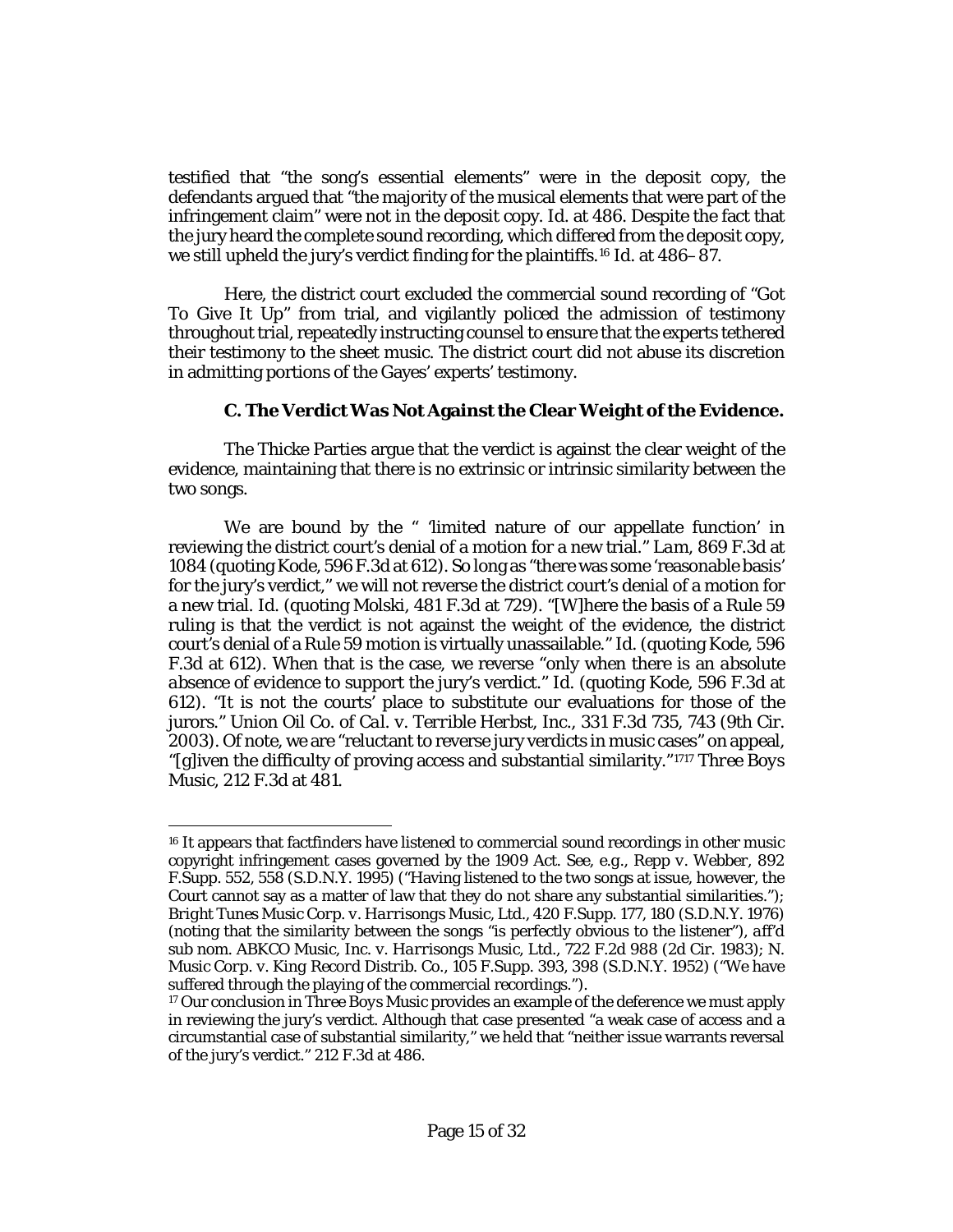<span id="page-15-0"></span>The Thicke Parties face significant, if not unsurmountable, hurdles. First, we are generally reluctant to disturb the trier of fact's findings, and have made clear that "[w]e will not second-guess the jury's application of the intrinsic test." *[Id.](http://www.westlaw.com/Link/Document/FullText?findType=Y&serNum=2000304625&pubNum=0000506&originatingDoc=Ib17569402d2211e8bf39ca8c49083d45&refType=RP&fi=co_pp_sp_506_485&originationContext=document&vr=3.0&rs=cblt1.0&transitionType=DocumentItem&contextData=(sc.Keycite)#co_pp_sp_506_485)* at [485.](http://www.westlaw.com/Link/Document/FullText?findType=Y&serNum=2000304625&pubNum=0000506&originatingDoc=Ib17569402d2211e8bf39ca8c49083d45&refType=RP&fi=co_pp_sp_506_485&originationContext=document&vr=3.0&rs=cblt1.0&transitionType=DocumentItem&contextData=(sc.Keycite)#co_pp_sp_506_485) Second, our review is necessarily deferential where, as here, the district court, in denying the Rule 59 motion, concluded that the verdict was not against the clear weight of the evidence. Finell testified that nearly every bar of "Blurred Lines" contains an area of similarity to "Got To Give It Up." Even setting aside the three elements that trouble the Thicke Parties ("Theme X," the bass line, and the keyboard parts), Finell and Dr. Monson testified to multiple other areas of extrinsic similarity, including the songs' signature phrases, hooks, bass melodies, word painting, the placement of the rap and "parlando" sections, and structural similarities on a sectional and phrasing level. Thus, we cannot say that there was an absolute absence of evidence supporting the jury's verdict.

We conclude that the district court did not abuse its discretion in denying the Thicke Parties' motion for a new trial.

#### **IV. The Awards of Actual Damages and Profits and the District Court's Running Royalty Were Proper.**

#### **A. The Award of Damages Was Not Based on Undue Speculation.**

We afford "great deference" to a jury's award of damages and will uphold the award "unless it is 'clearly not supported by the evidence' or 'only based on speculation or guesswork.' " *In re First All. Mortg. Co.*[, 471 F.3d 977, 1001 \(9th Cir.](http://www.westlaw.com/Link/Document/FullText?findType=Y&serNum=2010826820&pubNum=0000506&originatingDoc=Ib17569402d2211e8bf39ca8c49083d45&refType=RP&fi=co_pp_sp_506_1001&originationContext=document&vr=3.0&rs=cblt1.0&transitionType=DocumentItem&contextData=(sc.Keycite)#co_pp_sp_506_1001)  [2006\)](http://www.westlaw.com/Link/Document/FullText?findType=Y&serNum=2010826820&pubNum=0000506&originatingDoc=Ib17569402d2211e8bf39ca8c49083d45&refType=RP&fi=co_pp_sp_506_1001&originationContext=document&vr=3.0&rs=cblt1.0&transitionType=DocumentItem&contextData=(sc.Keycite)#co_pp_sp_506_1001) (quoting *L.A. Mem'l Coliseum Comm'n v. Nat'l Football League*, 791 F.2d 1356, 1360 (9th Cir. 1986)). We will uphold an award of hypothetical-license damages "provided the amount is not based on 'undue speculation.' " *[Oracle Corp.](http://www.westlaw.com/Link/Document/FullText?findType=Y&serNum=2034239755&pubNum=0000506&originatingDoc=Ib17569402d2211e8bf39ca8c49083d45&refType=RP&fi=co_pp_sp_506_1088&originationContext=document&vr=3.0&rs=cblt1.0&transitionType=DocumentItem&contextData=(sc.Keycite)#co_pp_sp_506_1088)  v. SAP AG*[, 765 F.3d 1081, 1088 \(9th Cir. 2014\)](http://www.westlaw.com/Link/Document/FullText?findType=Y&serNum=2034239755&pubNum=0000506&originatingDoc=Ib17569402d2211e8bf39ca8c49083d45&refType=RP&fi=co_pp_sp_506_1088&originationContext=document&vr=3.0&rs=cblt1.0&transitionType=DocumentItem&contextData=(sc.Keycite)#co_pp_sp_506_1088) (quoting *[Polar Bear Prods., Inc. v.](http://www.westlaw.com/Link/Document/FullText?findType=Y&serNum=2004975477&pubNum=0000506&originatingDoc=Ib17569402d2211e8bf39ca8c49083d45&refType=RP&fi=co_pp_sp_506_709&originationContext=document&vr=3.0&rs=cblt1.0&transitionType=DocumentItem&contextData=(sc.Keycite)#co_pp_sp_506_709)  Timex Corp.*[, 384 F.3d 700, 709 \(9th Cir. 2004\)](http://www.westlaw.com/Link/Document/FullText?findType=Y&serNum=2004975477&pubNum=0000506&originatingDoc=Ib17569402d2211e8bf39ca8c49083d45&refType=RP&fi=co_pp_sp_506_709&originationContext=document&vr=3.0&rs=cblt1.0&transitionType=DocumentItem&contextData=(sc.Keycite)#co_pp_sp_506_709) ). "The touchstone for hypothetical-license damages is 'the range of [the license's] reasonable market value.' " *[Id.](http://www.westlaw.com/Link/Document/FullText?findType=Y&serNum=2034239755&pubNum=0000506&originatingDoc=Ib17569402d2211e8bf39ca8c49083d45&refType=RP&originationContext=document&vr=3.0&rs=cblt1.0&transitionType=DocumentItem&contextData=(sc.Keycite))* (alteration in original) (quoting *Polar Bear Prods., Inc.*, 384 F.3d at 709)).

Here, the jury awarded the Gayes actual damages in the amount of 50% of the publishing revenues for "Blurred Lines." The Thicke Parties ask us to vacate the award of \$3,188,527.50 (remitted by the district court from the jury's original award of \$4 million), because it was based upon an unduly speculative hypothetical license rate of 50%. We disagree. ….

#### **CONCLUSION**

We have decided this case on narrow grounds. Our conclusions turn on the procedural posture of the case, which requires us to review the relevant issues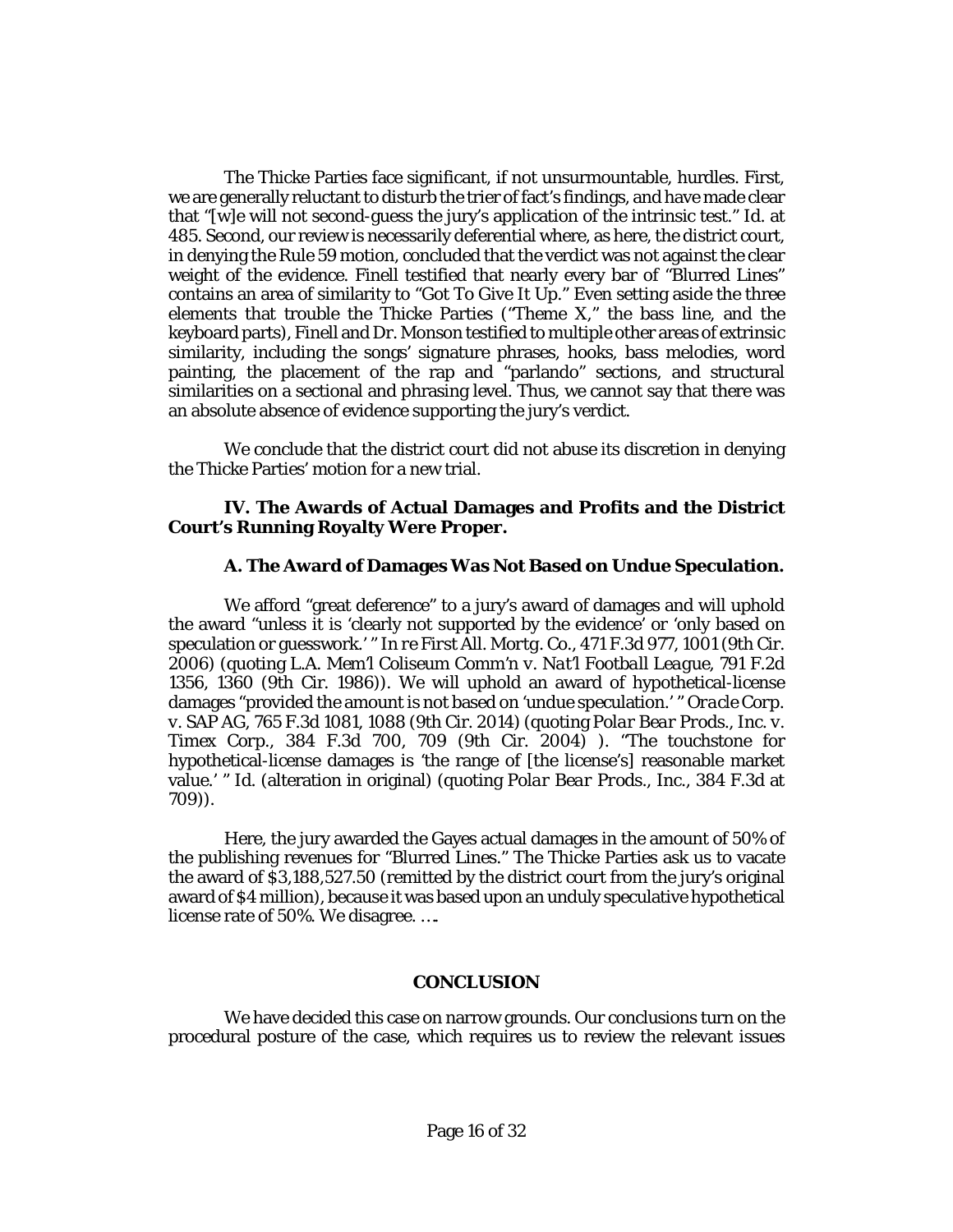under deferential standards of review. For the foregoing reasons, we reverse the district court's entry of judgment against Harris and the Interscope Parties, and affirm the remainder of the district court's judgment, and its order denying attorney's fees and apportioning costs.

The parties shall bear their own costs on appeal.

#### AFFIRMED IN PART, REVERSED IN PART.

[NGUYEN,](http://www.westlaw.com/Link/Document/FullText?findType=h&pubNum=176284&cite=0427663801&originatingDoc=Ib17569402d2211e8bf39ca8c49083d45&refType=RQ&originationContext=document&vr=3.0&rs=cblt1.0&transitionType=DocumentItem&contextData=(sc.Keycite)) Circuit Judge, dissenting:

The majority allows the Gayes to accomplish what no one has before: copyright a musical style. "Blurred Lines" and "Got to Give It Up" are not objectively similar. They differ in melody, harmony, and rhythm. Yet by refusing to compare the two works, the majority establishes a dangerous precedent that strikes a devastating blow to future musicians and composers everywhere.

While juries are entitled to rely on properly supported expert opinion in determining substantial similarity, experts must be able to articulate facts upon which their conclusions—and thus the jury's findings—logically rely. Here, the Gayes' expert, musicologist Judith Finell, cherry-picked brief snippets to opine that a "constellation" of individually unprotectable elements in both pieces of music made them substantially similar. That might be reasonable if the two constellations bore any resemblance. But Big and Little Dipper they are not. The only similarity between these "constellations" is that they're both compositions of stars.

When a court, with the assistance of expert testimony, is able to determine substantial similarity (or lack thereof) under the extrinsic test, judgment must be given as a matter of law. *See [Benay v. Warner Bros. Entm't, Inc.](http://www.westlaw.com/Link/Document/FullText?findType=Y&serNum=2022264635&pubNum=0000506&originatingDoc=Ib17569402d2211e8bf39ca8c49083d45&refType=RP&fi=co_pp_sp_506_624&originationContext=document&vr=3.0&rs=cblt1.0&transitionType=DocumentItem&contextData=(sc.Keycite)#co_pp_sp_506_624)*, 607 F.3d 620, [624 \(9th Cir. 2010\).](http://www.westlaw.com/Link/Document/FullText?findType=Y&serNum=2022264635&pubNum=0000506&originatingDoc=Ib17569402d2211e8bf39ca8c49083d45&refType=RP&fi=co_pp_sp_506_624&originationContext=document&vr=3.0&rs=cblt1.0&transitionType=DocumentItem&contextData=(sc.Keycite)#co_pp_sp_506_624) If, for example, the defendant copied verbatim most of the plaintiff's work, then the plaintiff is entitled to a finding of substantial similarity as a matter of law. *See Calhoun v. Lillenas Publ'g*[, 298 F.3d 1228, 1232 \(11th Cir.](http://www.westlaw.com/Link/Document/FullText?findType=Y&serNum=2002458647&pubNum=0000506&originatingDoc=Ib17569402d2211e8bf39ca8c49083d45&refType=RP&fi=co_pp_sp_506_1232&originationContext=document&vr=3.0&rs=cblt1.0&transitionType=DocumentItem&contextData=(sc.Keycite)#co_pp_sp_506_1232)  [2002\)](http://www.westlaw.com/Link/Document/FullText?findType=Y&serNum=2002458647&pubNum=0000506&originatingDoc=Ib17569402d2211e8bf39ca8c49083d45&refType=RP&fi=co_pp_sp_506_1232&originationContext=document&vr=3.0&rs=cblt1.0&transitionType=DocumentItem&contextData=(sc.Keycite)#co_pp_sp_506_1232) ("[E]ven a casual comparison of the two compositions compels the conclusion that the two compositions are practically identical."). Conversely, if the objective similarities between the two pieces are merely trivial, then a verdict for the plaintiff could not stand. *See Peters v. West*[, 692 F.3d 629, 636 \(7th Cir. 2012\)](http://www.westlaw.com/Link/Document/FullText?findType=Y&serNum=2028435200&pubNum=0000506&originatingDoc=Ib17569402d2211e8bf39ca8c49083d45&refType=RP&fi=co_pp_sp_506_636&originationContext=document&vr=3.0&rs=cblt1.0&transitionType=DocumentItem&contextData=(sc.Keycite)#co_pp_sp_506_636) (affirming dismissal of infringement suit where the two songs "share[d] only small cosmetic similarities"); *Newton v. Diamond ("Newton II")*, 388 F.3d 1189 (9th Cir. 2004) (affirming grant of summary judgment to defendants who appropriated a de minimis portion of the plaintiff's musical composition and used it throughout their own work).

The majority, like the district court, presents this case as a battle of the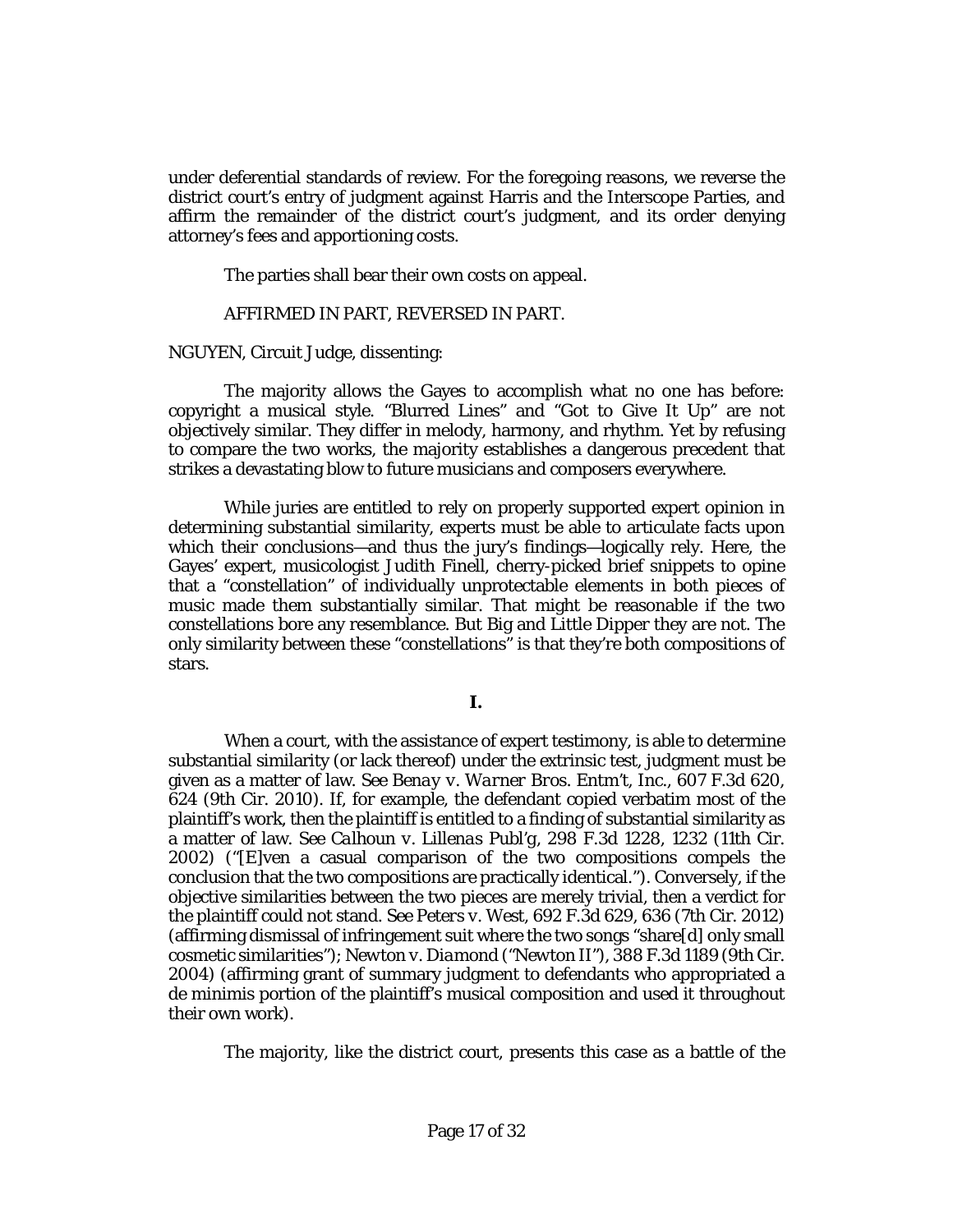experts in which the jury simply credited one expert's factual assertions over another's. To the contrary, there were no material factual disputes at trial. Finell testified about certain similarities between the deposit copy of the "Got to Give It Up" lead sheet and "Blurred Lines." Pharrell Williams and Robin Thicke don't contest the existence of these similarities. Rather, they argue that these similarities are insufficient to support a finding of substantial similarity as a matter of law. The majority fails to engage with this argument.

Finell identified a few superficial similarities at the "cell" level by focusing on individual musical elements, such as rhythm or pitch, entirely out of context. Most of these "short ... pattern[s]" weren't themselves protectable by copyright, and Finell ignored both the other elements with which they appeared and their overall placement in each of the songs. Her analysis is the equivalent of finding substantial similarity between two pointillist paintings because both have a few flecks of similarly colored paint. A comparison of the deposit copy of "Got to Give it Up" and "Blurred Lines" under the extrinsic test leads to only one conclusion. Williams and Thicke were entitled to judgment as a matter of law.

#### **II.**

#### **A.**

The purpose of copyright law is to ensure a robust public domain of creative works. *See [Sony Corp. of Am. v. Universal City Studios, Inc.](http://www.westlaw.com/Link/Document/FullText?findType=Y&serNum=1984103021&pubNum=0000708&originatingDoc=Ib17569402d2211e8bf39ca8c49083d45&refType=RP&originationContext=document&vr=3.0&rs=cblt1.0&transitionType=DocumentItem&contextData=(sc.Keycite))*, 464 U.S. 417, 429 [\(1984\).](http://www.westlaw.com/Link/Document/FullText?findType=Y&serNum=1984103021&pubNum=0000708&originatingDoc=Ib17569402d2211e8bf39ca8c49083d45&refType=RP&originationContext=document&vr=3.0&rs=cblt1.0&transitionType=DocumentItem&contextData=(sc.Keycite)) While the Constitution authorizes Congress to grant authors monopoly privileges on the commercial exploitation of their output, *see* [U.S. Const. art. I, §](http://www.westlaw.com/Link/Document/FullText?findType=L&pubNum=1000583&cite=USCOARTIS8CL8&originatingDoc=Ib17569402d2211e8bf39ca8c49083d45&refType=LQ&originationContext=document&vr=3.0&rs=cblt1.0&transitionType=DocumentItem&contextData=(sc.Keycite))  [8, cl. 8,](http://www.westlaw.com/Link/Document/FullText?findType=L&pubNum=1000583&cite=USCOARTIS8CL8&originatingDoc=Ib17569402d2211e8bf39ca8c49083d45&refType=LQ&originationContext=document&vr=3.0&rs=cblt1.0&transitionType=DocumentItem&contextData=(sc.Keycite)) this "special reward" is primarily designed to motivate authors' creative activity and thereby "allow the public access to the products of their genius." *[Sony](http://www.westlaw.com/Link/Document/FullText?findType=Y&serNum=1984103021&pubNum=0000708&originatingDoc=Ib17569402d2211e8bf39ca8c49083d45&refType=RP&originationContext=document&vr=3.0&rs=cblt1.0&transitionType=DocumentItem&contextData=(sc.Keycite))  Corp.*[, 464 U.S. at 429.](http://www.westlaw.com/Link/Document/FullText?findType=Y&serNum=1984103021&pubNum=0000708&originatingDoc=Ib17569402d2211e8bf39ca8c49083d45&refType=RP&originationContext=document&vr=3.0&rs=cblt1.0&transitionType=DocumentItem&contextData=(sc.Keycite)) Accordingly, copyrights are limited in both time and scope. *See* [U.S. Const. art. I, § 8, cl. 8](http://www.westlaw.com/Link/Document/FullText?findType=L&pubNum=1000583&cite=USCOARTIS8CL8&originatingDoc=Ib17569402d2211e8bf39ca8c49083d45&refType=LQ&originationContext=document&vr=3.0&rs=cblt1.0&transitionType=DocumentItem&contextData=(sc.Keycite)) (providing copyright protection only "for limited Times"); *Sony Corp.*[, 464 U.S. at 432](http://www.westlaw.com/Link/Document/FullText?findType=Y&serNum=1984103021&pubNum=0000708&originatingDoc=Ib17569402d2211e8bf39ca8c49083d45&refType=RP&originationContext=document&vr=3.0&rs=cblt1.0&transitionType=DocumentItem&contextData=(sc.Keycite)) ("This protection has never accorded the copyright owner complete control over all possible uses of his work."); *see also Berlin v. E.C. Publ'ns, Inc.*[, 329 F.2d 541, 544 \(2d Cir. 1964\)](http://www.westlaw.com/Link/Document/FullText?findType=Y&serNum=1964113635&pubNum=0000350&originatingDoc=Ib17569402d2211e8bf39ca8c49083d45&refType=RP&fi=co_pp_sp_350_544&originationContext=document&vr=3.0&rs=cblt1.0&transitionType=DocumentItem&contextData=(sc.Keycite)#co_pp_sp_350_544) ("[C]ourts in passing upon particular claims of infringement must occasionally subordinate the copyright holder's interest in a maximum financial return to the greater public interest in the development of art, science and industry.").

An important limitation on copyright protection is that it covers only an author's expression—as opposed to the idea underlying that expression. *See* [17](http://www.westlaw.com/Link/Document/FullText?findType=L&pubNum=1000546&cite=17USCAS102&originatingDoc=Ib17569402d2211e8bf39ca8c49083d45&refType=RB&originationContext=document&vr=3.0&rs=cblt1.0&transitionType=DocumentItem&contextData=(sc.Keycite)#co_pp_8b3b0000958a4)  [U.S.C. § 102\(a\)](http://www.westlaw.com/Link/Document/FullText?findType=L&pubNum=1000546&cite=17USCAS102&originatingDoc=Ib17569402d2211e8bf39ca8c49083d45&refType=RB&originationContext=document&vr=3.0&rs=cblt1.0&transitionType=DocumentItem&contextData=(sc.Keycite)#co_pp_8b3b0000958a4) ("Copyright protection subsists ... in original works of authorship fixed in any tangible medium of expression ... from which they can be perceived, reproduced, or otherwise communicated ...."); *id.* [§ 102\(b\)](http://www.westlaw.com/Link/Document/FullText?findType=L&pubNum=1000546&cite=17USCAS102&originatingDoc=Ib17569402d2211e8bf39ca8c49083d45&refType=RB&originationContext=document&vr=3.0&rs=cblt1.0&transitionType=DocumentItem&contextData=(sc.Keycite)#co_pp_a83b000018c76) ("In no case does copyright protection ... extend to any idea, procedure, process, system, method of operation, concept, principle, or discovery, regardless of the form in which it is described, explained, illustrated, or embodied in [the author's original] work."). Copyright "encourages others to build freely upon the ideas and information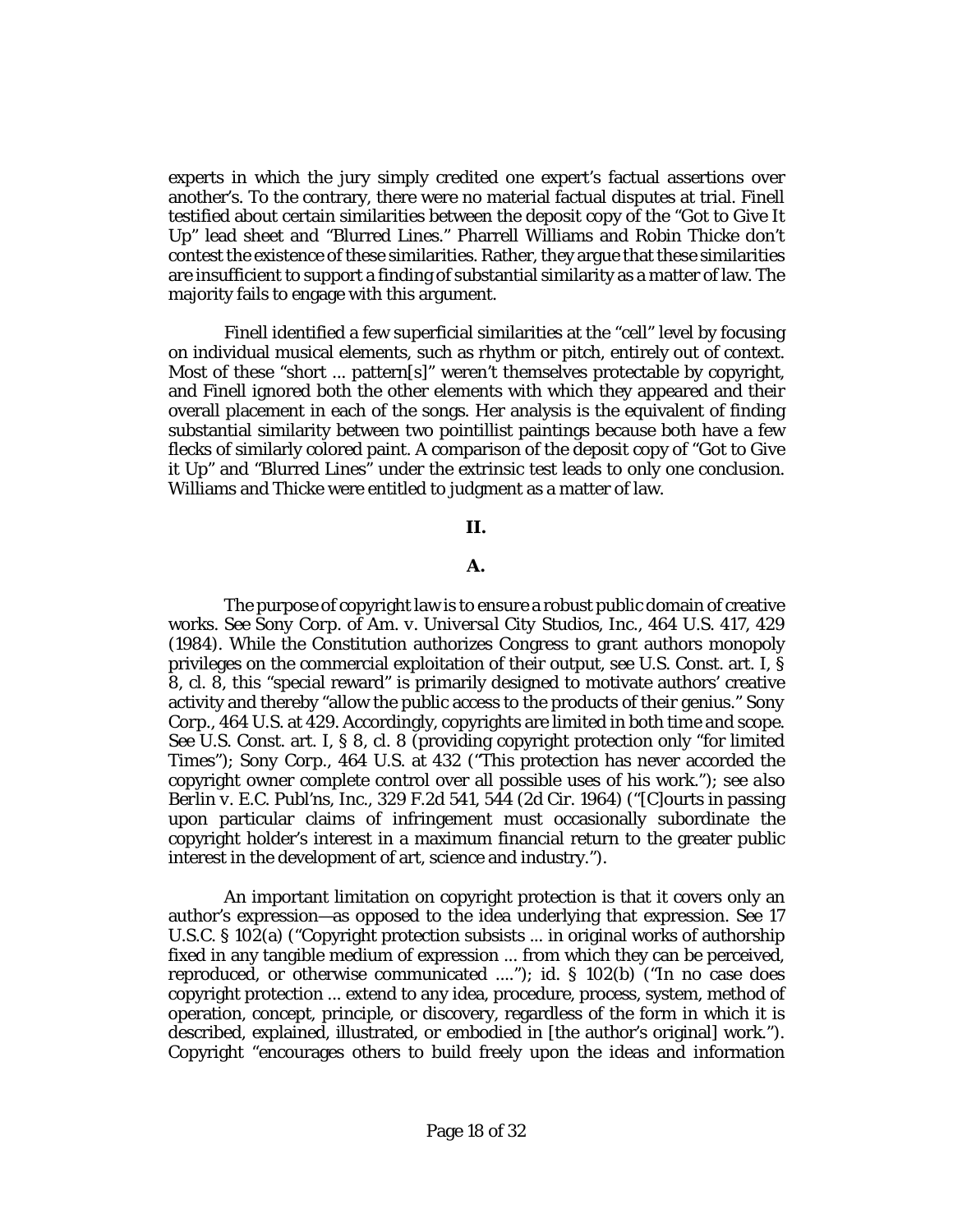conveyed by a work." *[Feist Publ'ns, Inc. v. Rural Tel. Serv. Co.](http://www.westlaw.com/Link/Document/FullText?findType=Y&serNum=1991060551&pubNum=0000708&originatingDoc=Ib17569402d2211e8bf39ca8c49083d45&refType=RP&originationContext=document&vr=3.0&rs=cblt1.0&transitionType=DocumentItem&contextData=(sc.Keycite))*, 499 U.S. 340, 349– 50 [\(1991\)](http://www.westlaw.com/Link/Document/FullText?findType=Y&serNum=1991060551&pubNum=0000708&originatingDoc=Ib17569402d2211e8bf39ca8c49083d45&refType=RP&originationContext=document&vr=3.0&rs=cblt1.0&transitionType=DocumentItem&contextData=(sc.Keycite)) (citing *Harper & Row [Publishers, Inc. v. Nation Enters.](http://www.westlaw.com/Link/Document/FullText?findType=Y&serNum=1985125844&pubNum=0000708&originatingDoc=Ib17569402d2211e8bf39ca8c49083d45&refType=RP&originationContext=document&vr=3.0&rs=cblt1.0&transitionType=DocumentItem&contextData=(sc.Keycite))*, 471 U.S. 539, [556–57](http://www.westlaw.com/Link/Document/FullText?findType=Y&serNum=1985125844&pubNum=0000708&originatingDoc=Ib17569402d2211e8bf39ca8c49083d45&refType=RP&originationContext=document&vr=3.0&rs=cblt1.0&transitionType=DocumentItem&contextData=(sc.Keycite)) (1985) ).

The idea/expression dichotomy, as this principle is known, "strikes a definitional balance between the First Amendment and the Copyright Act." *[Bikram's Yoga Coll. of India, L.P. v. Evolation Yoga, LLC](http://www.westlaw.com/Link/Document/FullText?findType=Y&serNum=2037334947&pubNum=0000506&originatingDoc=Ib17569402d2211e8bf39ca8c49083d45&refType=RP&fi=co_pp_sp_506_1037&originationContext=document&vr=3.0&rs=cblt1.0&transitionType=DocumentItem&contextData=(sc.Keycite)#co_pp_sp_506_1037)*, 803 F.3d 1032, 1037 [\(9th Cir. 2015\)](http://www.westlaw.com/Link/Document/FullText?findType=Y&serNum=2037334947&pubNum=0000506&originatingDoc=Ib17569402d2211e8bf39ca8c49083d45&refType=RP&fi=co_pp_sp_506_1037&originationContext=document&vr=3.0&rs=cblt1.0&transitionType=DocumentItem&contextData=(sc.Keycite)#co_pp_sp_506_1037) (quoting *Harper & Row*[, 471 U.S. at 556\)](http://www.westlaw.com/Link/Document/FullText?findType=Y&serNum=1985125844&pubNum=0000708&originatingDoc=Ib17569402d2211e8bf39ca8c49083d45&refType=RP&originationContext=document&vr=3.0&rs=cblt1.0&transitionType=DocumentItem&contextData=(sc.Keycite)) (alteration in *[Harper &](http://www.westlaw.com/Link/Document/FullText?findType=Y&serNum=1985125844&pubNum=0000780&originatingDoc=Ib17569402d2211e8bf39ca8c49083d45&refType=RP&originationContext=document&vr=3.0&rs=cblt1.0&transitionType=DocumentItem&contextData=(sc.Keycite))  [Row](http://www.westlaw.com/Link/Document/FullText?findType=Y&serNum=1985125844&pubNum=0000780&originatingDoc=Ib17569402d2211e8bf39ca8c49083d45&refType=RP&originationContext=document&vr=3.0&rs=cblt1.0&transitionType=DocumentItem&contextData=(sc.Keycite))* omitted). Because "some restriction on expression is the inherent and intended effect of every grant of copyright," *Golan v. Holder*[, 565 U.S. 302, 327–](http://www.westlaw.com/Link/Document/FullText?findType=Y&serNum=2026877422&pubNum=0000708&originatingDoc=Ib17569402d2211e8bf39ca8c49083d45&refType=RP&originationContext=document&vr=3.0&rs=cblt1.0&transitionType=DocumentItem&contextData=(sc.Keycite)) [28 \(2012\),](http://www.westlaw.com/Link/Document/FullText?findType=Y&serNum=2026877422&pubNum=0000708&originatingDoc=Ib17569402d2211e8bf39ca8c49083d45&refType=RP&originationContext=document&vr=3.0&rs=cblt1.0&transitionType=DocumentItem&contextData=(sc.Keycite)) the idea/expression dichotomy serves as one of copyright law's "builtin First Amendment accommodations." *Eldred v. Ashcroft*[, 537 U.S. 186, 219](http://www.westlaw.com/Link/Document/FullText?findType=Y&serNum=2003078650&pubNum=0000708&originatingDoc=Ib17569402d2211e8bf39ca8c49083d45&refType=RP&originationContext=document&vr=3.0&rs=cblt1.0&transitionType=DocumentItem&contextData=(sc.Keycite)) [\(2003\)](http://www.westlaw.com/Link/Document/FullText?findType=Y&serNum=2003078650&pubNum=0000708&originatingDoc=Ib17569402d2211e8bf39ca8c49083d45&refType=RP&originationContext=document&vr=3.0&rs=cblt1.0&transitionType=DocumentItem&contextData=(sc.Keycite)) (citing *Harper & Row*[, 471 U.S., at 560\)](http://www.westlaw.com/Link/Document/FullText?findType=Y&serNum=1985125844&pubNum=0000708&originatingDoc=Ib17569402d2211e8bf39ca8c49083d45&refType=RP&originationContext=document&vr=3.0&rs=cblt1.0&transitionType=DocumentItem&contextData=(sc.Keycite)).

Such accommodations are necessary because "in art, there are, and can be, few, if any, things, which in an abstract sense, are strictly new and original throughout." *[Campbell v. Acuff–Rose Music, Inc.](http://www.westlaw.com/Link/Document/FullText?findType=Y&serNum=1994058334&pubNum=0000708&originatingDoc=Ib17569402d2211e8bf39ca8c49083d45&refType=RP&originationContext=document&vr=3.0&rs=cblt1.0&transitionType=DocumentItem&contextData=(sc.Keycite))*, 510 U.S. 569, 575 (1994) (quoting *Emerson v. Davies*[, 8 F. Cas. 615, 619 \(C.C.D. Mass. 1845\)](http://www.westlaw.com/Link/Document/FullText?findType=Y&serNum=1800115367&pubNum=0000349&originatingDoc=Ib17569402d2211e8bf39ca8c49083d45&refType=RP&fi=co_pp_sp_349_619&originationContext=document&vr=3.0&rs=cblt1.0&transitionType=DocumentItem&contextData=(sc.Keycite)#co_pp_sp_349_619) (Story, J.)). Every work of art "borrows, and must necessarily borrow, and use much which was well known and used before." *Id.*(quoting *Emerson*[, 8 F. Cas. at 619\)](http://www.westlaw.com/Link/Document/FullText?findType=Y&serNum=1800115367&pubNum=0000349&originatingDoc=Ib17569402d2211e8bf39ca8c49083d45&refType=RP&fi=co_pp_sp_349_619&originationContext=document&vr=3.0&rs=cblt1.0&transitionType=DocumentItem&contextData=(sc.Keycite)#co_pp_sp_349_619); *see* 1 Melville D. Nimmer & David Nimmer, *Nimmer on Copyright* § 2.05[B] (rev. ed. 2017) ("In the field of popular songs, many, if not most, compositions bear some similarity to prior songs.").[1](#page-18-1)[1](#page-18-0) But for the freedom to borrow others' ideas and express them in new ways, artists would simply cease producing new works—to society's great detriment.

#### **B.**

<span id="page-18-0"></span>"Blurred Lines" clearly shares the same "groove" or musical genre as "Got to Give It Up," which everyone agrees is an unprotectable idea. *See, e.g.*, 2 William F. Patry, *[Patry on Copyright](http://www.westlaw.com/Link/Document/FullText?findType=Y&serNum=0329604805&pubNum=0196399&originatingDoc=Ib17569402d2211e8bf39ca8c49083d45&refType=TS&originationContext=document&vr=3.0&rs=cblt1.0&transitionType=DocumentItem&contextData=(sc.Keycite))* § 4:14 (2017) ("[T]here is no protection for a communal style ...."). But what the majority overlooks is that two works in the same genre must share at least some protectable expression in order to run afoul of copyright law.

Not all expression is protectable. Originality, the "*sine qua non* of

l

<span id="page-18-1"></span><sup>&</sup>lt;sup>1</sup> As an example, Williams and Thicke attempted to show the jury a video demonstrating how a common sequence of four chords serves as the harmonic backbone of innumerable songs. *See* Axis of Awesome, *4 Chord Song (with song titles)*, YouTube (Dec. 10, 2009) https://www.youtube.com/watch?v=5pidokakU4I (singing 38 popular songs over the same chord progression, ranging from "Let It Be" by the Beatles to "If I Were a Boy" by Beyoncé). "Blurred Lines" employs only two chords—the first two from this sequence. The district court prevented the jury from hearing this evidence. However, the court allowed the jury to hear mashups of "Blurred Lines" played together with "Got to Give It Up," which the Gayes used to show that the two songs were harmonically similar.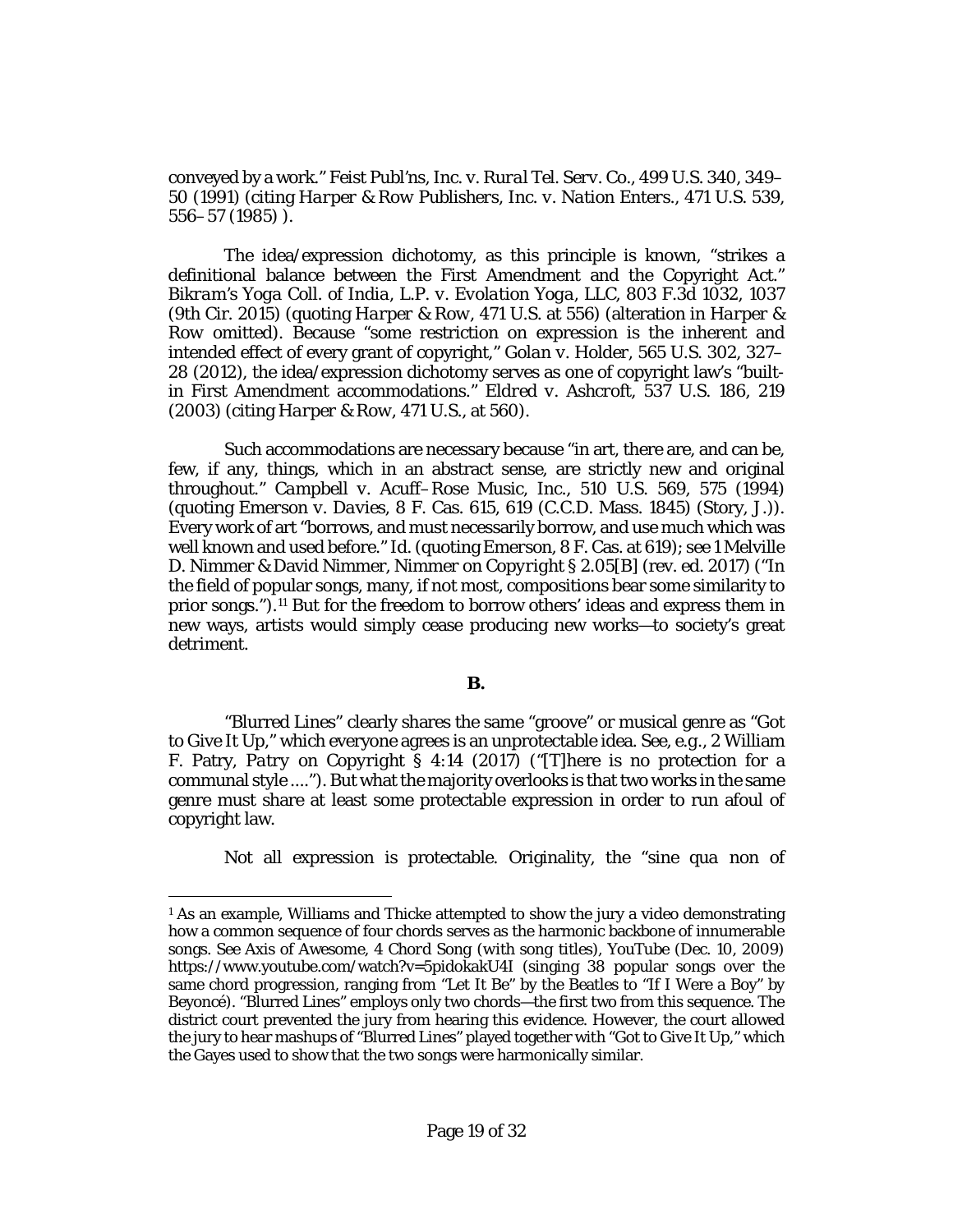copyright," accommodates authors' need to build on the works of others by requiring copyrightable expression to be "independently created by the author" and have "at least some minimal degree of creativity." *Feist*[, 499 U.S. at 345, 348.](http://www.westlaw.com/Link/Document/FullText?findType=Y&serNum=1991060551&pubNum=0000708&originatingDoc=Ib17569402d2211e8bf39ca8c49083d45&refType=RP&originationContext=document&vr=3.0&rs=cblt1.0&transitionType=DocumentItem&contextData=(sc.Keycite)) If an author uses commonplace elements that are firmly rooted in the genre's tradition, the expression is unoriginal and thus uncopyrightable. *See id.* at 363.

Even original expression can be so intimately associated with the underlying idea as to be unprotectable. Under the doctrine of scènes à faire, "expressions that are standard, stock, or common to a particular subject matter or medium are not protectable under copyright law." *[Satava v. Lowry](http://www.westlaw.com/Link/Document/FullText?findType=Y&serNum=2003233155&pubNum=0000506&originatingDoc=Ib17569402d2211e8bf39ca8c49083d45&refType=RP&fi=co_pp_sp_506_810&originationContext=document&vr=3.0&rs=cblt1.0&transitionType=DocumentItem&contextData=(sc.Keycite)#co_pp_sp_506_810)*, 323 F.3d 805, [810 \(9th Cir. 2003\)](http://www.westlaw.com/Link/Document/FullText?findType=Y&serNum=2003233155&pubNum=0000506&originatingDoc=Ib17569402d2211e8bf39ca8c49083d45&refType=RP&fi=co_pp_sp_506_810&originationContext=document&vr=3.0&rs=cblt1.0&transitionType=DocumentItem&contextData=(sc.Keycite)#co_pp_sp_506_810) (citing *See v. Durang*[, 711 F.2d 141, 143 \(9th Cir. 1983\)](http://www.westlaw.com/Link/Document/FullText?findType=Y&serNum=1983134383&pubNum=0000350&originatingDoc=Ib17569402d2211e8bf39ca8c49083d45&refType=RP&fi=co_pp_sp_350_143&originationContext=document&vr=3.0&rs=cblt1.0&transitionType=DocumentItem&contextData=(sc.Keycite)#co_pp_sp_350_143) ). The doctrine of merger provides that "where an idea contained in an expression cannot be communicated in a wide variety of ways," the "idea and expression may merge ... [such] that even verbatim reproduction of a factual work may not constitute infringement." *[Allen v. Acad. Games League of Am., Inc.](http://www.westlaw.com/Link/Document/FullText?findType=Y&serNum=1996158364&pubNum=0000506&originatingDoc=Ib17569402d2211e8bf39ca8c49083d45&refType=RP&fi=co_pp_sp_506_617&originationContext=document&vr=3.0&rs=cblt1.0&transitionType=DocumentItem&contextData=(sc.Keycite)#co_pp_sp_506_617)*, 89 F.3d 614, 617 (9th [Cir. 1996\);](http://www.westlaw.com/Link/Document/FullText?findType=Y&serNum=1996158364&pubNum=0000506&originatingDoc=Ib17569402d2211e8bf39ca8c49083d45&refType=RP&fi=co_pp_sp_506_617&originationContext=document&vr=3.0&rs=cblt1.0&transitionType=DocumentItem&contextData=(sc.Keycite)#co_pp_sp_506_617) *see also Rice v. Fox Broad. Co.*[, 330 F.3d 1170, 1175 \(9th Cir. 2003\)](http://www.westlaw.com/Link/Document/FullText?findType=Y&serNum=2003385009&pubNum=0000506&originatingDoc=Ib17569402d2211e8bf39ca8c49083d45&refType=RP&fi=co_pp_sp_506_1175&originationContext=document&vr=3.0&rs=cblt1.0&transitionType=DocumentItem&contextData=(sc.Keycite)#co_pp_sp_506_1175) ("[S]imilarities derived from the use of common ideas cannot be protected; otherwise, the first to come up with an idea will corner the market." (quoting *[Apple](http://www.westlaw.com/Link/Document/FullText?findType=Y&serNum=1994188702&pubNum=0000506&originatingDoc=Ib17569402d2211e8bf39ca8c49083d45&refType=RP&fi=co_pp_sp_506_1443&originationContext=document&vr=3.0&rs=cblt1.0&transitionType=DocumentItem&contextData=(sc.Keycite)#co_pp_sp_506_1443)  Computer, Inc. v. Microsoft Corp.*[, 35 F.3d 1435, 1443 \(9th Cir. 1994\)](http://www.westlaw.com/Link/Document/FullText?findType=Y&serNum=1994188702&pubNum=0000506&originatingDoc=Ib17569402d2211e8bf39ca8c49083d45&refType=RP&fi=co_pp_sp_506_1443&originationContext=document&vr=3.0&rs=cblt1.0&transitionType=DocumentItem&contextData=(sc.Keycite)#co_pp_sp_506_1443) )).

The majority begins its analysis by suggesting that the Gayes enjoy broad copyright protection because, as a category, "[m]usical compositions are not confined to a narrow range of expression." Maj. Op. at 1164. But the majority then contrasts this protected category as a whole with specific applications of other protected categories—the "page-shaped computer desktop icon" in *[Apple](http://www.westlaw.com/Link/Document/FullText?findType=Y&serNum=1994188702&pubNum=0000506&originatingDoc=Ib17569402d2211e8bf39ca8c49083d45&refType=RP&originationContext=document&vr=3.0&rs=cblt1.0&transitionType=DocumentItem&contextData=(sc.Keycite))  [Computer](http://www.westlaw.com/Link/Document/FullText?findType=Y&serNum=1994188702&pubNum=0000506&originatingDoc=Ib17569402d2211e8bf39ca8c49083d45&refType=RP&originationContext=document&vr=3.0&rs=cblt1.0&transitionType=DocumentItem&contextData=(sc.Keycite))* (an audiovisual work) and the "glass-in-glass jellyfish sculpture" in *[Satava](http://www.westlaw.com/Link/Document/FullText?findType=Y&serNum=2003233155&pubNum=0000506&originatingDoc=Ib17569402d2211e8bf39ca8c49083d45&refType=RP&originationContext=document&vr=3.0&rs=cblt1.0&transitionType=DocumentItem&contextData=(sc.Keycite))* (a pictorial, graphic, and sculptural work)—that were entitled only to thin copyright protection due to the limited number of ways in which they could be expressed. That's a false comparison. Under the majority's reasoning, the copyrights in the desktop icon and glass jellyfish should have been broad. Like musical compositions, both audiovisual works and pictorial, graphic, and sculptural works can be expressed in myriad ways.

More importantly, "[t]he mere fact that a work is copyrighted does not mean that every element of the work may be protected." *Feist*[, 499 U.S. at 348.](http://www.westlaw.com/Link/Document/FullText?findType=Y&serNum=1991060551&pubNum=0000708&originatingDoc=Ib17569402d2211e8bf39ca8c49083d45&refType=RP&originationContext=document&vr=3.0&rs=cblt1.0&transitionType=DocumentItem&contextData=(sc.Keycite)) Application of the extrinsic test "requires breaking the [copyrighted and allegedly infringing] works down into their constituent elements, and comparing those elements for proof of copying as measured by substantial similarity." *[Swirsky v.](http://www.westlaw.com/Link/Document/FullText?findType=Y&serNum=2004692521&pubNum=0000506&originatingDoc=Ib17569402d2211e8bf39ca8c49083d45&refType=RP&fi=co_pp_sp_506_845&originationContext=document&vr=3.0&rs=cblt1.0&transitionType=DocumentItem&contextData=(sc.Keycite)#co_pp_sp_506_845)  Carey*[, 376 F.3d 841, 845 \(9th Cir. 2004\)](http://www.westlaw.com/Link/Document/FullText?findType=Y&serNum=2004692521&pubNum=0000506&originatingDoc=Ib17569402d2211e8bf39ca8c49083d45&refType=RP&fi=co_pp_sp_506_845&originationContext=document&vr=3.0&rs=cblt1.0&transitionType=DocumentItem&contextData=(sc.Keycite)#co_pp_sp_506_845) (internal quotation marks omitted). "Because the requirement is one of substantial similarity to *protected* elements of the copyrighted work, it is essential to distinguish between the protected and unprotected material ...." *Id.* We then "apply the limiting doctrines, subtracting the unoriginal elements," to determine how "broad" or "thin" the remaining copyright is. *Ets–Hokin v. Skyy Spirits, Inc.*[, 323 F.3d 763, 766 \(9th Cir. 2003\)](http://www.westlaw.com/Link/Document/FullText?findType=Y&serNum=2003214096&pubNum=0000506&originatingDoc=Ib17569402d2211e8bf39ca8c49083d45&refType=RP&fi=co_pp_sp_506_766&originationContext=document&vr=3.0&rs=cblt1.0&transitionType=DocumentItem&contextData=(sc.Keycite)#co_pp_sp_506_766) (citing *[Apple](http://www.westlaw.com/Link/Document/FullText?findType=Y&serNum=1994188702&pubNum=0000506&originatingDoc=Ib17569402d2211e8bf39ca8c49083d45&refType=RP&fi=co_pp_sp_506_1442&originationContext=document&vr=3.0&rs=cblt1.0&transitionType=DocumentItem&contextData=(sc.Keycite)#co_pp_sp_506_1442)  Computer*[, 35 F.3d at 1442\)](http://www.westlaw.com/Link/Document/FullText?findType=Y&serNum=1994188702&pubNum=0000506&originatingDoc=Ib17569402d2211e8bf39ca8c49083d45&refType=RP&fi=co_pp_sp_506_1442&originationContext=document&vr=3.0&rs=cblt1.0&transitionType=DocumentItem&contextData=(sc.Keycite)#co_pp_sp_506_1442).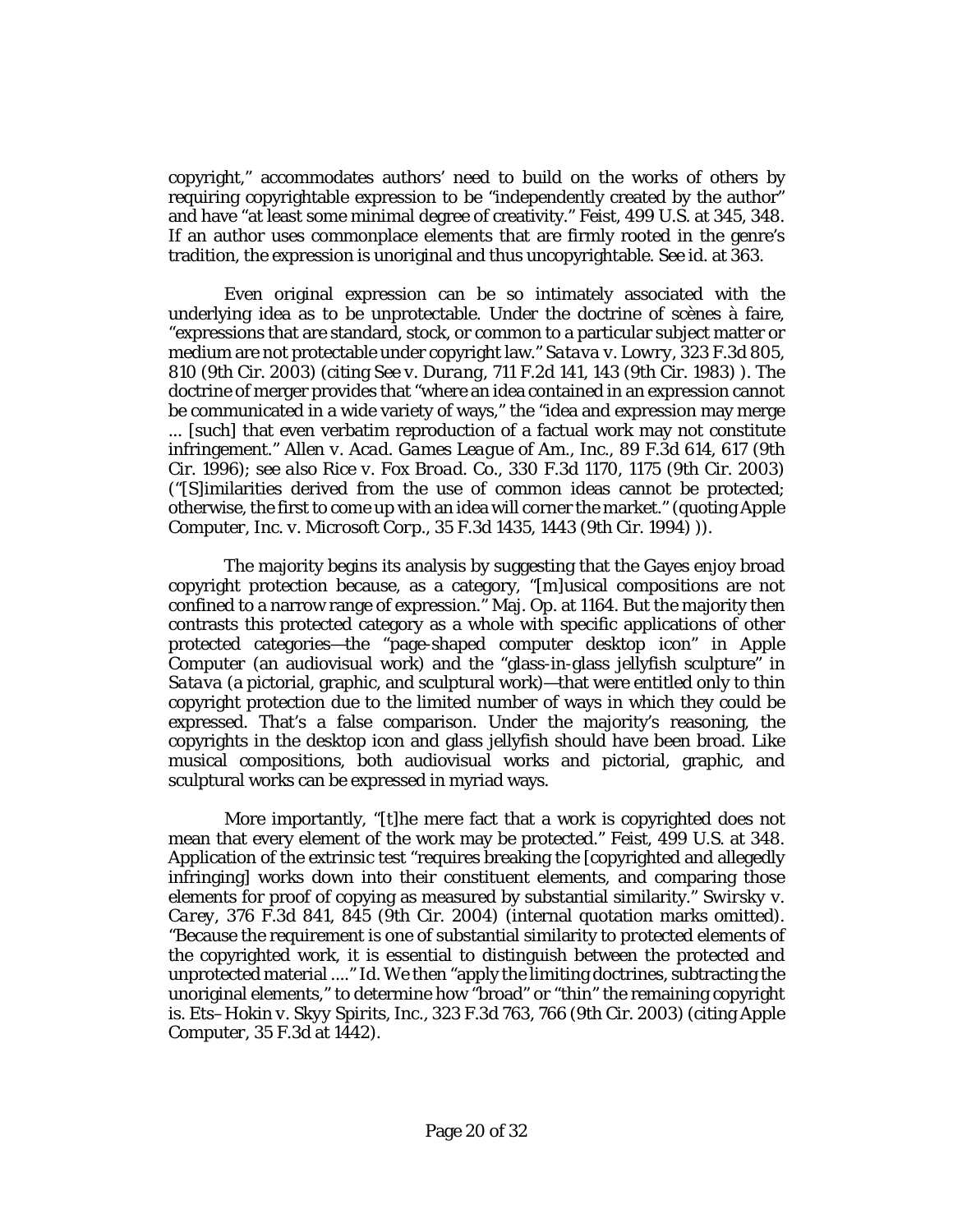The majority doesn't explain what elements are protectable in "Got to Give It Up," which is surprising given that our review of this issue is de novo. *Se[e Mattel,](http://www.westlaw.com/Link/Document/FullText?findType=Y&serNum=2022583077&pubNum=0000506&originatingDoc=Ib17569402d2211e8bf39ca8c49083d45&refType=RP&fi=co_pp_sp_506_914&originationContext=document&vr=3.0&rs=cblt1.0&transitionType=DocumentItem&contextData=(sc.Keycite)#co_pp_sp_506_914)  Inc. v. MGA Entm't, Inc.*[, 616 F.3d 904, 914 \(9th Cir. 2010\).](http://www.westlaw.com/Link/Document/FullText?findType=Y&serNum=2022583077&pubNum=0000506&originatingDoc=Ib17569402d2211e8bf39ca8c49083d45&refType=RP&fi=co_pp_sp_506_914&originationContext=document&vr=3.0&rs=cblt1.0&transitionType=DocumentItem&contextData=(sc.Keycite)#co_pp_sp_506_914) But by affirming the jury's verdict, the majority implicitly draws the line between protectable and unprotectable expression "so broadly that future authors, composers and artists will find a diminished store of ideas on which to build their works." *[Oravec v.](http://www.westlaw.com/Link/Document/FullText?findType=Y&serNum=2016097869&pubNum=0000506&originatingDoc=Ib17569402d2211e8bf39ca8c49083d45&refType=RP&fi=co_pp_sp_506_1225&originationContext=document&vr=3.0&rs=cblt1.0&transitionType=DocumentItem&contextData=(sc.Keycite)#co_pp_sp_506_1225)  Sunny Isles Luxury Ventures, L.C.*[, 527 F.3d 1218, 1225 \(11th Cir. 2008\)](http://www.westlaw.com/Link/Document/FullText?findType=Y&serNum=2016097869&pubNum=0000506&originatingDoc=Ib17569402d2211e8bf39ca8c49083d45&refType=RP&fi=co_pp_sp_506_1225&originationContext=document&vr=3.0&rs=cblt1.0&transitionType=DocumentItem&contextData=(sc.Keycite)#co_pp_sp_506_1225) (quoting *Meade v. United States*[, 27 Fed.Cl. 367, 372 \(Fed. Cl. 1992\)](http://www.westlaw.com/Link/Document/FullText?findType=Y&serNum=1992224663&pubNum=0000613&originatingDoc=Ib17569402d2211e8bf39ca8c49083d45&refType=RP&fi=co_pp_sp_613_372&originationContext=document&vr=3.0&rs=cblt1.0&transitionType=DocumentItem&contextData=(sc.Keycite)#co_pp_sp_613_372) ).

Worse still, the majority invokes the oft-criticized "inverse ratio" rule to suggest that the Gayes faced a fairly low bar in showing substantial similarity just because Williams and Thicke conceded access to "Got to Give It Up."[3](#page-20-1)[3](#page-20-0) *See* Maj. Op. at 1163. The issue, however, isn't whether Williams and Thicke copied "Got to Give It Up"—there's plenty of evidence they were attempting to evoke Marvin Gaye's style. Rather, the issue is whether they took too much.

<span id="page-20-0"></span>Copying in and of itself "is not conclusive of infringement. Some copying is permitted." *Newton II*, 388 F.3d at 1193 (quoting *West Publ'g Co. v. Edward Thompson Co.*, 169 F. 833, 861 (E.D.N.Y. 1909) (Hand, J.)). Copying will only have legal consequences if it "has been done to an unfair extent." *Id.* (quoting *[West](http://www.westlaw.com/Link/Document/FullText?findType=Y&serNum=1909102059&pubNum=0000348&originatingDoc=Ib17569402d2211e8bf39ca8c49083d45&refType=RP&fi=co_pp_sp_348_861&originationContext=document&vr=3.0&rs=cblt1.0&transitionType=DocumentItem&contextData=(sc.Keycite)#co_pp_sp_348_861)  Publ'g*[, 169 F. at 861\)](http://www.westlaw.com/Link/Document/FullText?findType=Y&serNum=1909102059&pubNum=0000348&originatingDoc=Ib17569402d2211e8bf39ca8c49083d45&refType=RP&fi=co_pp_sp_348_861&originationContext=document&vr=3.0&rs=cblt1.0&transitionType=DocumentItem&contextData=(sc.Keycite)#co_pp_sp_348_861). In determining liability for copyright infringement, the critical and ultimate inquiry is whether "the copying is substantial." *Id.*

Requiring similarities to be substantial is of heightened importance in cases involving musical compositions. Sound recordings have "unique performance elements" that must be "filter[ed] out ... from consideration." *Newton II*, 388 F.3d at 1194. Thus, the range of musical expression is necessarily more circumscribed when music is written down than when it is performed. "Given the limited number of musical notes (as opposed to words in a language), the combination of those notes and their phrasing, it is not surprising that a simple composition of a short length might well be susceptible to original creation by more than one composer." *Calhoun*[, 298 F.3d at 1232](http://www.westlaw.com/Link/Document/FullText?findType=Y&serNum=2002458647&pubNum=0000506&originatingDoc=Ib17569402d2211e8bf39ca8c49083d45&refType=RP&fi=co_pp_sp_506_1232&originationContext=document&vr=3.0&rs=cblt1.0&transitionType=DocumentItem&contextData=(sc.Keycite)#co_pp_sp_506_1232) (footnote omitted).

#### **III.**

The Gayes don't contend that every aspect of "Blurred Lines" infringes "Got to Give It Up." Rather, they identify only a few features that are present in both works. These features, however, aren't individually protectable. And when

 $\overline{\phantom{a}}$ 

<span id="page-20-1"></span><sup>3</sup> *See* 4 Nimmer & Nimmer, *supra*, § 13.03[D] (discussing "[t]he flawed proposition that powerful proof of access can substitute for demonstration of the requisite degree of substantial similarity"); 3 Patry, *supra*, § 9:91 ("The inverse ratio theory confuses fundamental principles of infringement analysis: access is relevant only in establishing the act of copying, not in establishing the degree thereof. Once copying is established, access is irrelevant and the inquiry shifts to the final stage of the infringement analysis, material appropriation. At that stage, substantial similarity is the sole issue." (footnote omitted)).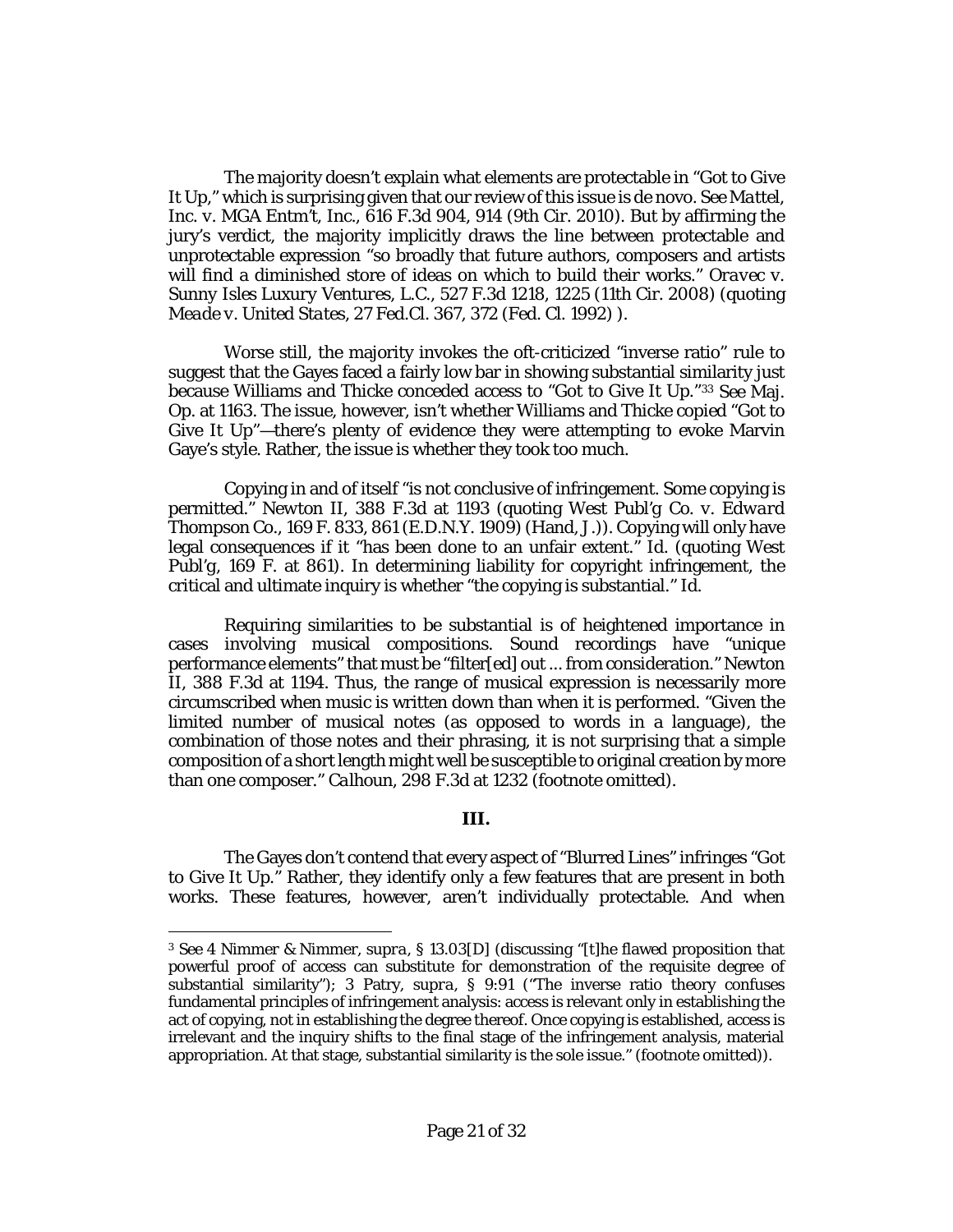considered in the works as a whole, these similarities aren't even perceptible, let alone substantial.

Musical compositions are expressed primarily through the building blocks of melody, harmony, and rhythm.[4](#page-21-0) *See Newton v. Diamond ("Newton I")*, 204 F.Supp.2d 1244, 1249 (C.D. Cal. 2002) (citing 3 Nimmer & Nimmer, *supra*, § 2.05[D] ); Randel, *supra*, at 481 ("The whole of music is often informally divided into three domains: melody, harmony, and rhythm."); *see generally* Aaron Copland, *What to Listen for in Music* 33–77 (McGraw–Hill 1957). The deposit copy of "Got to Give it Up" employs these components through a melodic line, an introductory bass line, and chord indications, with the additional feature of lyrics.

The melodic line and the associated lyrics are notated throughout the deposit copy. The bass line is notated for only the first eight measures, at the end of which the phrase "bass simile" indicates that the bass line should continue in a similar manner. As is typical of a lead sheet, the chords are not expressed with individual notes indicating pitch and duration. Rather, the chords are described by name (*e.g.*, "A7" for a chord containing the pitches A, C#, E, and G) at places in the song where the harmony changes.

## **A. Alleged Melodic Similarities**

## **1. The "Signature" Phrase**

Finell dubbed a 10–note melodic sequence in the deposit copy the "Signature Phrase." She argued that it corresponded to a 12–note sequence in "Blurred Lines," notwithstanding that "no two notes have the same pitch, rhythm and placement," as the district court correctly observed.

Finell identified four similar elements, none of which is protectable: (a) each phrase begins with repeated notes; (b) the phrases have three identical pitches in a row in the first measure and two in the second measure; (c) each phrase begins with the same rhythm; and (d) each phrase ends on a melisma (one word sung over multiple pitches).

 $\overline{a}$ 

<span id="page-21-0"></span><sup>4</sup> Of course, these aren't the only elements through which a musical idea can be expressed in tangible form. *See Swirsky*[, 376 F.3d at 848–49.](http://www.westlaw.com/Link/Document/FullText?findType=Y&serNum=2004692521&pubNum=0000506&originatingDoc=Ib17569402d2211e8bf39ca8c49083d45&refType=RP&fi=co_pp_sp_506_848&originationContext=document&vr=3.0&rs=cblt1.0&transitionType=DocumentItem&contextData=(sc.Keycite)#co_pp_sp_506_848) Other elements include tempo (the speed at which a composition is played), dynamics (the volume of sound), and instrumentation. *See id.* Many elements can be broken down into constituent elements. For example, melody is a sequence of pitches played successively; harmony is a group of pitches played simultaneously; and a chord progression is a sequence of harmonies. *See* Don Michael Randel, *The New Harvard Dictionary of Music* 366, 481–82 (1986). The analysis will generally focus on the most relevant subset of elements, which depends on the nature of the music at issue. *See Swirsky*[, 376 F.3d at 849.](http://www.westlaw.com/Link/Document/FullText?findType=Y&serNum=2004692521&pubNum=0000506&originatingDoc=Ib17569402d2211e8bf39ca8c49083d45&refType=RP&fi=co_pp_sp_506_849&originationContext=document&vr=3.0&rs=cblt1.0&transitionType=DocumentItem&contextData=(sc.Keycite)#co_pp_sp_506_849) Finell did not compare the songs' overall harmonies because she felt "that wasn't the most important similarity."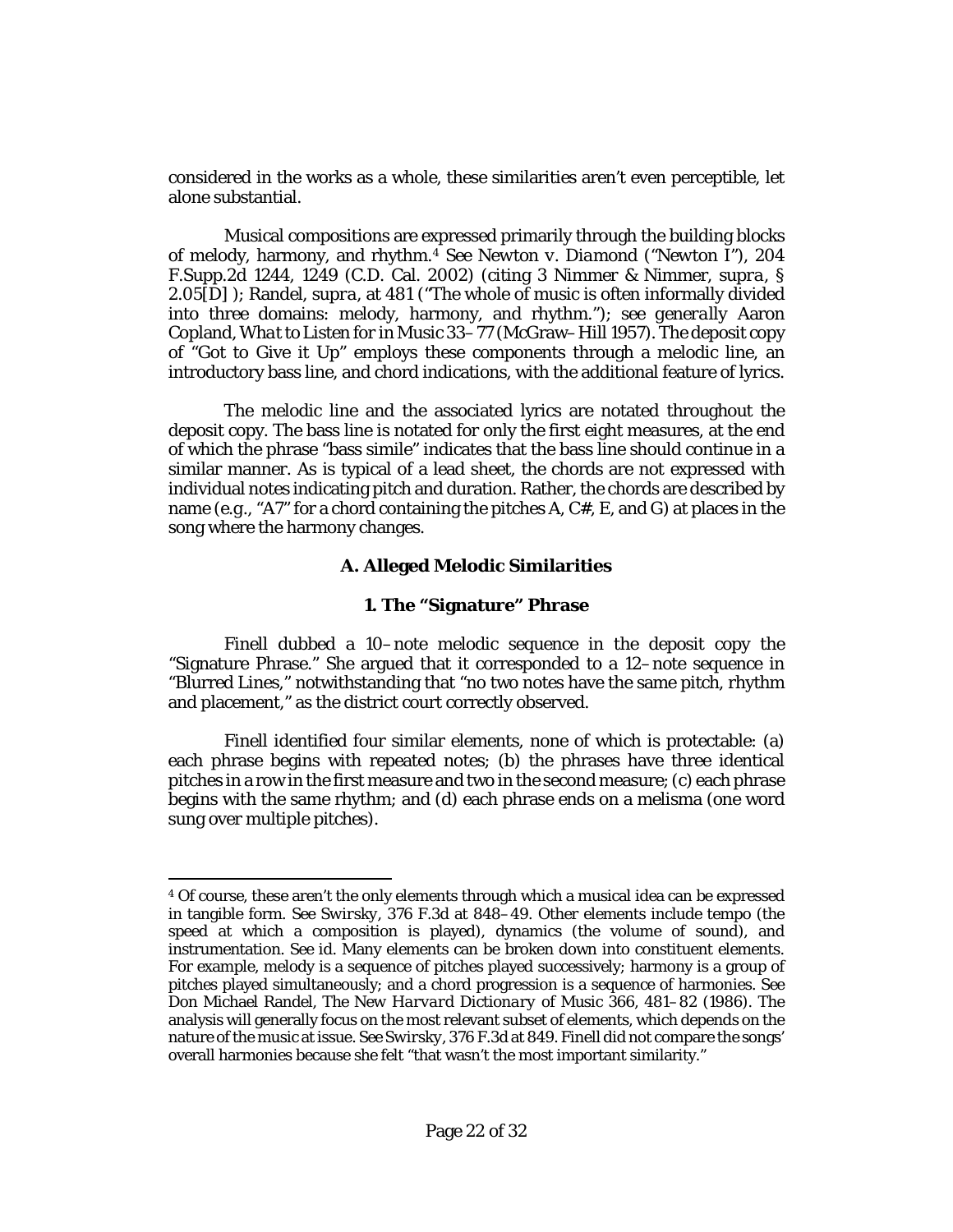

## **a. Repeated Notes**

The Signature Phrase begins in "Got to Give It Up" with a note repeated four times. In "Blurred Lines," it begins with a note repeated twice, followed by a different note, followed by the first note.<sup>[6](#page-22-0)6</sup> The use of repeating notes is obviously not original to "Got to Give It Up." Finell repeatedly used the song "Happy Birthday to You" and the opening to Beethoven's Fifth Symphony as musical examples. Each of these famous melodies from the nineteenth century begins with repeated notes. Therefore, the use of repeated notes is not protectable.

# **b. Pitch Similarity**

l

<span id="page-22-0"></span>Although the Signature Phrase starts on different pitches in each piece, Finell identified three consecutive ascending pitches that were the same in both pieces, and two consecutive descending pitches that were the same. She believed this similarity to be the most important.

In assessing the similarity of two pieces of music, it's important to keep in mind "the limited number of notes and chords available to composers and the resulting fact that common themes frequently reappear in various compositions, especially in popular music." *Gaste v. Kaiserman*[, 863 F.2d 1061, 1068 \(2d Cir.](http://www.westlaw.com/Link/Document/FullText?findType=Y&serNum=1988157436&pubNum=0000350&originatingDoc=Ib17569402d2211e8bf39ca8c49083d45&refType=RP&fi=co_pp_sp_350_1068&originationContext=document&vr=3.0&rs=cblt1.0&transitionType=DocumentItem&contextData=(sc.Keycite)#co_pp_sp_350_1068)  [1988\)](http://www.westlaw.com/Link/Document/FullText?findType=Y&serNum=1988157436&pubNum=0000350&originatingDoc=Ib17569402d2211e8bf39ca8c49083d45&refType=RP&fi=co_pp_sp_350_1068&originationContext=document&vr=3.0&rs=cblt1.0&transitionType=DocumentItem&contextData=(sc.Keycite)#co_pp_sp_350_1068) (citing *Arnstein v. Edward B. Marks Music Corp.*, 82 F.2d 275, 277 (2d Cir. 1936)). Substantial similarity "must extend beyond themes that could have been derived from a common source or themes that are so trite as to be likely to reappear in many compositions." *Id.* at 1068–69 (citing *Selle v. Gibb*[, 741 F.2d 896, 905 \(7th](http://www.westlaw.com/Link/Document/FullText?findType=Y&serNum=1984136016&pubNum=0000350&originatingDoc=Ib17569402d2211e8bf39ca8c49083d45&refType=RP&fi=co_pp_sp_350_905&originationContext=document&vr=3.0&rs=cblt1.0&transitionType=DocumentItem&contextData=(sc.Keycite)#co_pp_sp_350_905) 

<span id="page-22-1"></span><sup>6</sup> Finell attempted to minimize the significance of the third note in "Blurred Lines" moving to a neighboring pitch rather than repeating. However, she previously testified that the neighboring pitch—a sharp second scale degree (indicated "#2" in her exhibit)—was a "broken rule" that "stands out." Thus, the most prominent note in the four-note sequence in "Blurred Lines" is the one that differs from the corresponding sequence in "Got to Give It Up."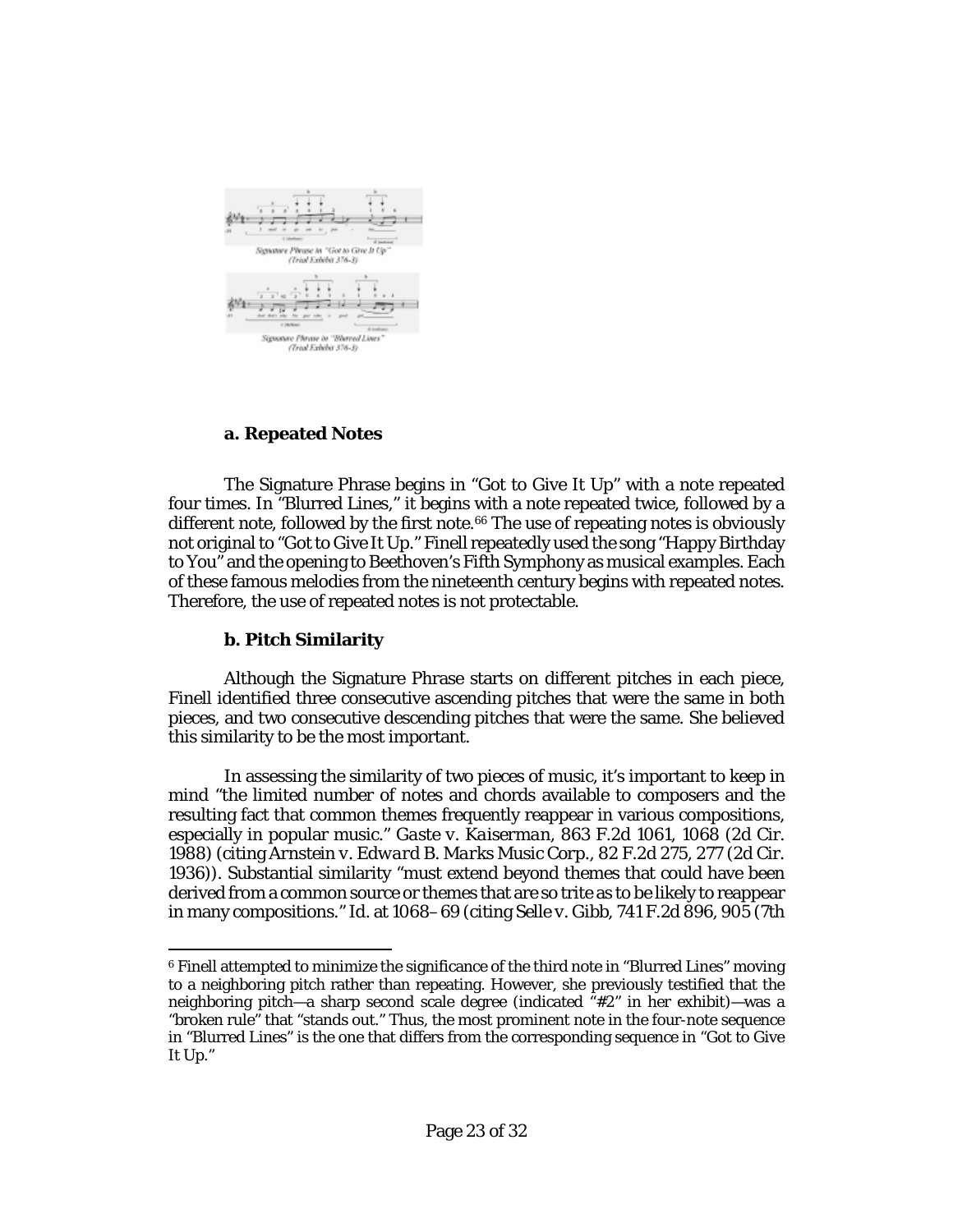[Cir. 1984\)](http://www.westlaw.com/Link/Document/FullText?findType=Y&serNum=1984136016&pubNum=0000350&originatingDoc=Ib17569402d2211e8bf39ca8c49083d45&refType=RP&fi=co_pp_sp_350_905&originationContext=document&vr=3.0&rs=cblt1.0&transitionType=DocumentItem&contextData=(sc.Keycite)#co_pp_sp_350_905) ).

l

Three consecutive pitches is just the sort of common theme that will recur in many compositions.<sup>[7](#page-23-0)7</sup> We have not yet addressed whether three pitches are protectable as a matter of law. While "a single musical note would be too small a unit to attract copyright protection ..., an arrangement of a limited number of notes can garner copyright protection." *Swirsky*[, 376 F.3d at 851.](http://www.westlaw.com/Link/Document/FullText?findType=Y&serNum=2004692521&pubNum=0000506&originatingDoc=Ib17569402d2211e8bf39ca8c49083d45&refType=RP&fi=co_pp_sp_506_851&originationContext=document&vr=3.0&rs=cblt1.0&transitionType=DocumentItem&contextData=(sc.Keycite)#co_pp_sp_506_851) Thus, we held in *[Swirsky](http://www.westlaw.com/Link/Document/FullText?findType=Y&serNum=2004692521&pubNum=0000506&originatingDoc=Ib17569402d2211e8bf39ca8c49083d45&refType=RP&originationContext=document&vr=3.0&rs=cblt1.0&transitionType=DocumentItem&contextData=(sc.Keycite))* that a melody of seven notes is not unprotectable as a matter of law. *Id.* at 852.

<span id="page-23-0"></span>In *Newton II*, we considered a three-note musical phrase that the defendants sampled (*i.e.*, copied exactly) from the sound recording of a copyrighted musical composition and used repeatedly throughout their work. Although we did not decide whether this six-second segment was original enough to be protected, we held that "no reasonable juror could find [it] to be a quantitatively or qualitatively significant portion of the [four-and-a-half-minute] composition as a whole." *Newton II*, 388 F.3d at 1195. The district court reached the originality issue. In a "scholarly opinion," it ruled that the three-note phrase even in combination with the background musical elements—was insufficiently original to warrant copyright protection. *Id.* at 1190; *see Newton I*, 204 F.Supp.2d at 1253 ("Many courts have found that nearly identical or more substantial samples are not susceptible to copyright protection.").

The two- and three-note melodic snippets at issue here, taken in isolation from their harmonic context, are even less original than the three-note segment at issue in *Newton*. When played, each snippet lasts less than a second in a composition that lasts over four minutes. They are not individually protectable.

# **c. Rhythmic Similarity**

The first measure of the Signature Phrase in both works begins with a rhythm of six eighth notes. A bare rhythmic pattern, particularly one so short and common, isn't protectable. *See Batiste v. Najm*, 28 [F.Supp.3d 595, 616 \(E.D. La.](http://www.westlaw.com/Link/Document/FullText?findType=Y&serNum=2033679277&pubNum=0007903&originatingDoc=Ib17569402d2211e8bf39ca8c49083d45&refType=RP&fi=co_pp_sp_7903_616&originationContext=document&vr=3.0&rs=cblt1.0&transitionType=DocumentItem&contextData=(sc.Keycite)#co_pp_sp_7903_616)  [2014\)](http://www.westlaw.com/Link/Document/FullText?findType=Y&serNum=2033679277&pubNum=0007903&originatingDoc=Ib17569402d2211e8bf39ca8c49083d45&refType=RP&fi=co_pp_sp_7903_616&originationContext=document&vr=3.0&rs=cblt1.0&transitionType=DocumentItem&contextData=(sc.Keycite)#co_pp_sp_7903_616) ("[C]ourts have been consistent in finding rhythm to be unprotectable."); *[N.](http://www.westlaw.com/Link/Document/FullText?findType=Y&serNum=1952118533&pubNum=0000345&originatingDoc=Ib17569402d2211e8bf39ca8c49083d45&refType=RP&fi=co_pp_sp_345_400&originationContext=document&vr=3.0&rs=cblt1.0&transitionType=DocumentItem&contextData=(sc.Keycite)#co_pp_sp_345_400)  [Music Corp. v. King Record Distrib. Co.](http://www.westlaw.com/Link/Document/FullText?findType=Y&serNum=1952118533&pubNum=0000345&originatingDoc=Ib17569402d2211e8bf39ca8c49083d45&refType=RP&fi=co_pp_sp_345_400&originationContext=document&vr=3.0&rs=cblt1.0&transitionType=DocumentItem&contextData=(sc.Keycite)#co_pp_sp_345_400)*, 105 F.Supp. 393, 400 (S.D.N.Y. 1952) ("[O]riginality of rhythm is a rarity, if not an impossibility."); *see also [Berlin](http://www.westlaw.com/Link/Document/FullText?findType=Y&serNum=1964113635&pubNum=0000350&originatingDoc=Ib17569402d2211e8bf39ca8c49083d45&refType=RP&fi=co_pp_sp_350_545&originationContext=document&vr=3.0&rs=cblt1.0&transitionType=DocumentItem&contextData=(sc.Keycite)#co_pp_sp_350_545)*, 329

<span id="page-23-1"></span><sup>7</sup> There are only 123 or 1,728 unique combinations of three notes, and many of them are unlikely to be used in a song. *See Darrell v. Joe Morris Music Co.*, 113 F.2d 80, 80 (2d Cir. 1940) (per curiam) ("[W]hile there are an enormous number of possible permutations of the musical notes of the scale, only a few are pleasing; and much fewer still suit the infantile demands of the popular ear."). Finell testified that it's "unusual" to use the five notes that fall between the seven notes of the scale. Demand for unique three-note combinations would quickly exhaust their supply. In 2016 alone, the Copyright Office registered over 40,000 sound recordings. *See* United States Copyright Office, *Fiscal 2016 Annual Report* 17.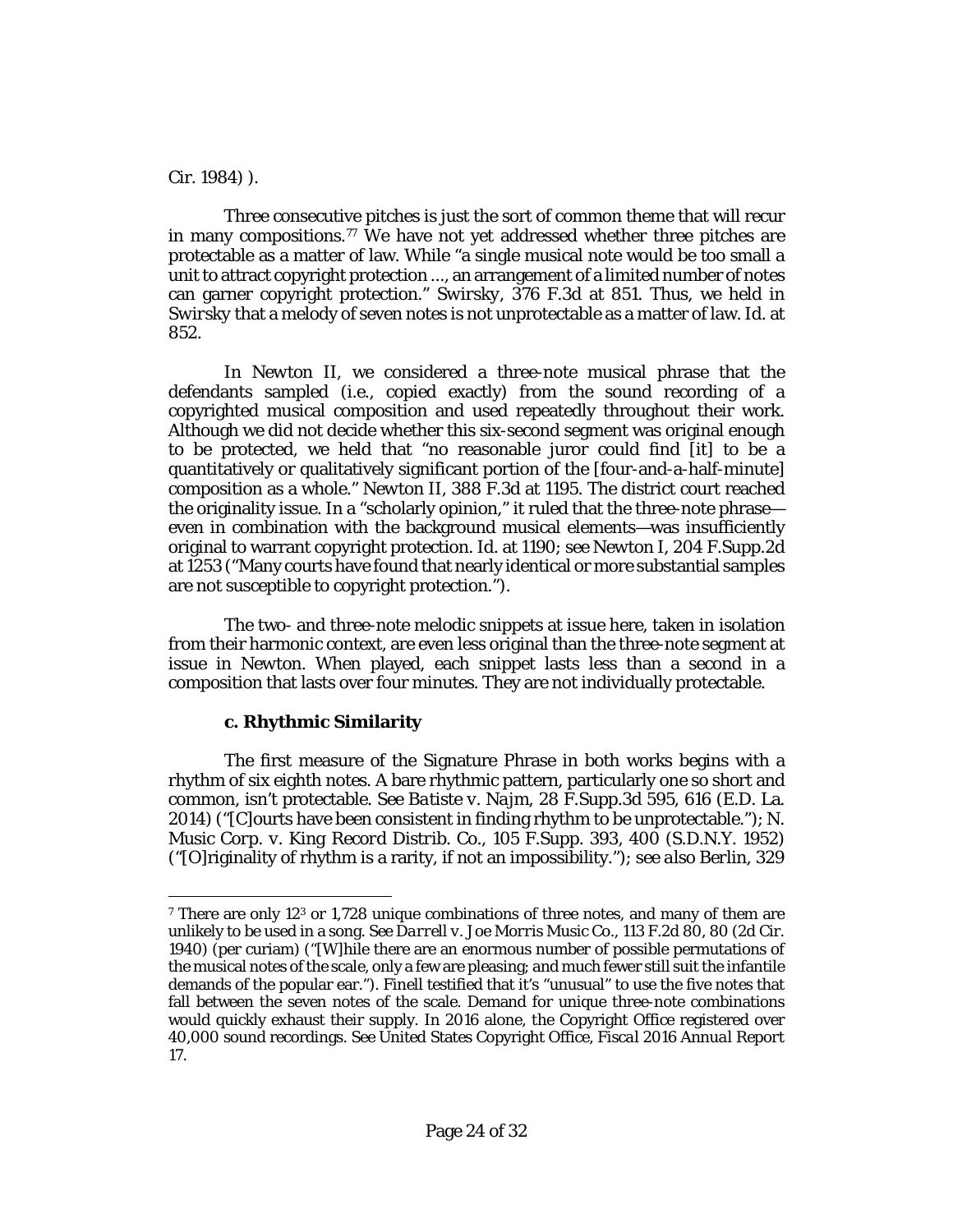[F.2d at 545](http://www.westlaw.com/Link/Document/FullText?findType=Y&serNum=1964113635&pubNum=0000350&originatingDoc=Ib17569402d2211e8bf39ca8c49083d45&refType=RP&fi=co_pp_sp_350_545&originationContext=document&vr=3.0&rs=cblt1.0&transitionType=DocumentItem&contextData=(sc.Keycite)#co_pp_sp_350_545) ("[W]e doubt that even so eminent a composer as plaintiff Irving Berlin should be permitted to claim a property interest in iambic pentameter."). Here, the rhythmic pattern lasts approximately 1.5 seconds and consists of an eighth note repeated without any variation. Similar patterns are found in numerous other works. This element, devoid of its melodic and harmonic context, lacks any originality.

#### **d. Melisma**

l

The final syllable of the lyrics in each phrase spans multiple pitches—three in "Got to Give It Up" and two in "Blurred Lines." Melisma, however, is "a common musical technique" and, as such, unprotectable. *[McDonald v. West](http://www.westlaw.com/Link/Document/FullText?findType=Y&serNum=2037298803&pubNum=0007903&originatingDoc=Ib17569402d2211e8bf39ca8c49083d45&refType=RP&fi=co_pp_sp_7903_458&originationContext=document&vr=3.0&rs=cblt1.0&transitionType=DocumentItem&contextData=(sc.Keycite)#co_pp_sp_7903_458)*, 138 F.Supp.3d [448, 458 \(S.D.N.Y. 2015\).](http://www.westlaw.com/Link/Document/FullText?findType=Y&serNum=2037298803&pubNum=0007903&originatingDoc=Ib17569402d2211e8bf39ca8c49083d45&refType=RP&fi=co_pp_sp_7903_458&originationContext=document&vr=3.0&rs=cblt1.0&transitionType=DocumentItem&contextData=(sc.Keycite)#co_pp_sp_7903_458) Use of melisma on the final syllable of a lyrical phrase is particularly "basic and commonplace." *Id.* (involving melisma on the final syllable of "We made it in America"). For example, any time one sings "Happy Birthday" to a person with a one-syllable name, the person's name is sung as a two-note melisma at the end of the phrase "Happy Birthday, dear ..."

### **e. The Signature Phrases as a Whole Are Not Substantially Similar**

Even when each element is not individually protectable, "[t]he particular sequence in which an author strings a significant number of unprotectable elements can itself be a protectable element," *[Metcalf v. Bochco](http://www.westlaw.com/Link/Document/FullText?findType=Y&serNum=2002365597&pubNum=0000506&originatingDoc=Ib17569402d2211e8bf39ca8c49083d45&refType=RP&fi=co_pp_sp_506_1074&originationContext=document&vr=3.0&rs=cblt1.0&transitionType=DocumentItem&contextData=(sc.Keycite)#co_pp_sp_506_1074)*, 294 F.3d 1069, [1074 \(9th Cir. 2002\).](http://www.westlaw.com/Link/Document/FullText?findType=Y&serNum=2002365597&pubNum=0000506&originatingDoc=Ib17569402d2211e8bf39ca8c49083d45&refType=RP&fi=co_pp_sp_506_1074&originationContext=document&vr=3.0&rs=cblt1.0&transitionType=DocumentItem&contextData=(sc.Keycite)#co_pp_sp_506_1074) Here, as Finell concedes, the Signature Phrase has "very few notes," lasting less than four seconds. Therefore, even assuming that the Signature Phrase as a whole is protectable, its protection is thin.

There is very little similarity between the two songs' Signature Phrases. Both melodies rise and fall. But they begin and end on different pitches. The highest, longest, most stressed pitch in each phrase is different—in "Blurred Lines," this pitch is consonant with the underlying harmony; in "Got to Give It Up," it is dissonant. One phrase has 10 notes; the other, 12. The five identical pitches in each of the phrases have different rhythmic placement within the measure and therefore receive different stress. And only two of these identical pitches have similar underlying harmonies.[8](#page-24-0)[8](#page-25-0) The harmony changes halfway through the Signature Phrase in "Blurred Lines" but remains the same in "Got to Give It Up." The lyrics in each phrase are different. The Signature Phrase occurs in different places within each piece. In "Got to Give It Up," the Signature Phrase is the very

<span id="page-24-0"></span><sup>8</sup> In "Got to Give It Up," the entire Signature Phrase is harmonized to an A7 chord. In "Blurred Lines," the first measure is harmonized to an E chord while the second measure is harmonized to an A chord. Seventh chords, such as A7, have the same three pitches as their underlying triads—here, an A chord—plus an additional pitch. *See* Copland, *[supra](http://www.westlaw.com/Link/Document/FullText?findType=Y&serNum=1984158609&pubNum=0000780&originatingDoc=Ib17569402d2211e8bf39ca8c49083d45&refType=RP&fi=co_pp_sp_780_66&originationContext=document&vr=3.0&rs=cblt1.0&transitionType=DocumentItem&contextData=(sc.Keycite)#co_pp_sp_780_66)*, at [66–67, 105 S.Ct. 471.](http://www.westlaw.com/Link/Document/FullText?findType=Y&serNum=1984158609&pubNum=0000780&originatingDoc=Ib17569402d2211e8bf39ca8c49083d45&refType=RP&fi=co_pp_sp_780_66&originationContext=document&vr=3.0&rs=cblt1.0&transitionType=DocumentItem&contextData=(sc.Keycite)#co_pp_sp_780_66) Finell explained that the unique pitch in a seventh chord "add[s] an extra color" to the harmony.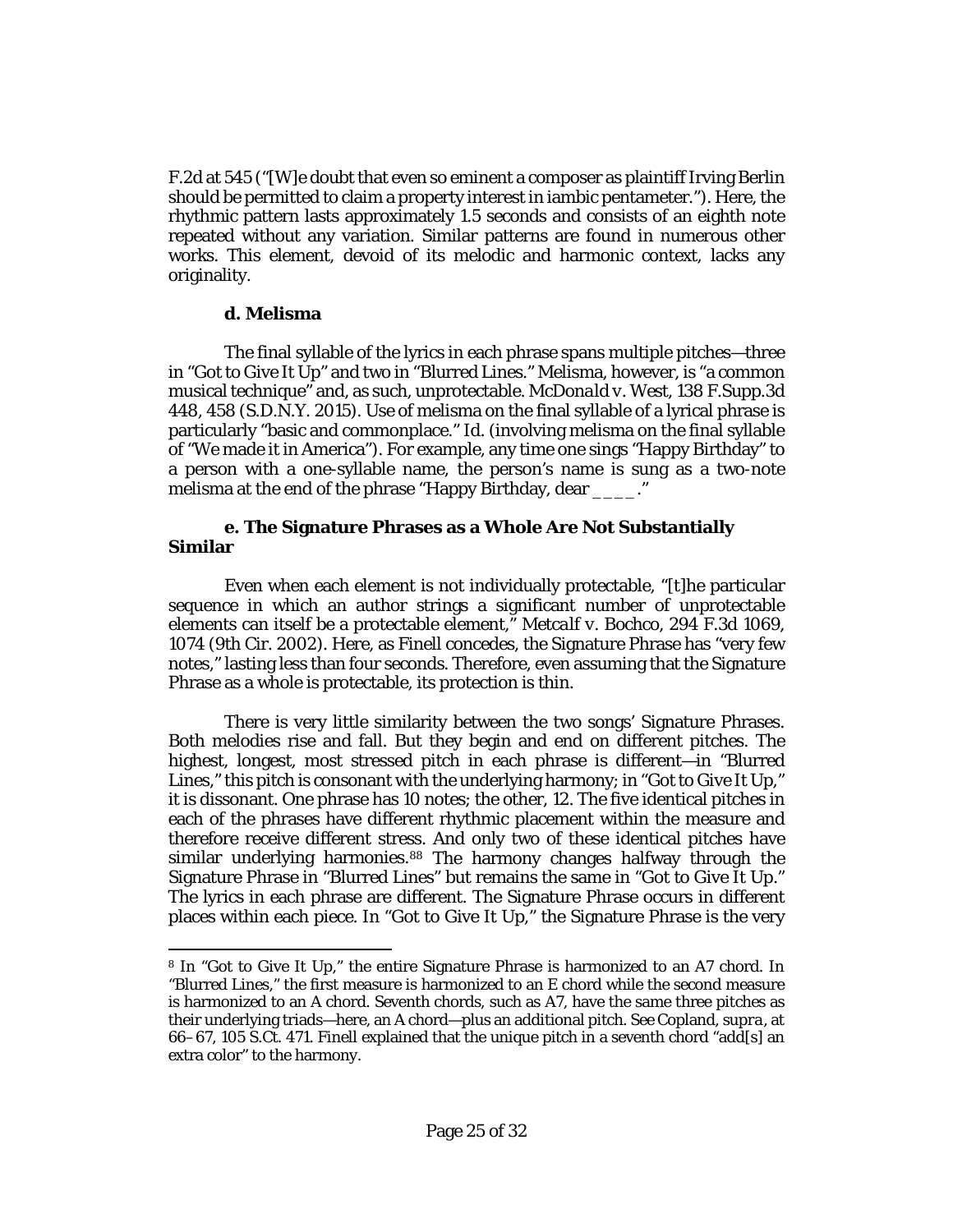first phrase sung. In "Blurred Lines," the Signature Phrase is not sung until 28 seconds later—after several lines of verse.

<span id="page-25-0"></span>The various unprotected elements identified by Finell don't even coincide with one another in that short, four-second snippet. And her narrow focus on these elements ignored the different harmonies in each phrase. "To pull these elements out of a song individually, without also looking at them in combination, is to perform an incomplete and distorted musicological analysis." *Swirsky*[, 376 F.3d at](http://www.westlaw.com/Link/Document/FullText?findType=Y&serNum=2004692521&pubNum=0000506&originatingDoc=Ib17569402d2211e8bf39ca8c49083d45&refType=RP&fi=co_pp_sp_506_848&originationContext=document&vr=3.0&rs=cblt1.0&transitionType=DocumentItem&contextData=(sc.Keycite)#co_pp_sp_506_848)  [848.](http://www.westlaw.com/Link/Document/FullText?findType=Y&serNum=2004692521&pubNum=0000506&originatingDoc=Ib17569402d2211e8bf39ca8c49083d45&refType=RP&fi=co_pp_sp_506_848&originationContext=document&vr=3.0&rs=cblt1.0&transitionType=DocumentItem&contextData=(sc.Keycite)#co_pp_sp_506_848)[9](#page-25-1)

Given the lack of similarities between the Signature Phrases, there is no basis to conclude that they are substantially similar. "The most that can be said is that the two segments bear some relation to one another within a finite world of melodies. Given the limited musical vocabulary available to composers, this is far from enough to support an inference of [infringement]." *[Johnson v. Gordon](http://www.westlaw.com/Link/Document/FullText?findType=Y&serNum=2006711477&pubNum=0000506&originatingDoc=Ib17569402d2211e8bf39ca8c49083d45&refType=RP&fi=co_pp_sp_506_22&originationContext=document&vr=3.0&rs=cblt1.0&transitionType=DocumentItem&contextData=(sc.Keycite)#co_pp_sp_506_22)*, 409 [F.3d 12, 22 \(1st Cir. 2005\).](http://www.westlaw.com/Link/Document/FullText?findType=Y&serNum=2006711477&pubNum=0000506&originatingDoc=Ib17569402d2211e8bf39ca8c49083d45&refType=RP&fi=co_pp_sp_506_22&originationContext=document&vr=3.0&rs=cblt1.0&transitionType=DocumentItem&contextData=(sc.Keycite)#co_pp_sp_506_22)

#### **2. The "Hook" Phrase**

Finell describes the Hook Phrase as the four melodic pitches in "Got to Give It Up" sung to the lyrics "keep on dancin'." She opined that "Blurred Lines" has similar Hook Phrases in two different places: one is the four pitches in the Signature Phrase sung to the lyrics "take a good girl"; the other is the five pitches sung to the lyrics "I hate these blurred lines."

There are basic conceptual problems with Finell's analysis. She describes the same four pitches in "Blurred Lines" as being similar to two unrelated phrases in "Got to Give It Up"—the Signature Phrase and the Hook Phrase. It is difficult to see how anything original in each of these two different phrases could be distilled into the same four-note phrase in "Blurred Lines."

In any event, the Hook Phrase in the deposit copy lacks sufficient originality to be protected. Its sequence of four pitches, lasting 2.5 seconds, is common. For example, Beyoncé, Jennifer Hudson, and Anika Noni Rose memorably sang it to the lyrics, "We're your dreamgirls." *See* Henry Krieger & Tom

l

<span id="page-25-1"></span><sup>9</sup> The majority fundamentally misunderstands *[Swirsky](http://www.westlaw.com/Link/Document/FullText?findType=Y&serNum=2004692521&pubNum=0000506&originatingDoc=Ib17569402d2211e8bf39ca8c49083d45&refType=RP&originationContext=document&vr=3.0&rs=cblt1.0&transitionType=DocumentItem&contextData=(sc.Keycite))* on this point. *See* Maj. Op. at 1181– 82. *[Swirsky](http://www.westlaw.com/Link/Document/FullText?findType=Y&serNum=2004692521&pubNum=0000506&originatingDoc=Ib17569402d2211e8bf39ca8c49083d45&refType=RP&originationContext=document&vr=3.0&rs=cblt1.0&transitionType=DocumentItem&contextData=(sc.Keycite))* did not hold that two works sharing multiple unprotected elements in disparate places are extrinsically similar. Were that the case, the entire Western canon would be extrinsically similar, since all of this music contains the same twelve individually unprotected notes. The difference between *[Swirsky](http://www.westlaw.com/Link/Document/FullText?findType=Y&serNum=2004692521&pubNum=0000506&originatingDoc=Ib17569402d2211e8bf39ca8c49083d45&refType=RP&originationContext=document&vr=3.0&rs=cblt1.0&transitionType=DocumentItem&contextData=(sc.Keycite))* and this case is that in *[Swirsky](http://www.westlaw.com/Link/Document/FullText?findType=Y&serNum=2004692521&pubNum=0000506&originatingDoc=Ib17569402d2211e8bf39ca8c49083d45&refType=RP&originationContext=document&vr=3.0&rs=cblt1.0&transitionType=DocumentItem&contextData=(sc.Keycite))*, there was a coincidence of the unprotected elements (chord progressions, rhythm, and pitch sequence) within each song that occurred at the same relative place (the chorus) in both. *See Swirsky*[, 376 F.3d at 848.](http://www.westlaw.com/Link/Document/FullText?findType=Y&serNum=2004692521&pubNum=0000506&originatingDoc=Ib17569402d2211e8bf39ca8c49083d45&refType=RP&fi=co_pp_sp_506_848&originationContext=document&vr=3.0&rs=cblt1.0&transitionType=DocumentItem&contextData=(sc.Keycite)#co_pp_sp_506_848) Here, Finell examined the various elements in isolation, which is precisely what we criticized in *[Swirsky](http://www.westlaw.com/Link/Document/FullText?findType=Y&serNum=2004692521&pubNum=0000506&originatingDoc=Ib17569402d2211e8bf39ca8c49083d45&refType=RP&fi=co_pp_sp_506_848&originationContext=document&vr=3.0&rs=cblt1.0&transitionType=DocumentItem&contextData=(sc.Keycite)#co_pp_sp_506_848)*. *See* 376 F.3d at 848 ("[N]o approach can completely divorce pitch sequence and rhythm from harmonic chord progression, tempo, and key ....").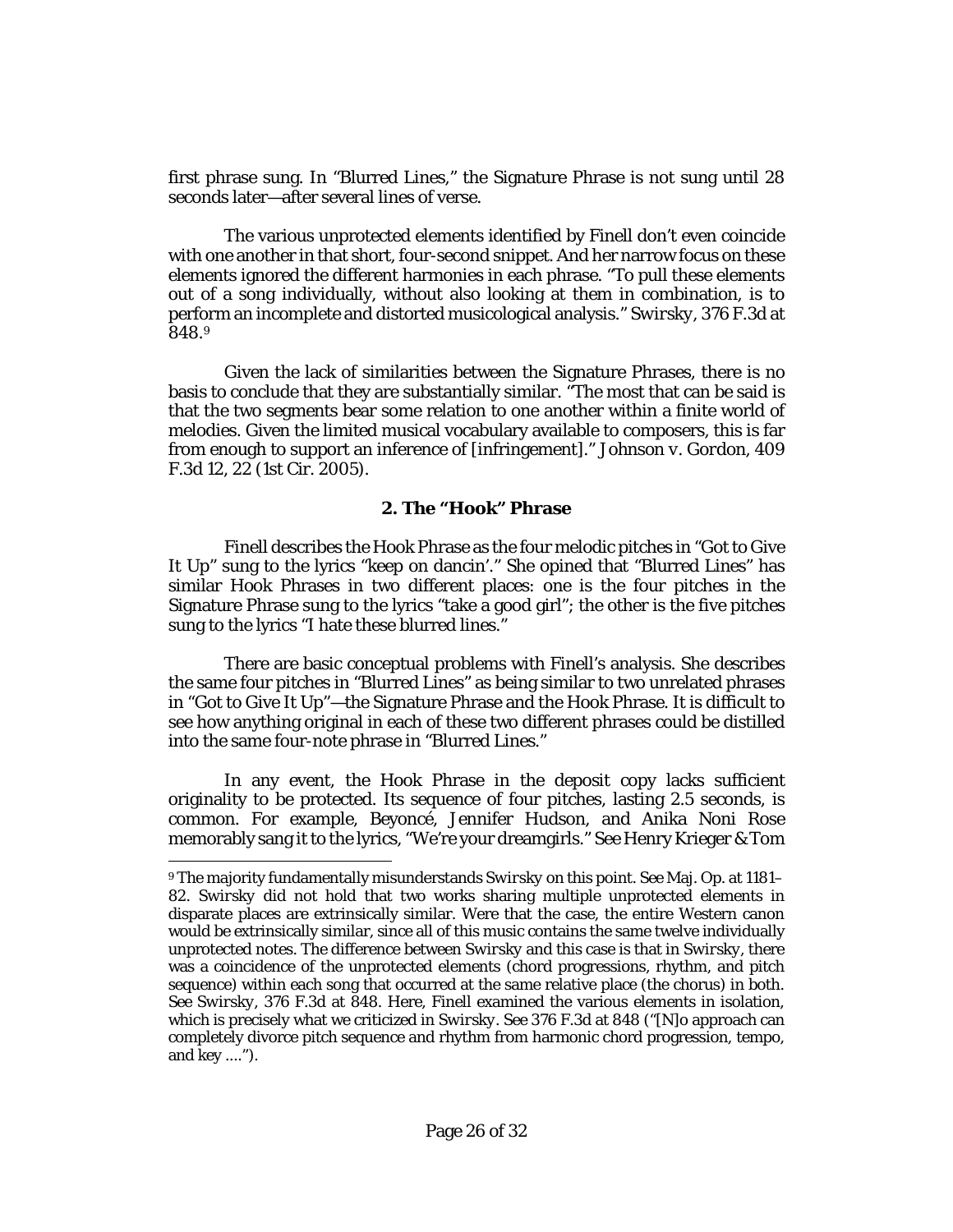Eyen, *Dreamgirls* measures 25–26 (Universal—Geffin Music 1981).



Even if the Hook Phrase pitches were protectable, there is no substantial similarity between its expression in the two songs. *See Arnstein v. Edward B. Marks Music Corp.*, 82 F.2d 275, 277 (2d Cir. 1936) (Hand, J.) ("The first phrase of the infringing chorus consists of the same four notes as the first phrase of the copyrighted song; that particular sequence can be found in several earlier musical pieces and its spontaneous reproduction should be no cause for suspicion.").

At most, three of the four pitches are the same,<sup>[10](#page-26-0)</sup> and the different pitch is sung to what Finell described as the "money words" on "the strongest beat." The phrase's rhythms and underlying harmonies are different. Moreover, the phrases are sung at different places in each song. In "Got to Give It Up," the Hook Phrase is sung at the end of part 1 in a fade out. In "Blurred Lines," it is sung as the chorus in the middle of the song.

#### **3. Theme "X"**

Theme X refers to another four-note melodic sequence. In the deposit copy, Theme X is sung to the lyrics "Fancy lady." In "Blurred Lines," it is first sung to the lyrics "If you can't hear." Like the Hook Phrase, Theme X is both unprotectable and objectively dissimilar in the two songs.



 $\overline{a}$ 

<span id="page-26-0"></span><sup>10</sup> Finell cited two examples of the Hook Phrase in "Blurred Lines," but they share only the last two pitches of their four- and five-note sequences. These two shared pitches are both tonic notes, which Finell described as "very common" in melodies.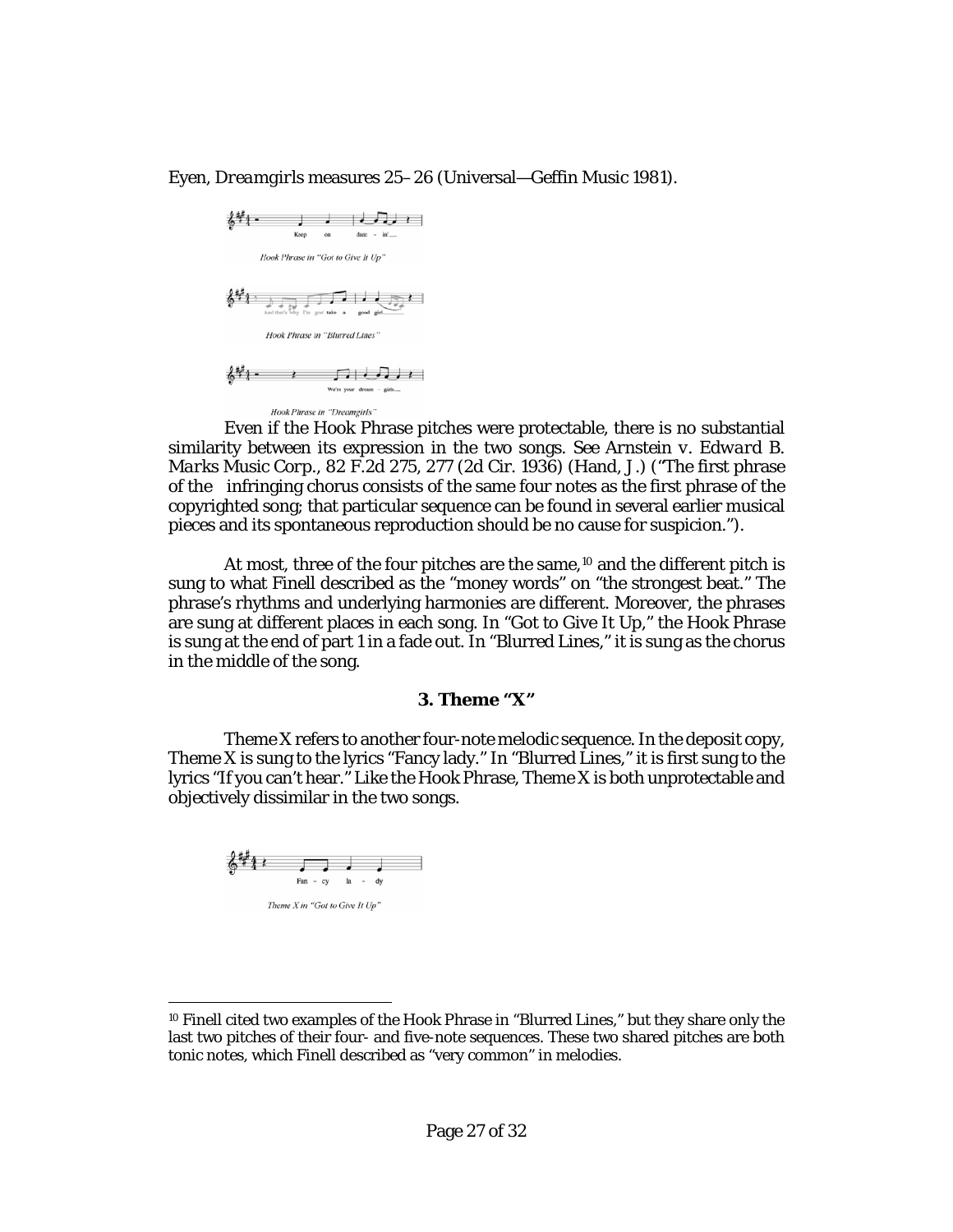

The pitches and rhythm of Theme X in the deposit copy are identical to those sung to "Happy Birthday" and numerous other songs. None of the Theme X pitches in the deposit copy are the same as in "Blurred Lines." To see any correspondence between the two four-note sequences, one would have to shift and invert the pitches, a feat of musical gymnastics well beyond the skill of most listeners. Where short and distinct musical phrases require such contortions just

similar. *See Johnson*[, 409 F.3d at 22;](http://www.westlaw.com/Link/Document/FullText?findType=Y&serNum=2006711477&pubNum=0000506&originatingDoc=Ib17569402d2211e8bf39ca8c49083d45&refType=RP&fi=co_pp_sp_506_22&originationContext=document&vr=3.0&rs=cblt1.0&transitionType=DocumentItem&contextData=(sc.Keycite)#co_pp_sp_506_22) *see also Arnstein*[, 82 F.2d at 277.](http://www.westlaw.com/Link/Document/FullText?findType=Y&serNum=1936129268&pubNum=0000350&originatingDoc=Ib17569402d2211e8bf39ca8c49083d45&refType=RP&fi=co_pp_sp_350_277&originationContext=document&vr=3.0&rs=cblt1.0&transitionType=DocumentItem&contextData=(sc.Keycite)#co_pp_sp_350_277)

The harmonies accompanying Theme X also differ between "Got to Give It Up" and "Blurred Lines." Structurally, Theme X appears in completely different places in the two songs. In the deposit copy, it repeats several times in succession near the end of the piece. In "Blurred Lines," it is the very first line of verse near the beginning of the song and repeats periodically throughout the song.

to show that they are musically related, there is no basis to find them substantially

#### **B. Other Alleged Similarities**

#### **1. Keyboard Parts**

Finell testified that the keyboard parts in "Got to Give It Up" (meaning the chords and their rhythms played over the bass line) had "many important similarities" to those in "Blurred Lines." However, there are no keyboard parts in the deposit copy. Finell explained that a lead sheet is essentially "musical shorthand for musicians," who "would understand how [the keyboard parts are] to be played." But because "[a] sound is protected by copyright law only when it is 'fixed in a tangible medium,' " *Newton II*, 388 F.3d at 1194 (quoting [17 U.S.C. §](http://www.westlaw.com/Link/Document/FullText?findType=L&pubNum=1000546&cite=17USCAS102&originatingDoc=Ib17569402d2211e8bf39ca8c49083d45&refType=RB&originationContext=document&vr=3.0&rs=cblt1.0&transitionType=DocumentItem&contextData=(sc.Keycite)#co_pp_8b3b0000958a4)  [102\(a\)](http://www.westlaw.com/Link/Document/FullText?findType=L&pubNum=1000546&cite=17USCAS102&originatingDoc=Ib17569402d2211e8bf39ca8c49083d45&refType=RB&originationContext=document&vr=3.0&rs=cblt1.0&transitionType=DocumentItem&contextData=(sc.Keycite)#co_pp_8b3b0000958a4) ), the deposit copy's unwritten keyboard parts are not protected expression.

To the extent the chord indications sufficiently express the keyboard parts, there is no substantial similarity between the two works. "Blurred Lines" contains only two chords throughout the entire piece—an A chord and an E chord—that alternate every four measures. The deposit copy contains neither of these chords. The chords it does contain—A7, D7, E7, B7, Dm7, and Am7—change in a much more irregular pattern. For example, the first 16 measures have a sustained A7 harmony, and the next 8 measures change harmonies every measure.

## **2. Bass Line**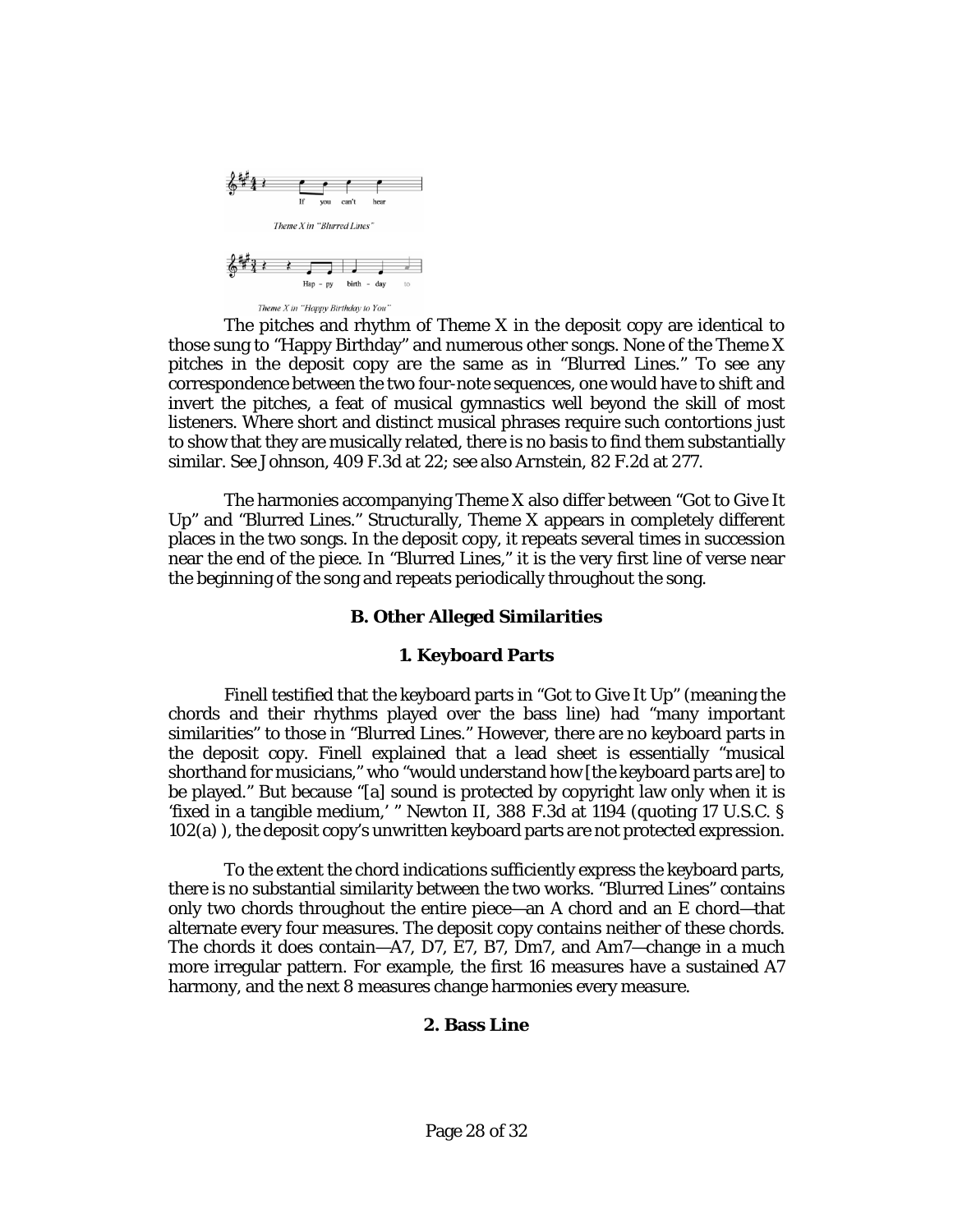Finell opined that the bass melodies in "Got to Give It Up" and "Blurred Lines" are similar. However, when comparing them, she showed the jury the version of the "Got to Give It Up" bass line that she had transcribed from the sound recording. Because several notes were different in the deposit copy, her testimony on this issue was of questionable value. *See Newton II*, 388 F.3d at 1196. It's also doubtful that the unexpressed portions of the baseline beyond the first eight measures of the deposit copy are sufficiently fixed in a tangible medium to warrant protection.

Even assuming the implied bass line in the deposit copy is sufficiently fixed, it's the type of expression that is so standard in the genre that it merges with the idea and is therefore unprotectable in and of itself. *Cf. [Shapiro, Bernstein & Co. v.](http://www.westlaw.com/Link/Document/FullText?findType=Y&serNum=1950119038&pubNum=0000345&originatingDoc=Ib17569402d2211e8bf39ca8c49083d45&refType=RP&fi=co_pp_sp_345_474&originationContext=document&vr=3.0&rs=cblt1.0&transitionType=DocumentItem&contextData=(sc.Keycite)#co_pp_sp_345_474)  Miracle Record Co.*[, 91 F.Supp. 473, 474 \(N.D. Ill. 1950\)](http://www.westlaw.com/Link/Document/FullText?findType=Y&serNum=1950119038&pubNum=0000345&originatingDoc=Ib17569402d2211e8bf39ca8c49083d45&refType=RP&fi=co_pp_sp_345_474&originationContext=document&vr=3.0&rs=cblt1.0&transitionType=DocumentItem&contextData=(sc.Keycite)#co_pp_sp_345_474) (concluding that bass line was not copyrightable where it was "mechanical application of a simple harmonious chord"). Any thin protection that might lie in the "Got to Give It Up" bass line would not support a finding of substantial similarity between these two bass lines given their different notes, harmonies, and rhythms.

```
נונה ביותר בינוע הבינוע ברי האי
  Bass Line in "Got to Give It Up" (Deposit Copy)
سارال منطراي منطرا ( دؤد مطرا ( د منطقة 1949 )
          Bass Line in "Blurred Lines"
```
 $\overline{a}$ 

The only similarity between the bass lines is that they repeat the note A in most of the measures. However, in "Got to Give It Up" the note is syncopated so that it sounds before the downbeat in the second, third, and fourth measures, whereas in "Blurred Lines" the note is played on the downbeat. Moreover, the note A is the root of the chord in each song (A7 in "Got to Give It Up," A in "Blurred Lines"). As the expert for Williams and Thicke testified without contradiction, it is commonplace for the root of a chord to appear in a bass line because it establishes the chord.

# **3. Word Painting, Parlando, and Lyrics**

Word painting and parlando are common devices[.11](#page-29-0) As Finell acknowledged, word painting has "been used for many centuries," and parlando has been employed for "many years before ... rap was used as an art form." The deposit copy's use of these techniques in the abstract is not protectable expression, and there is no evidence that the specific applications of these techniques in the two pieces are similar. To say these two songs are substantially similar because they employ devices common to songwriting would be like saying two songs are substantially similar because they both have guitar solos in the middle even though

<span id="page-28-0"></span><sup>11</sup> Word painting is a compositional technique in which the music can be used to illustrate the words in the lyrics, such as setting the word "higher" to an ascending melody. Parlando is spoken word or rap in the middle of a song.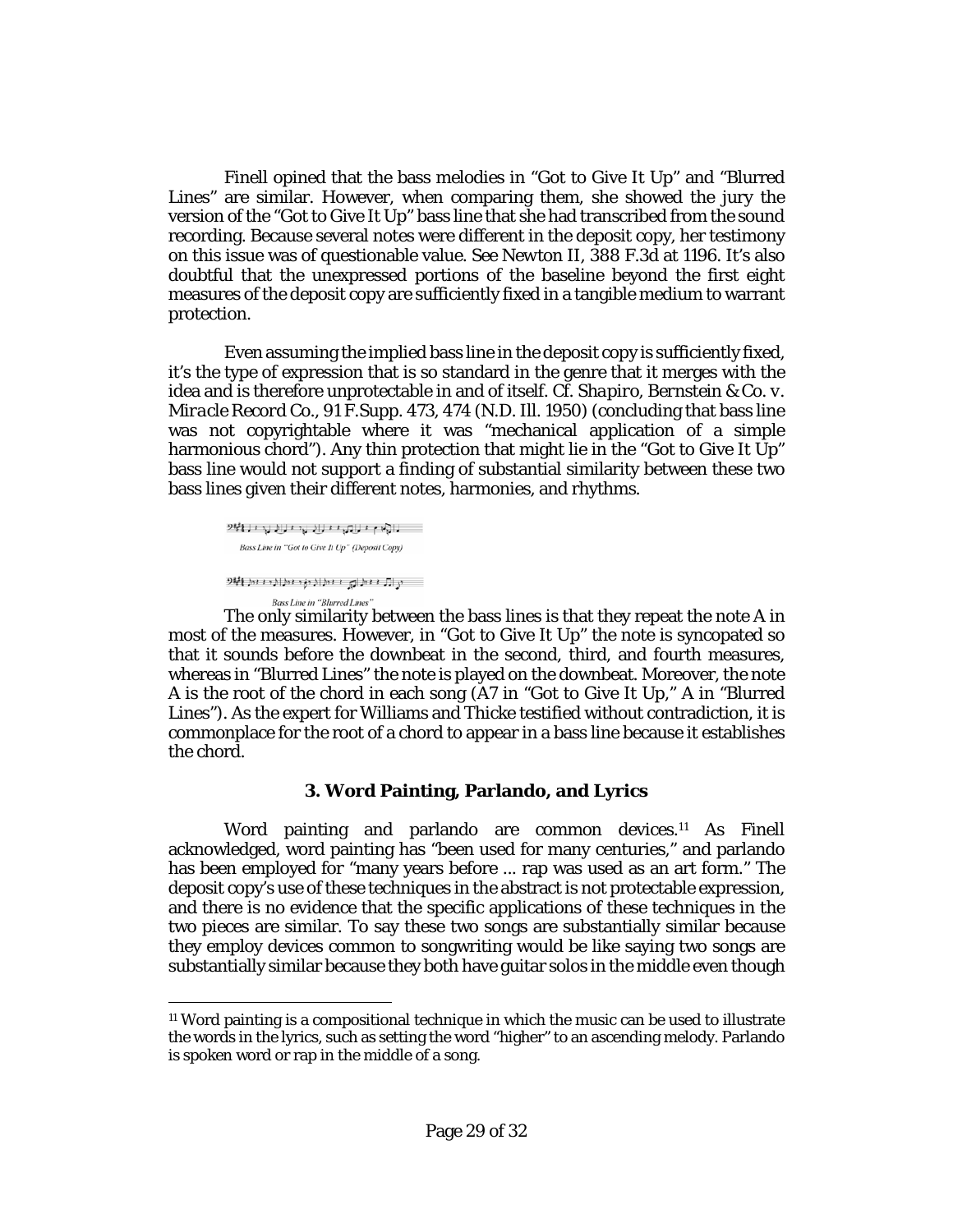the solos themselves bear no resemblance. Similarly, lyrical themes about liberation and sexual activity are not protectable in the abstract. *See [Edwards v.](http://www.westlaw.com/Link/Document/FullText?findType=Y&serNum=2033438880&pubNum=0007903&originatingDoc=Ib17569402d2211e8bf39ca8c49083d45&refType=RP&fi=co_pp_sp_7903_301&originationContext=document&vr=3.0&rs=cblt1.0&transitionType=DocumentItem&contextData=(sc.Keycite)#co_pp_sp_7903_301)  Raymond*[, 22 F.Supp.3d 293, 301 \(S.D.N.Y. 2014\)](http://www.westlaw.com/Link/Document/FullText?findType=Y&serNum=2033438880&pubNum=0007903&originatingDoc=Ib17569402d2211e8bf39ca8c49083d45&refType=RP&fi=co_pp_sp_7903_301&originationContext=document&vr=3.0&rs=cblt1.0&transitionType=DocumentItem&contextData=(sc.Keycite)#co_pp_sp_7903_301) (citing *Feist*[, 499 U.S. at 344–](http://www.westlaw.com/Link/Document/FullText?findType=Y&serNum=1991060551&pubNum=0000708&originatingDoc=Ib17569402d2211e8bf39ca8c49083d45&refType=RP&originationContext=document&vr=3.0&rs=cblt1.0&transitionType=DocumentItem&contextData=(sc.Keycite)) [45\)](http://www.westlaw.com/Link/Document/FullText?findType=Y&serNum=1991060551&pubNum=0000708&originatingDoc=Ib17569402d2211e8bf39ca8c49083d45&refType=RP&originationContext=document&vr=3.0&rs=cblt1.0&transitionType=DocumentItem&contextData=(sc.Keycite)); *see also Peters*[, 692 F.3d](http://www.westlaw.com/Link/Document/FullText?findType=Y&serNum=2028435200&pubNum=0000506&originatingDoc=Ib17569402d2211e8bf39ca8c49083d45&refType=RP&fi=co_pp_sp_506_636&originationContext=document&vr=3.0&rs=cblt1.0&transitionType=DocumentItem&contextData=(sc.Keycite)#co_pp_sp_506_636) at 636.

#### <span id="page-29-0"></span>**C. Overall Lack of Similarity**

Even considering all of these individually unprotectable elements together, *see Metcalf*[, 294 F.3d at 1074,](http://www.westlaw.com/Link/Document/FullText?findType=Y&serNum=2002365597&pubNum=0000506&originatingDoc=Ib17569402d2211e8bf39ca8c49083d45&refType=RP&fi=co_pp_sp_506_1074&originationContext=document&vr=3.0&rs=cblt1.0&transitionType=DocumentItem&contextData=(sc.Keycite)#co_pp_sp_506_1074) there is no evidentiary basis to conclude that the two works are substantially similar. *See [Guzman v. Hacienda Records & Recording](http://www.westlaw.com/Link/Document/FullText?findType=Y&serNum=2037821236&pubNum=0000506&originatingDoc=Ib17569402d2211e8bf39ca8c49083d45&refType=RP&fi=co_pp_sp_506_1040&originationContext=document&vr=3.0&rs=cblt1.0&transitionType=DocumentItem&contextData=(sc.Keycite)#co_pp_sp_506_1040)  Studio, Inc.*[, 808 F.3d 1031, 1040 \(5th Cir. 2015\)](http://www.westlaw.com/Link/Document/FullText?findType=Y&serNum=2037821236&pubNum=0000506&originatingDoc=Ib17569402d2211e8bf39ca8c49083d45&refType=RP&fi=co_pp_sp_506_1040&originationContext=document&vr=3.0&rs=cblt1.0&transitionType=DocumentItem&contextData=(sc.Keycite)#co_pp_sp_506_1040) (finding no similarity where "the alleged compositional similarities running between the songs in their entirety, *i.e.*, their melodies, rhythmic patterns, lyrical themes, and instrumental accompaniment, were either common to the ... genre or common in other songs").

The two pieces have different structures. Finell acknowledged that "Got to Give It Up" lacks a chorus whereas "Blurred Lines" has a "pretty common structure for a popular song" in that it consists of a verse, pre-chorus, and chorus. The two songs' harmonies share no chords.

The discrete elements identified by Finell don't occur at the same time within the musical theme or phrase in each piece. And with the exception of parlando, the various themes and phrases she identified don't occur in corresponding places in each piece. Thus, whether considered micro- or macroscopically, "Got to Give It Up" and "Blurred Lines" are objectively dissimilar. Williams and Thicke are entitled to judgment as a matter of law.

#### **IV.**

The majority insists that the verdict is supported by the evidence but tellingly refuses to explain what that evidence is. Instead, it defends its decision by arguing that a contrary result is impossible due to Williams and Thicke's purported procedural missteps. Maj. Op. at 1178–83. While the procedural mechanism for granting relief is beside the point given the majority's holding, there's no such obstacle here.

I agree that we normally are not at liberty to review the district court's denial of summary judgment after a full trial on the merits. *See [Ortiz v. Jordan](http://www.westlaw.com/Link/Document/FullText?findType=Y&serNum=2024443643&pubNum=0000708&originatingDoc=Ib17569402d2211e8bf39ca8c49083d45&refType=RP&originationContext=document&vr=3.0&rs=cblt1.0&transitionType=DocumentItem&contextData=(sc.Keycite))*, [562 U.S. 180 \(2011\).](http://www.westlaw.com/Link/Document/FullText?findType=Y&serNum=2024443643&pubNum=0000708&originatingDoc=Ib17569402d2211e8bf39ca8c49083d45&refType=RP&originationContext=document&vr=3.0&rs=cblt1.0&transitionType=DocumentItem&contextData=(sc.Keycite)) This rule makes eminent sense. Once a trial has concluded, any issues relating to the merits of the parties' dispute "should be determined by the trial record, not the pleadings nor the summary judgment record." *Id.* at 184 (quoting 15 Alan Charles Wright et al., *Federal Practice & Procedure* § 3914.10 (2d ed. 1992 & Supp. 2010)). However, there is little difference between reviewing a summary judgment ruling and a jury verdict other than the source of the factual record, *see [Anderson v. Liberty Lobby, Inc.](http://www.westlaw.com/Link/Document/FullText?findType=Y&serNum=1986132674&pubNum=0000708&originatingDoc=Ib17569402d2211e8bf39ca8c49083d45&refType=RP&originationContext=document&vr=3.0&rs=cblt1.0&transitionType=DocumentItem&contextData=(sc.Keycite))*, 477 U.S. 242, 251–52 (1986), and here there are no material factual disputes. A completed trial does not prevent us from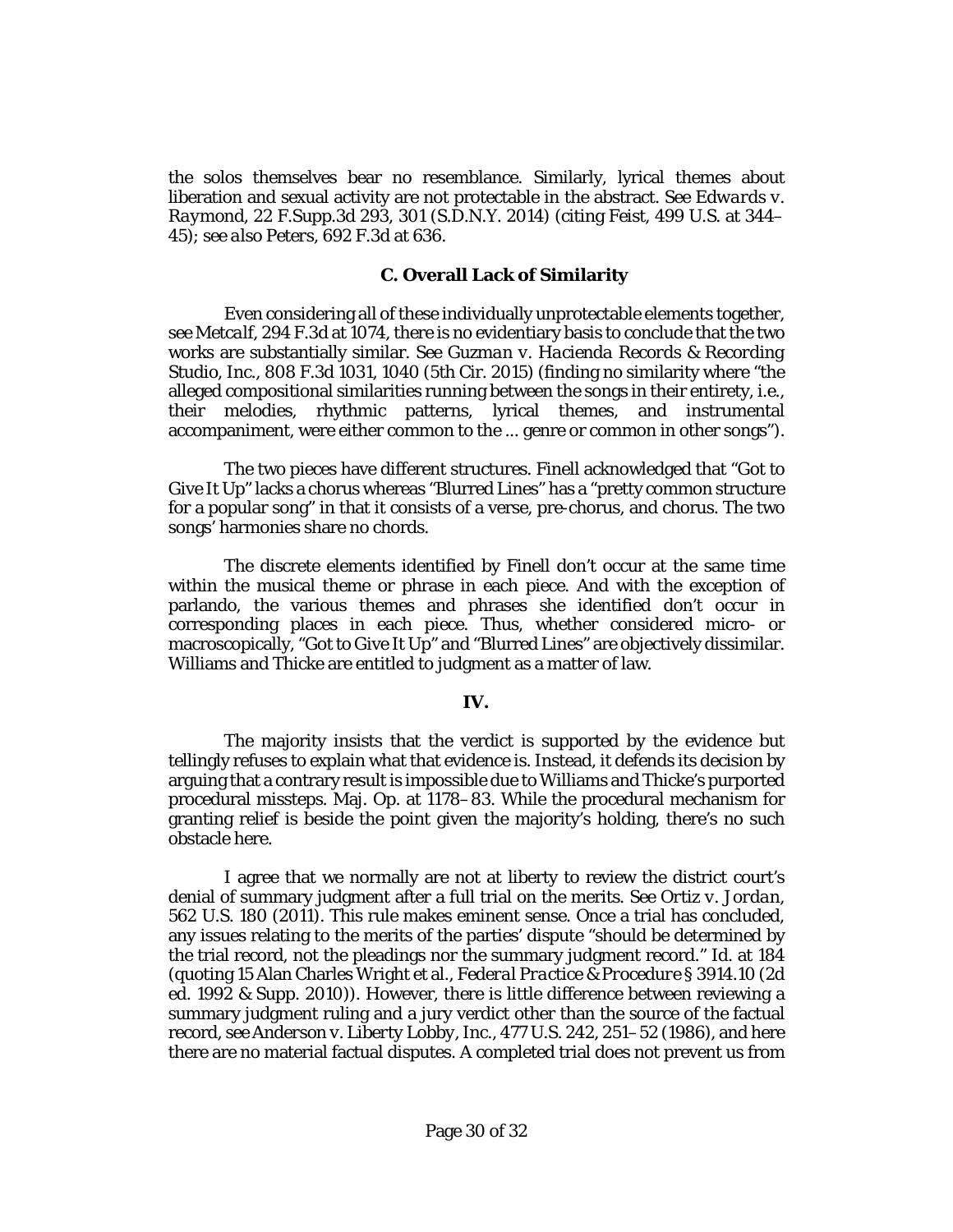reviewing the denial of summary judgment "where the district court made an error of law that, if not made, would have required the district court to grant the motion." *Escriba v. Foster Poultry Farms, Inc.*[, 743 F.3d 1236, 1243 \(9th Cir. 2014\).](http://www.westlaw.com/Link/Document/FullText?findType=Y&serNum=2032785009&pubNum=0000506&originatingDoc=Ib17569402d2211e8bf39ca8c49083d45&refType=RP&fi=co_pp_sp_506_1243&originationContext=document&vr=3.0&rs=cblt1.0&transitionType=DocumentItem&contextData=(sc.Keycite)#co_pp_sp_506_1243)

The majority conveniently ducks any review of the evidence by mischaracterizing the facts as "hotly disputed," Maj. Op. at 1178–79, and accusing me of "act[ing] as judge, jury, and executioner," *id.* at 47, by "weigh[ing] the experts' credibility, resolv[ing] factual conflicts, and set[ting] forth [my] own findings on the extrinsic test," *id.* at 53. But my "musicological exegesis," *id.* at 48, concerns evidence of extrinsic similarity that *Finell* presented at trial. No one disputes that the two works share certain melodic snippets and other compositional elements that Finell identified. The only dispute regarding these similarities is their legal import—are the elements protectable, and are the similarities substantial enough to support liability for infringement? *See [Mattel](http://www.westlaw.com/Link/Document/FullText?findType=Y&serNum=2022583077&pubNum=0000506&originatingDoc=Ib17569402d2211e8bf39ca8c49083d45&refType=RP&fi=co_pp_sp_506_914&originationContext=document&vr=3.0&rs=cblt1.0&transitionType=DocumentItem&contextData=(sc.Keycite)#co_pp_sp_506_914)*, [616 F.3d at 914](http://www.westlaw.com/Link/Document/FullText?findType=Y&serNum=2022583077&pubNum=0000506&originatingDoc=Ib17569402d2211e8bf39ca8c49083d45&refType=RP&fi=co_pp_sp_506_914&originationContext=document&vr=3.0&rs=cblt1.0&transitionType=DocumentItem&contextData=(sc.Keycite)#co_pp_sp_506_914) ("We review de novo the district court's determination as to the scope of copyright protection." (citing *[Ets–Hokin v. Skyy Spirits, Inc.](http://www.westlaw.com/Link/Document/FullText?findType=Y&serNum=2000479807&pubNum=0000506&originatingDoc=Ib17569402d2211e8bf39ca8c49083d45&refType=RP&fi=co_pp_sp_506_1073&originationContext=document&vr=3.0&rs=cblt1.0&transitionType=DocumentItem&contextData=(sc.Keycite)#co_pp_sp_506_1073)*, 225 F.3d [1068, 1073 \(9th Cir. 2000\)\)](http://www.westlaw.com/Link/Document/FullText?findType=Y&serNum=2000479807&pubNum=0000506&originatingDoc=Ib17569402d2211e8bf39ca8c49083d45&refType=RP&fi=co_pp_sp_506_1073&originationContext=document&vr=3.0&rs=cblt1.0&transitionType=DocumentItem&contextData=(sc.Keycite)#co_pp_sp_506_1073)); *Benay*[, 607 F.3d at 624](http://www.westlaw.com/Link/Document/FullText?findType=Y&serNum=2022264635&pubNum=0000506&originatingDoc=Ib17569402d2211e8bf39ca8c49083d45&refType=RP&fi=co_pp_sp_506_624&originationContext=document&vr=3.0&rs=cblt1.0&transitionType=DocumentItem&contextData=(sc.Keycite)#co_pp_sp_506_624) ("Substantial similarity is a fact-specific inquiry, but it ' "may often be decided as a matter of law." ' " (quoting *[Funky Films, Inc. v. Time Warner Entm't Co.](http://www.westlaw.com/Link/Document/FullText?findType=Y&serNum=2010199064&pubNum=0000506&originatingDoc=Ib17569402d2211e8bf39ca8c49083d45&refType=RP&fi=co_pp_sp_506_1076&originationContext=document&vr=3.0&rs=cblt1.0&transitionType=DocumentItem&contextData=(sc.Keycite)#co_pp_sp_506_1076)*, 462 F.3d 1072, 1076 (9th Cir. 2006) )).

By characterizing these questions as a factual dispute among experts, the majority lays bare its misconception about the purpose of expert testimony in music infringement cases. As with any expert witness, a musicologist can't opine on legal conclusions, including the ultimate question here—substantial similarity. *See [Nationwide Transp. Fin. v. Cass Info. Sys., Inc.](http://www.westlaw.com/Link/Document/FullText?findType=Y&serNum=2015893929&pubNum=0000506&originatingDoc=Ib17569402d2211e8bf39ca8c49083d45&refType=RP&fi=co_pp_sp_506_1058&originationContext=document&vr=3.0&rs=cblt1.0&transitionType=DocumentItem&contextData=(sc.Keycite)#co_pp_sp_506_1058)*, 523 F.3d 1051, 1058 (9th Cir. [2008\);](http://www.westlaw.com/Link/Document/FullText?findType=Y&serNum=2015893929&pubNum=0000506&originatingDoc=Ib17569402d2211e8bf39ca8c49083d45&refType=RP&fi=co_pp_sp_506_1058&originationContext=document&vr=3.0&rs=cblt1.0&transitionType=DocumentItem&contextData=(sc.Keycite)#co_pp_sp_506_1058) Michael Der Manuelian, Note, *[The Role of the Expert Witness in Music](http://www.westlaw.com/Link/Document/FullText?findType=Y&serNum=0101944471&pubNum=0001142&originatingDoc=Ib17569402d2211e8bf39ca8c49083d45&refType=LR&fi=co_pp_sp_1142_138&originationContext=document&vr=3.0&rs=cblt1.0&transitionType=DocumentItem&contextData=(sc.Keycite)#co_pp_sp_1142_138)  Copyright Infringement Cases*[, 57 Fordham L. Rev. 127, 138 \(1988\)](http://www.westlaw.com/Link/Document/FullText?findType=Y&serNum=0101944471&pubNum=0001142&originatingDoc=Ib17569402d2211e8bf39ca8c49083d45&refType=LR&fi=co_pp_sp_1142_138&originationContext=document&vr=3.0&rs=cblt1.0&transitionType=DocumentItem&contextData=(sc.Keycite)#co_pp_sp_1142_138) ("[E]xpert analysis is not relevant to the determination of substantial similarity of expression of ideas."); *see also Swirsky*[, 376 F.3d at 851](http://www.westlaw.com/Link/Document/FullText?findType=Y&serNum=2004692521&pubNum=0000506&originatingDoc=Ib17569402d2211e8bf39ca8c49083d45&refType=RP&fi=co_pp_sp_506_851&originationContext=document&vr=3.0&rs=cblt1.0&transitionType=DocumentItem&contextData=(sc.Keycite)#co_pp_sp_506_851) ("[A] musicologist is not an expert on what the term 'idea' means under the copyright laws."). Her role is to identify similarities between the two works, describe their nature, and explain whether they are "quantitatively or qualitatively significant in relation to the composition as a whole," *Newton II*, 388 F.3d at 1196. The value of such testimony is to assist jurors who are unfamiliar with musical notation in comparing two pieces of sheet music for extrinsic similarity in the same way that they would compare two textual works.

This result would never stand in copyright cases involving works in other media. We "frequently" conclude as a matter of law that two works of language or visual art fail the extrinsic test for substantial similarity. *Benay*[, 607 F.3d at 624](http://www.westlaw.com/Link/Document/FullText?findType=Y&serNum=2022264635&pubNum=0000506&originatingDoc=Ib17569402d2211e8bf39ca8c49083d45&refType=RP&fi=co_pp_sp_506_624&originationContext=document&vr=3.0&rs=cblt1.0&transitionType=DocumentItem&contextData=(sc.Keycite)#co_pp_sp_506_624) (quoting *Funky Films*[, 462 F.3d at 1077\)](http://www.westlaw.com/Link/Document/FullText?findType=Y&serNum=2010199064&pubNum=0000506&originatingDoc=Ib17569402d2211e8bf39ca8c49083d45&refType=RP&fi=co_pp_sp_506_1077&originationContext=document&vr=3.0&rs=cblt1.0&transitionType=DocumentItem&contextData=(sc.Keycite)#co_pp_sp_506_1077); *see, e.g.*, *Briggs v. Sony Pictures Entm't, Inc.*, No. 14-17175, 714 Fed.Appx. 712, 2018 WL 1099694, at \*1 (9th Cir. Mar. 1, 2018) (screenplays); *Rentmeester v. Nike, Inc.*[, 883 F.3d 1111 \(9th Cir. 2018\)](http://www.westlaw.com/Link/Document/FullText?findType=Y&serNum=2043897592&pubNum=0000506&originatingDoc=Ib17569402d2211e8bf39ca8c49083d45&refType=RP&originationContext=document&vr=3.0&rs=cblt1.0&transitionType=DocumentItem&contextData=(sc.Keycite)) (photograph); *Silas v. Home Box Office, Inc.*[, No. 16-56215, 713 Fed.Appx. 626,](http://www.westlaw.com/Link/Document/FullText?findType=Y&serNum=2043875696&pubNum=0000999&originatingDoc=Ib17569402d2211e8bf39ca8c49083d45&refType=RP&originationContext=document&vr=3.0&rs=cblt1.0&transitionType=DocumentItem&contextData=(sc.Keycite))  [2018 WL 1018332 \(9th Cir. Feb. 22, 2018\)](http://www.westlaw.com/Link/Document/FullText?findType=Y&serNum=2043875696&pubNum=0000999&originatingDoc=Ib17569402d2211e8bf39ca8c49083d45&refType=RP&originationContext=document&vr=3.0&rs=cblt1.0&transitionType=DocumentItem&contextData=(sc.Keycite)) (television show); *[Folkens v. Wyland](http://www.westlaw.com/Link/Document/FullText?findType=Y&serNum=2043808072&pubNum=0000506&originatingDoc=Ib17569402d2211e8bf39ca8c49083d45&refType=RP&originationContext=document&vr=3.0&rs=cblt1.0&transitionType=DocumentItem&contextData=(sc.Keycite))  Worldwide, LLC*[, 882 F.3d 768 \(9th Cir. 2018\)](http://www.westlaw.com/Link/Document/FullText?findType=Y&serNum=2043808072&pubNum=0000506&originatingDoc=Ib17569402d2211e8bf39ca8c49083d45&refType=RP&originationContext=document&vr=3.0&rs=cblt1.0&transitionType=DocumentItem&contextData=(sc.Keycite)) (drawing); *Mintz v. Subaru of Am.,*